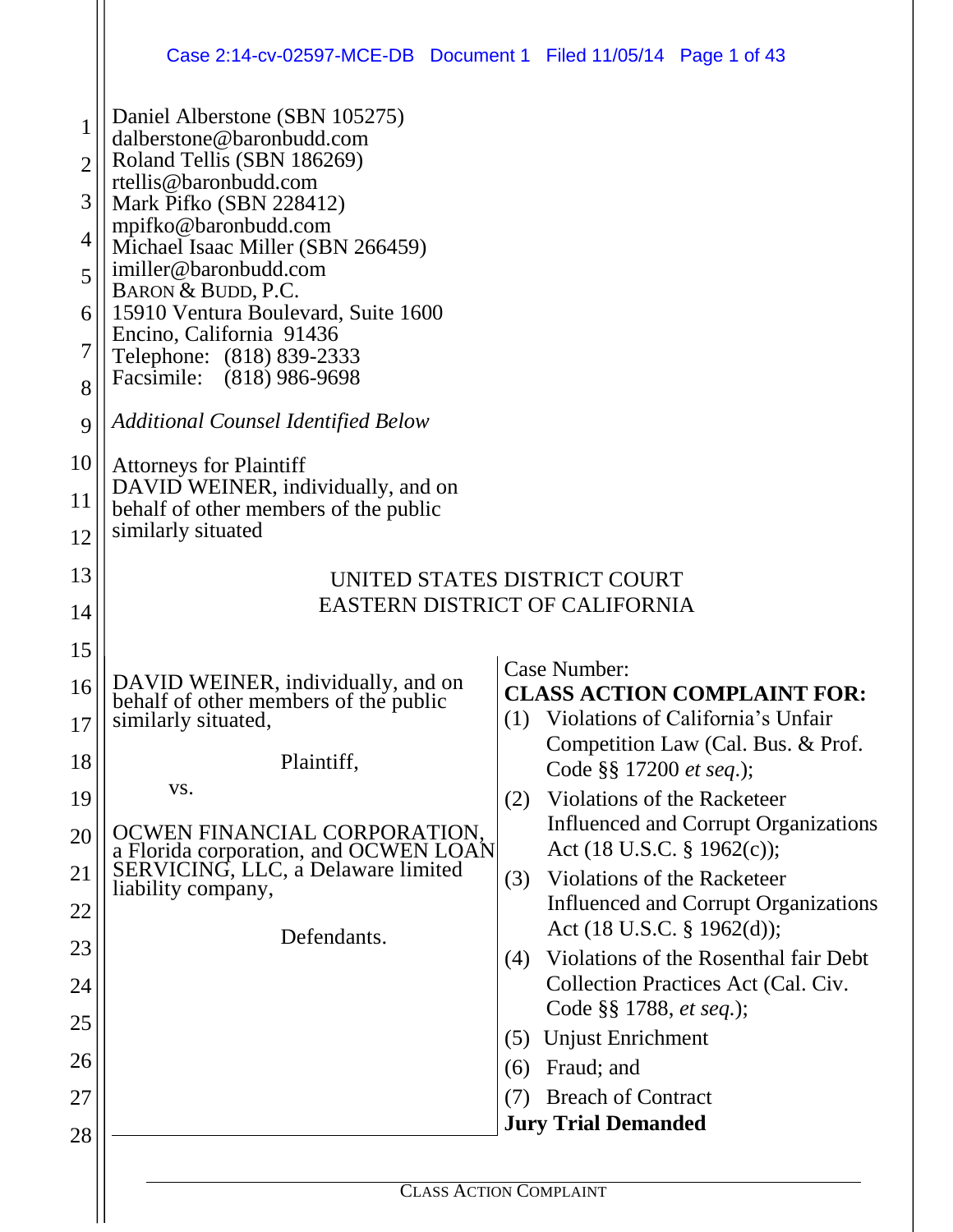For his complaint against Ocwen Financial Corporation ("OFC") and Ocwen Loan Servicing, LLC ("OLS") (collectively "Ocwen" or "Defendants"), Plaintiff David Weiner ("Plaintiff"), individually, and on behalf of all other members of the public similarly situated, based on information and belief, alleges as follows:

#### **NATURE OF THE ACTION**

1. This case concerns fraudulent practices committed by Ocwen in connection with its home mortgage loan servicing business. Taking advantage of the economic downturn and the increasing number of loans in default, Ocwen devised a scheme to deceive homeowners who are behind on their mortgage payments into paying, or believing they have to pay, hundreds or thousands of dollars in unlawfully marked-up fees.

2. Ocwen uses an enterprise of affiliated companies, including Altisource Portfolio Solutions S.A. ("Altisource") -- a wholly-owned subsidiary of OFC until 2009, when it was spun-off into a separate company -- to engage in its scheme to disguise hidden, marked-up fees so that it could earn additional, undisclosed profits. Through this unlawful enterprise, Ocwen assesses homeowners fees for services performed by vendors, which are unlawfully marked up, often by 100% or more.

3. More specifically, when home mortgage borrowers get behind on their payments and go into "default," Ocwen obtains a number of default-related services which purportedly are designed to protect the lender's interest in the property. To obtain these services, Ocwen funnels the work through its affiliated company, Altisource, who then orders these services using a network of third-party vendors. As a matter of practice, Altisource marks up the third-party vendors' actual cost for their services, and then, passes along the marked-up charge to Ocwen. Without disclosing the mark-up, Ocwen, in turn, assesses the marked-up fees for these default-related service on homeowners' accounts.

4. Ocwen is well-aware that its marked-up fees violate the disclosures made in homeowners' mortgage contracts because the fees exceed the actual cost of the default-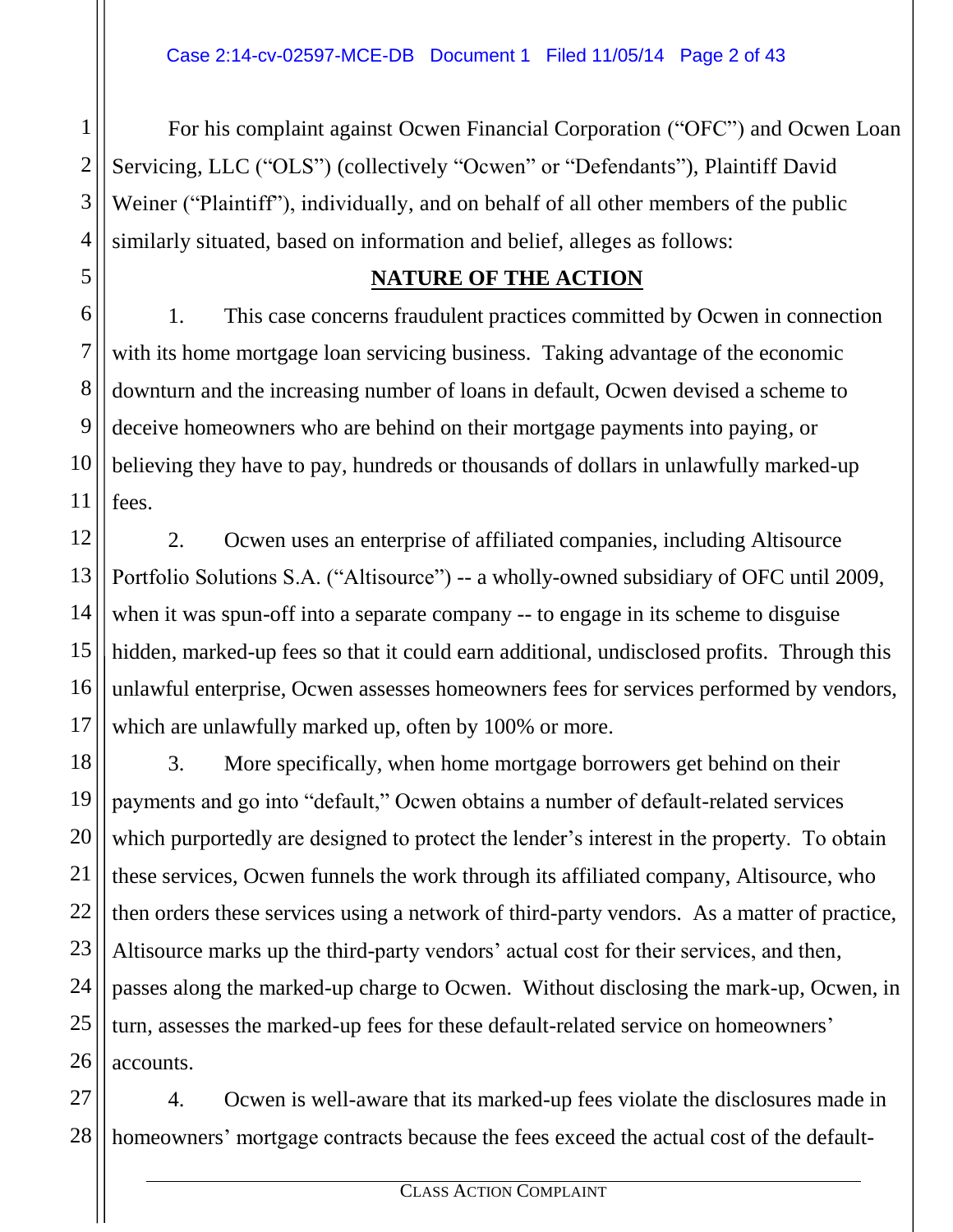related services, so when Ocwen collects, or attempts to collect, such fees, it is not merely being "paid back," or collecting "amounts disbursed," nor are such fees "reasonable and appropriate" to protect the note holder's interest in the property and rights under the deed of trust. Nevertheless, through this fraudulent scheme, Ocwen is able to quietly profit from default-related service fees at the expense of distressed homeowners -- a particularly vulnerable class of consumers who are struggling to keep their homes.

5. Ocwen's fraudulent loan servicing practices are designed to avoid detection, even when examined in bankruptcy proceedings. As one court has explained, "[l]enders have apparently been operating under the assumption that the fees and costs in their proofs of claim are invulnerable to challenge because debtors lack the sophistication, the debtors' bar lacks the financial motivation, and bankruptcy courts lack the time. . . .[T]he Court believes that certain members of the mortgage industry are *intentionally* attempting to game the system by requesting undocumented and potentially excessive fees."<sup>1</sup>

6. This type of rampant abuse by mortgage servicers like Ocwen has led federal regulators to enter into numerous consent orders, but according to Mark Pearce, Director, Division of Depositor and Consumer Protection, Federal Deposit Insurance Corporation:<sup>2</sup>

<sup>1</sup> In re: Prevo, 394 B.R. 847, 848, 851 (Bankr. S.D. Tex. 2008) (emphasis added).

2 *See* Mark Pearce, Director, Division of Depositor and Consumer Protection, Federal Deposit Insurance Corporation, *Mortgage Servicing: An Examination of the Role of Federal Regulators in Settlement Negotiations and the Future of Mortgage Servicing Standards*, before the Subcommittees on Financial Institutions and Consumer Credit, and Oversight and Investigations Committee on Financial Services, U.S. House of Representatives, July 7, 2011, available at http://financialservices.house.gov/UploadedFiles/070711pearce.pdf (last visited, Feb. 1, 2012).

 $\overline{a}$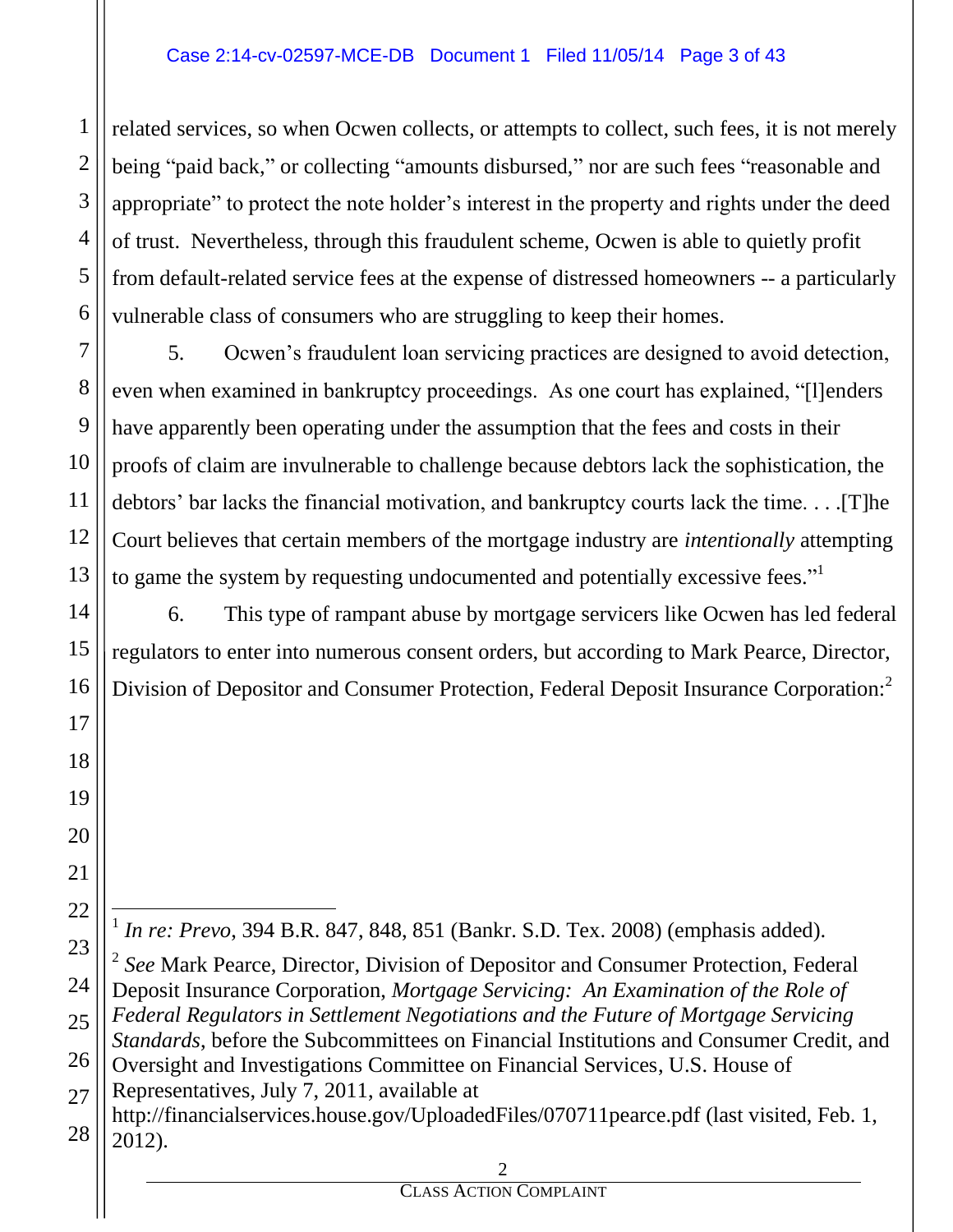these consent orders do not fully identify and remedy past errors in mortgage-servicing operations of large institutions; in fact, the scope of the interagency review did not include a review of . . . the fees charged in the servicing process. Much work remains to identify and correct past errors and to ensure that the servicing process functions effectively, efficiently, and fairly going forward.

7. In addition to marking up fees for default-related services, Ocwen also has a policy, practice, and procedure of misapplying homeowners' payments, which, in turn, generates fee income and larger profits for Ocwen and its affiliates.

8. Plaintiff brings this action, seeking injunctive relief and damages on behalf of himself and the thousands of other homeowners who have been victimized by Ocwen's uniform scheme.

# **JURISDICTION AND VENUE**

9. Jurisdiction is proper in this Court under 28 U.S.C. § 1332(d)(2). The matter in controversy, exclusive of interest and costs, exceeds the sum or value of \$5,000,000 and is a class action in which members of the class of plaintiffs are citizens of states different from Defendants. Further, greater than two-thirds of the members of the Class reside in states other than the states in which Defendants are citizens.

10. This Court also has jurisdiction over this matter under 28 U.S.C. §§ 1331, 1961, 1962 and 1964. This Court has personal jurisdiction over Defendants under 18 U.S.C. §1965. In addition, under 28 U.S.C. § 1367, this Court may exercise supplemental jurisdiction over the state law claims because all of the claims are derived from a common nucleus of operative facts and are such that Plaintiff ordinarily would expect to try them in one judicial proceeding.

11. Venue lies within this judicial district under 28 U.S.C. § 1391(b)(1) and (c)(2) because Defendants' contacts are sufficient to subject them to personal jurisdiction in this District, and therefore, Defendants reside in this District for purposes of venue, or under 28 U.S.C. § 1391(b)(2) because certain acts giving rise to the claims at issue in this Complaint occurred, among other places, in this District.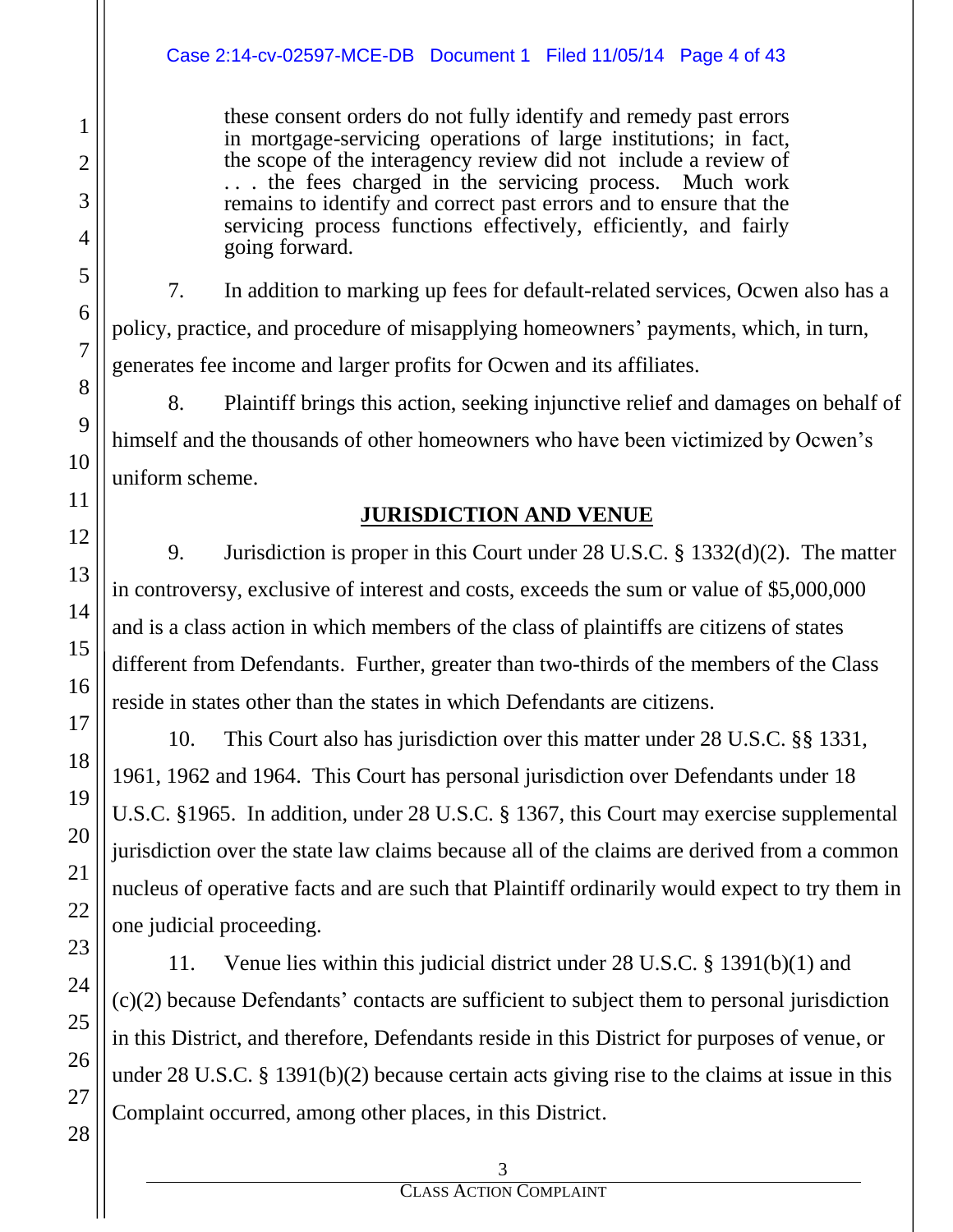#### **PARTIES**

12. Plaintiff David Weiner is an individual and a citizen of California.

13. Defendant Ocwen Financial Corporation is a corporation organized under the laws of Florida, with its principal place of business in Atlanta, Georgia.

14. Defendant Ocwen Loan Servicing, LLC is Delaware limited liability company, and an indirect wholly-owned subsidiary of Ocwen Financial Corporation. Ocwen Loan Servicing, LLC maintains operations in this District related to the activities at issue in this case, including operations concerning the management of loans that are in default, which are conducted from offices located in Burbank, California. Ocwen Loan Servicing, LLC's headquarters are located in West Palm Beach, Florida. It is licensed to service mortgage loans in all fifty states, including California, the District of Columbia, and two U.S. territories.

15. Whenever, in this Complaint, reference is made to any act, deed, or conduct of Defendants committed in connection with the enterprise, the allegation means that Defendants engaged in the act, deed, or conduct by or through one or more of their officers, directors, agents, employees or representatives, each of whom was actively engaged in the management, direction, control or transaction of the ordinary business and affairs of Defendants and the enterprise.

16. Plaintiff is informed and believes, and based thereon, alleges that, at all material times herein, each of the Defendants was the agent, servant, or employee of the other Defendants, and acted within the purpose, scope, and course of said agency, service, or employment, and with the express or implied knowledge, permission, and consent of the other Defendants, and ratified and approved the acts of the other Defendants.

17. Defendants are the ultimate recipient of the ill-gotten gains described herein. The fraudulent scheme at issue in this case was organized by executives working at the highest levels of Defendants' respective companies, and carried out by both executives and subordinate employees working for Defendants.

# **FACTUAL BACKGROUND**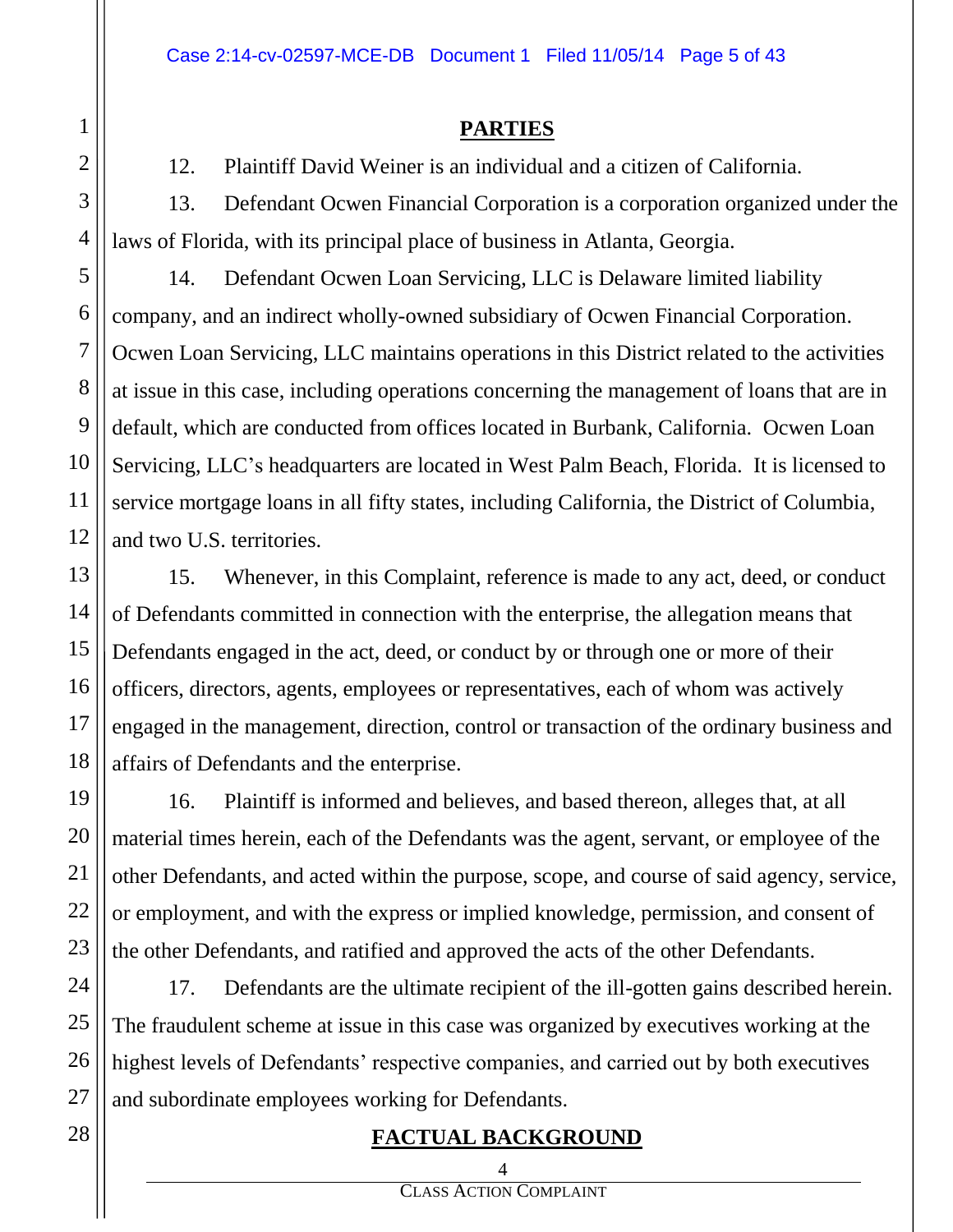#### **America's Lending Industry Has Divorced itself from the Borrowers it Once Served**

18. Ocwen's unlawful loan servicing practices exemplify how America's lending industry has run off the rails.

19. Traditionally, when people wanted to borrow money, they went to a bank or a "savings and loan." Banks loaned money and homeowners promised to repay the bank, with interest, over a specific period of time. The originating bank kept the loan on its balance sheet, and serviced the loan -- processing payments, and sending out applicable notices and other information -- until the loan was repaid. The originating bank had a financial interest in ensuring that the borrower was able to repay the loan.

20. Today, however, the process has changed. Mortgages are now packaged, bundled, and sold to investors on Wall Street through what is referred to in the financial industry as mortgage backed securities or MBS. This process is called securitization. Securitization of mortgage loans provides financial institutions with the benefit of immediately being able to recover the amounts loaned. It also effectively eliminates the financial institution's risk from potential default. But, by eliminating the risk of default, mortgage backed securities have disassociated the lending community from homeowners.

21. Numerous unexpected consequences have resulted from the divide between lenders and homeowners. Among other things, securitization has led to the development of an industry of companies which make money primarily through servicing mortgages for the hedge funds and investment houses who own the loans.

22. Loan servicers do not profit directly from interest payments made by homeowners. Instead, these companies are paid a set fee for their loan administration services. Servicing fees are usually earned as a percentage of the unpaid principal balance of the mortgages that are being serviced. A typical servicing fee is approximately 0.50% per year.

23. Additionally, under pooling and servicing agreements ("PSAs") with investors and noteholders, loan servicers assess fees on borrowers' accounts for defaultrelated services. These fees include, *inter alia*, Broker's Price Opinion ("BPO") fees,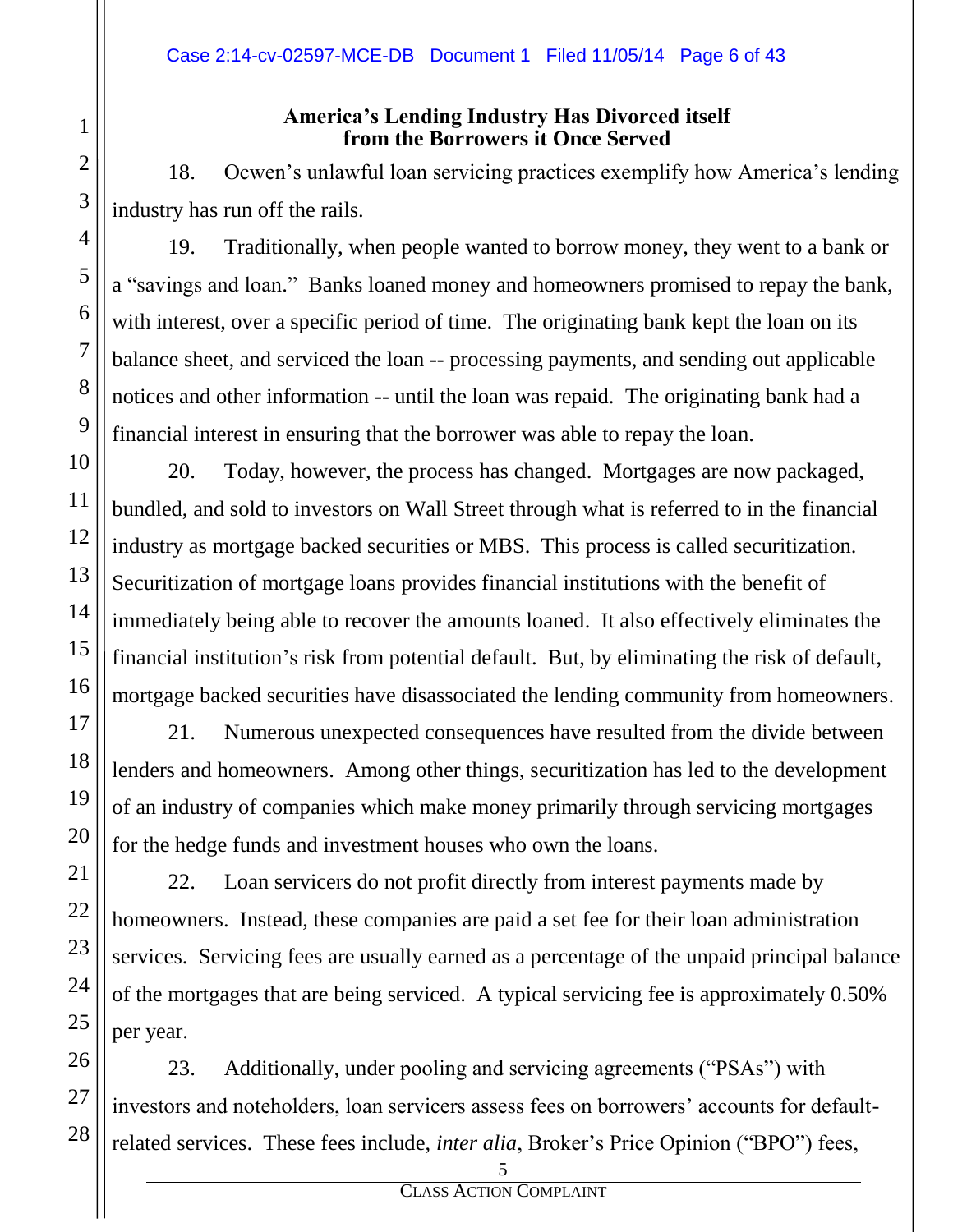appraisal fees, and title examination fees.

24. Under this arrangement, a loan servicer's primary concern is *not* ensuring that homeowners stay current on their loans. Instead, they are focused on minimizing any costs that would reduce profit from the set servicing fee, and generating as much revenue as possible from fees assessed against the mortgage accounts they service. As such, their "business model . . . encourages them to cut costs wherever possible, even if [that] involves cutting corners on legal requirements, and to lard on junk fees and in-sourced expenses at inflated prices."<sup>3</sup>

25. As one Member of the Board of Governors of the Federal Reserve System has explained:

> While an investor's financial interests are tied more or less directly to the performance of a loan, the interests of a thirdparty servicer are tied to it only indirectly, at best. The servicer makes money, to oversimplify it a bit, by maximizing fees earned and minimizing expenses while performing the actions spelled out in its contract with the investor. . . . The broad grant of delegated authority that servicers enjoy under pooling and servicing agreements (PSAs), combined with an effective lack of choice on the part of consumers, creates an environment ripe for abuse.<sup>4</sup>

## **Ocwen's Subprime Mortgage Servicing Business Grows Rapidly, and Draws the Attention of Regulators**

26. Seeking to capitalize on these circumstances, Ocwen has positioned itself as a major player in the residential mortgage servicing industry. In fact, "Ocwen was the

4 *See* Sarah Bloom Raskin, Member Board of Governors of the Federal Reserve System, *Remarks at the National Consumer Law Center's Consumer Rights Litigation Conference*,

Boston Massachusetts, Nov. 12, 2010, available at

 $\overline{a}$ 3 *See* Adam J. Levitin, *Robo-Singing, Chain of Title, Loss Mitigation, and Other Issues in Mortgage Servicing*, before the House Financial Services Committee, Subcommittee on Housing and Community Opportunity, Nov. 18, 2010, available at

http://financialservices.house.gov/Media/file/hearings/111/Levitin111810.pdf (last visited Feb. 1, 2012).

<sup>28</sup> www.federalreserve.gov/newsevents/speech/raskin20101112a.htm (last visited Jan. 23, 2012).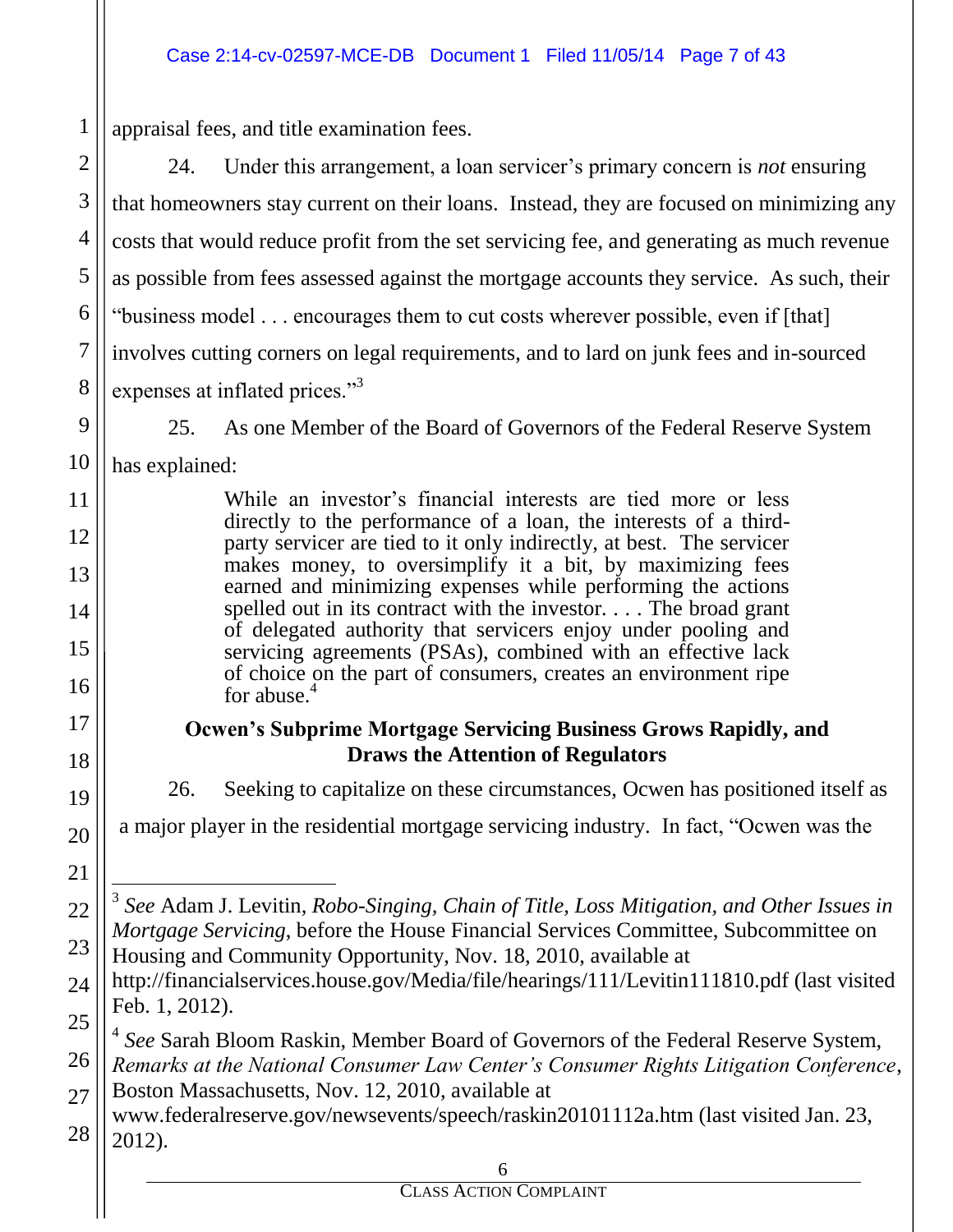fourth largest mortgage servicer in the United States in 2013, collecting payments on nearly one out of every twenty home loans."<sup>5</sup>

27. As larger banks have shifted their attention to servicing the mortgage loans of their core customers -- *i.e.*, prime loan borrowers who use their lending banks' other services -- Ocwen has focused on servicing loans obtained by non-prime, or credit impaired, borrowers.

1

2

3

4

5

6

7

8

9

10

28. Elaborating on the tremendous growth in its servicing business in recent years, Ocwen states:

Our residential servicing portfolio has grown from 351,595 residential loans with an aggregate [unpaid principal balance ("UPB")] of \$50.0 billion at December 31, 2009, to 2,861,918 residential loans with an aggregate UPB of \$464.7 billion at December 31, 2013. Through acquisitions, we have substantially increased the share of our servicing portfolio that is made up of conventional (loans conforming to the underwriting standards of the government sponsored entities, the Federal National Mortgage Association (Fannie Mae) or the Federal Home Loan Mortgage Corporation (Freddie Mac) (collectively, the GSEs and Agency), government insured (loans insured by the Federal Housing Authority (FHA) of the Department of Housing and Urban Development (HUD) or Department of Veterans Affairs (VA) (collectively, government insured)) and prime non-Agency loans (loans generally conforming to the underwriting standards of the GSEs whose UPB exceeds the GSE loan limits, commonly referred to as jumbo loans). At December 31, 2013, these loans comprise 56.8% of the UPB of our servicing portfolio, up from  $24.4\%$  at December 31,  $2012.^6$ 

29. Ocwen goes on to explain that "[t]he mortgaged properties securing the

residential loans that [they] service are geographically dispersed throughout all 50 states,

5 *See* Karen Freifeld, Peter Rudegeair, and Andrew Hay, *NY regulator suspects Ocwen Financial of possible 'self-dealing'*, Reuters, Apr. 21, 2014, available at http://www.reuters.com/article/2014/04/21/ocwen-financial-letteridUSL2N0ND0R120140421 (last visited, Nov. 5, 2014).

 $6$  Ocwen Financial Corp, SEC FORM 10-K (Period Ending Dec. 31, 2013), available at http://www.sec.gov/Archives/edgar/data/873860/000144530514000799/a2013123110k.ht m (last visited April 1, 2014).

 $\overline{a}$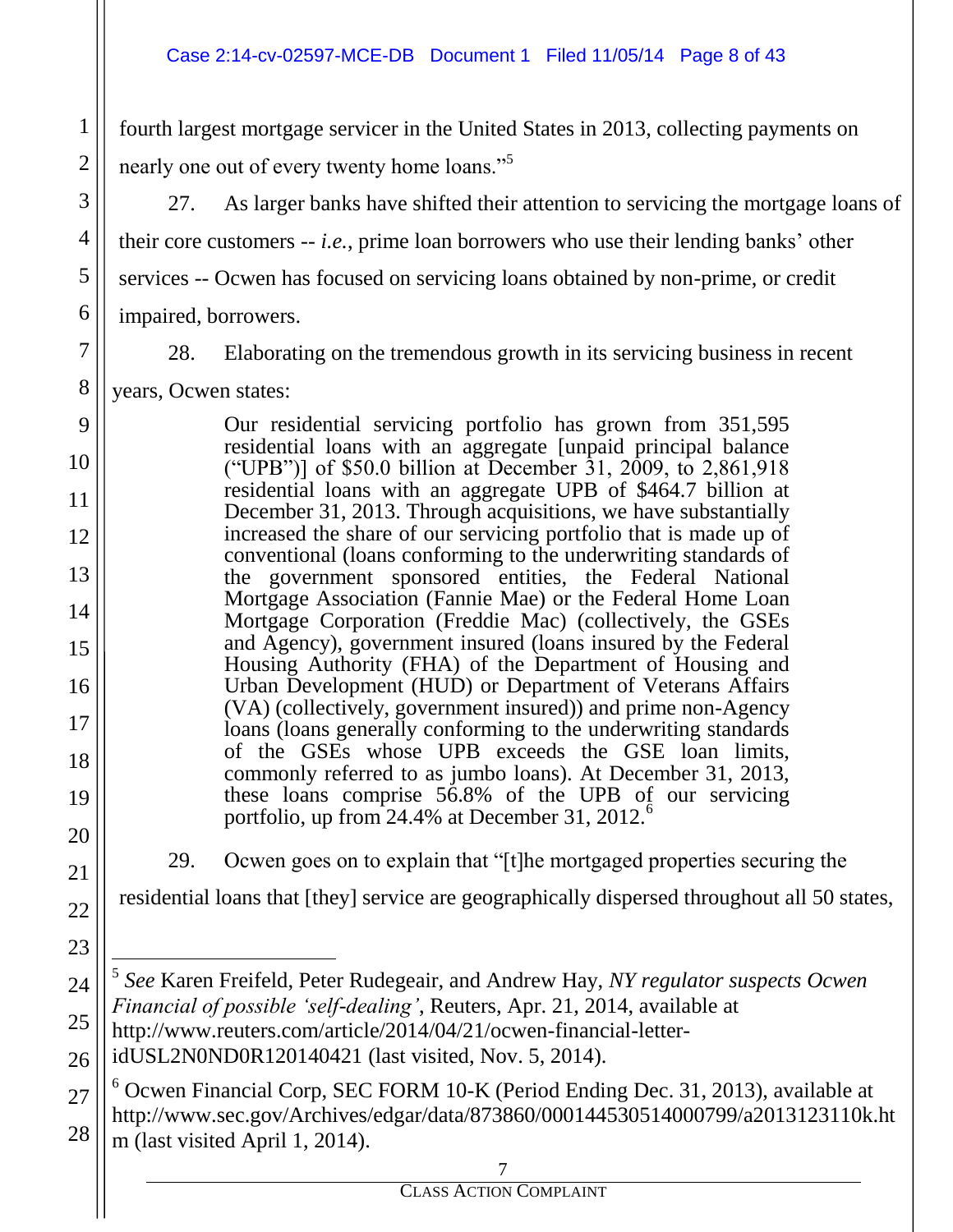the District of Columbia and two U.S. territories. $\cdot$ <sup>7</sup> The five largest concentrations of properties, comprising approximately 39% of the loans serviced by Ocwen as of December 31, 2013, are located in California, Florida, New York, Texas and New Jersey. $8$  California has the largest concentration with 436,374 loans, approximately 15% of the total number of loans serviced.<sup>9</sup>

30. Fueled by these increases in its residential servicing portfolio, Ocwen's revenue has jumped from \$360 million in 2010 to a staggering \$2 billion in 2013.<sup>10</sup>

31. Ocwen's rapid growth and business practices have not gone unnoticed by state regulators, including Benjamin Lawsky, Superintendent of New York's Department of Financial Services (the "Department"). As a result of a consent order entered into by Lawsky's office and Ocwen in late 2012, a compliance monitor was installed at Ocwen in  $2013<sup>11</sup>$  Additionally, on or around February 6, 2014, Lawsky halted indefinitely Wells Fargo's transfer of approximately \$39 billion in servicing rights to Ocwen.<sup>12</sup>

32. Speaking at the annual meeting of the New York Bankers Association in February 2014, Lawsky cautioned that Ocwen's explosive growth "raises red flags," that he sees "corners being cut" by non-bank servicers like Ocwen, and that Ocwen's use of

1

2

3

4

5

6

7

8

9

10

11

12

13

14

15

16

17

18

25 26 27 <sup>11</sup> Michael Corkery, *State Regulator Halts Deal Between Wells Fargo and Loan Servicer*, N.Y. Times, February 6, 2014, available at http://dealbook.nytimes.com/2014/02/06/newyork-regulator-halts-mortgage-servicing-rights-deal/? php=true & type=blogs  $\&$  r=0 (last visited, Nov. 5, 2014).

28  $12 \, Id.$ 

<sup>19</sup> 20  $\overline{a}$ 7 *Id.*

<sup>21</sup> 8 *Id.*

<sup>9</sup> *Id.*

<sup>22</sup> 23 <sup>10</sup> James Sterngold and Saabira Chaudhuri*, Ocwen to Restate Results After Accounting Change*, The Wall Street Journal, August 12, 2014, available at

<sup>24</sup> http://online.wsj.com/articles/ocwen-financial-to-restate-some-results-1407852143 (last visited, Nov. 5, 2014).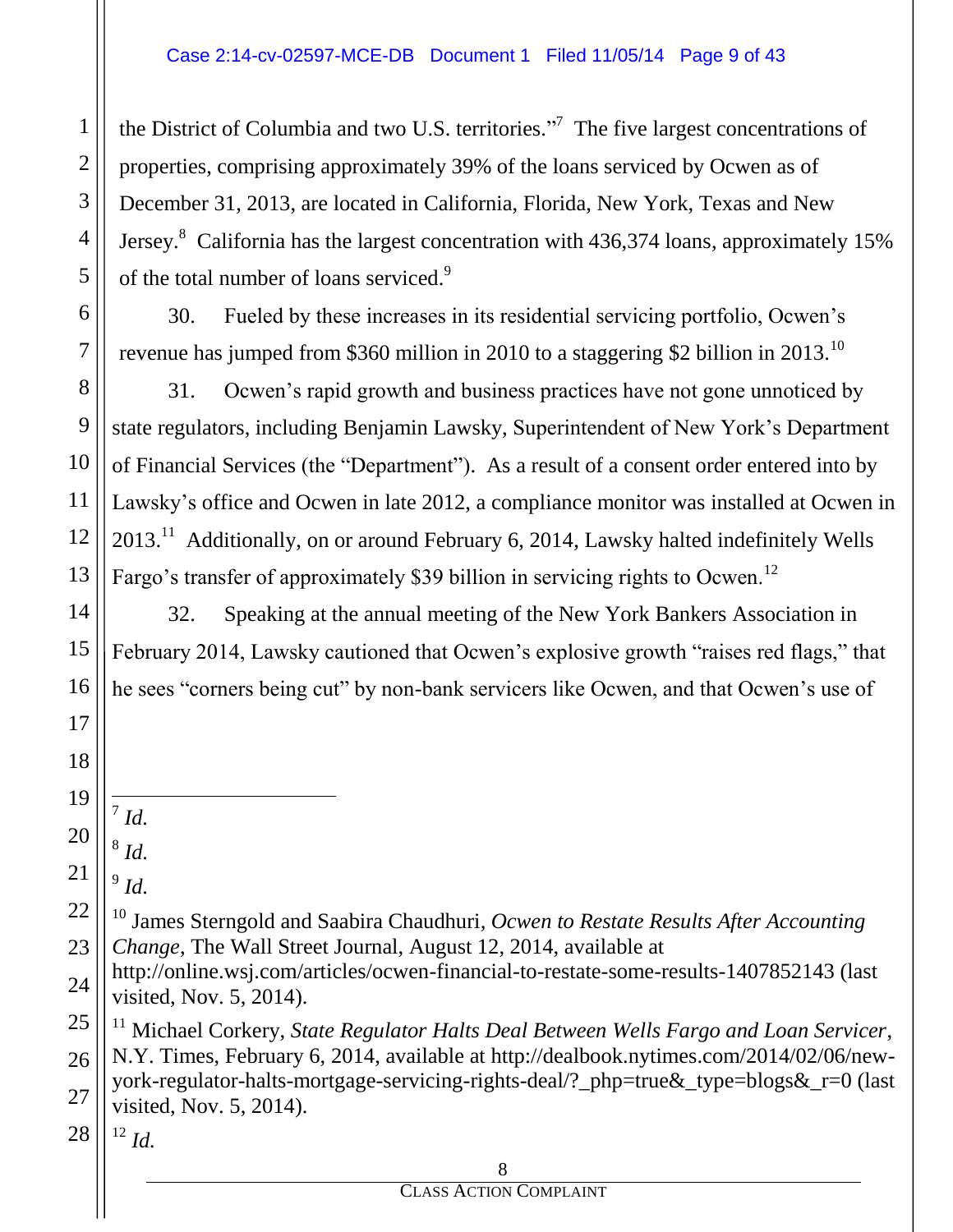technology to handle distressed loans is "too good to be true."<sup>13</sup>

33. Such concerns about Ocwen's loan servicing practices are well-founded. For companies like Ocwen, who are determined to maximize the money they earn from servicing loans, the right to charge default-related service fees has opened the door to a world of exploitation.

34. Taking full advantage of this opportunity for such explotation, Ocwen formed an unlawful enterprise of affiliated companies, including Altisource, in order to increase mortgage servicing revenues by fraudulently concealing marked-up fees for default-related services on homeowners' accounts.

#### **Ocwen's "Tangled Web Of Conflicts" and Self-Dealing with Affiliated Company Altisource**

35. To maximize profits, Ocwen assigns the complex task of administering the millions of loans it services to computer software programs. The software programs are designed to manage homeowners' loan accounts and assess fees, according to protocols and policies designed by the executives at Ocwen.

36. Prior to August 2009, Ocwen's technology platforms were provided by the Ocwen Solutions line of businesses, which consisted primarily of Ocwen's former unsecured collections and its residential fee-based loan processing businesses. These businesses provided technological services across the full spectrum of the mortgage lifecycle, from due diligence and underwriting to default processing and property preservation, all the way up to collections and customer relationship management. OFC developed this technology platform over a period of more than 20 years at a cost of more

<sup>13</sup> Kate Berry, *Lawsky Bashes Ocwen, Says Servicer's Growth 'Raises Red Flags,'* National Mortgage News, February 12, 2014, available at http://www.nationalmortgagenews.com/mortgage-servicing/lawsky-bashes-ocwen-saysservicers-growth-raises-red-flags-1041092-1.html?zkPrintable=true (last visited, Nov. 5, 2014).

 $\overline{a}$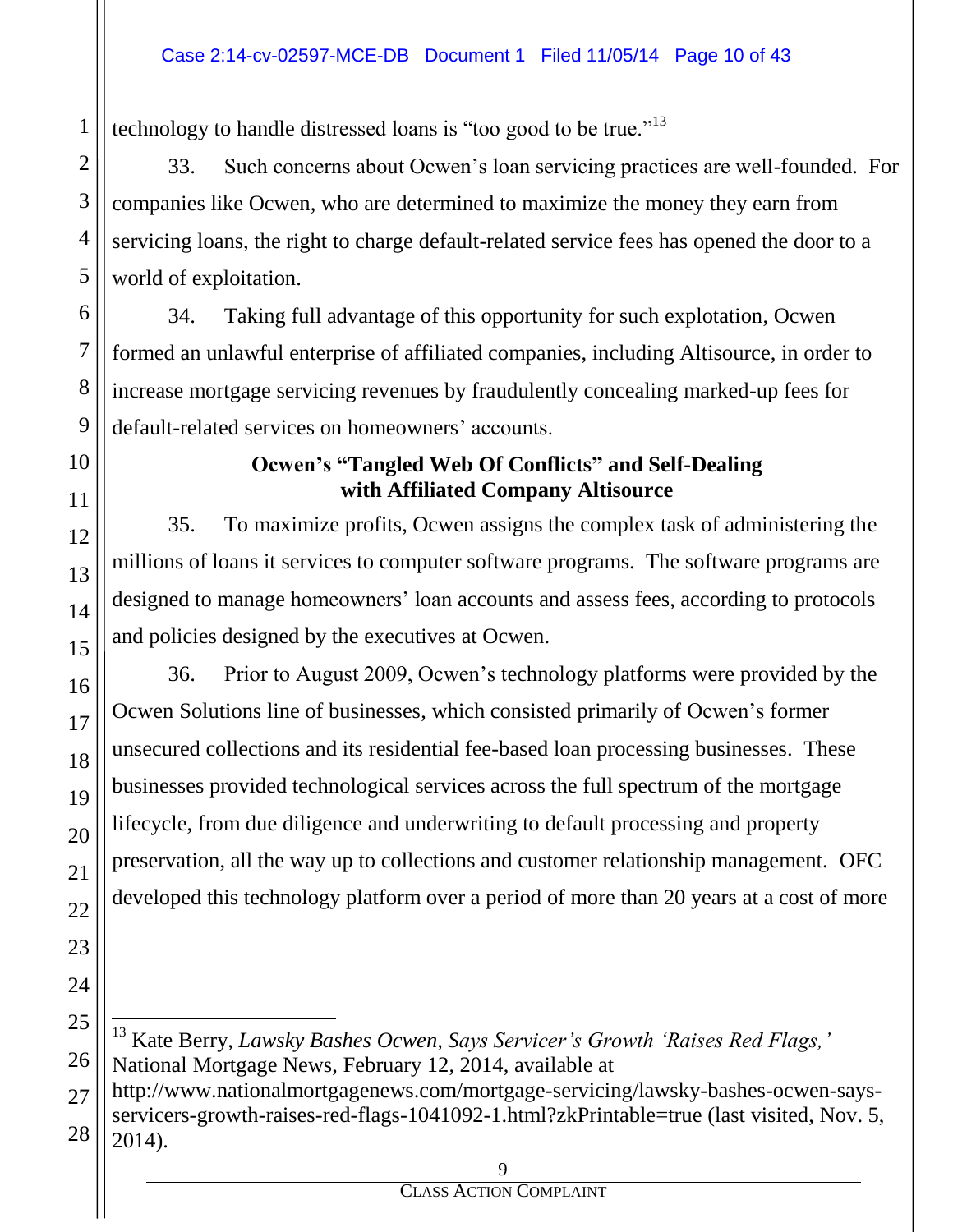than  $$150$  million.<sup>14</sup>

1

37. In order to allow Ocwen to focus on growing its core servicing business, on August 10, 2009, Ocwen completed the distribution of the Ocwen Solutions line of businesses via the spin-off of Altisource.<sup>15</sup> As part of the separation, William C. Erbey --Ocwen's Chairman of the Board and the owner of 13% of Ocwen's common stock -- also became the Chairman of the Board for Altisource.<sup>16</sup>

38. As of June 30, 2014, Mr. Erbey owns approximately 27% of the common stock of Altisource.<sup>17</sup> He also has taken a very active role in the company. As Altisource explains in its Form 10-K Statement, its success is "dependent" upon Mr. Erbey's services, and the loss of his services "could have a material adverse effect upon business, operating results and financial conditions."<sup>18</sup>

39. In fact, Ocwen and Altisource are so interconnected, that Altisource points to its relationship with Ocwen as a potential "risk factor" to its business:

> Given this close and continuing relationship with Ocwen, we may encounter difficulties in obtaining and retaining other customers who compete with Ocwen. Should these and other

 $\overline{a}$ <sup>14</sup> Ocwen Financial Corp, SEC FORM 10-K (Period Ending Dec. 31, 2012), available at http://www.sec.gov/Archives/edgar/data/873860/000101905613000314/ocn\_10k12a.htm (last visited Sept. 9, 2013).

<sup>15</sup> Altisource was originally incorporated on November 4, 1999 in Luxembourg as Ocwen Luxembourg S.à r.l. *See* Altisource Portfolio Solutions S.A., SEC FORM 10-K (Period Ending Dec. 31, 2012), available at http://www.sec.gov/Archives/edgar/data/1462418/ 000110465913009969/a13-2839\_110k.htm (last visited Sept. 9, 2013). The entity was renamed Altisource Portfolio Solutions S.à r.l. on May 12, 2009, and converted into Altisource on June 5, 2009. *Id.* Prior to August 10, 2009, Altisource was a wholly-owned subsidiary of Ocwen. *Id.*  $^{16}$  *Id.* 

<sup>17</sup> Ocwen Financial Corp., SEC Form 10-Q (Period Ending June 30, 2014), available at http://www.housingwire.com/ext/resources/files/Editorial/Documents/SEC-ABEA-6F4AAO-873860-14-16.pdf (last visited October 23, 2014).

<sup>18</sup> See Altisource Portfolio Solutions S.A., SEC FORM 10-K (Period Ending Dec. 31, 2012), available at http://www.sec.gov/Archives/edgar/data/1462418/

000110465913009969/a13-2839\_110k.htm (last visited Sept. 9, 2013).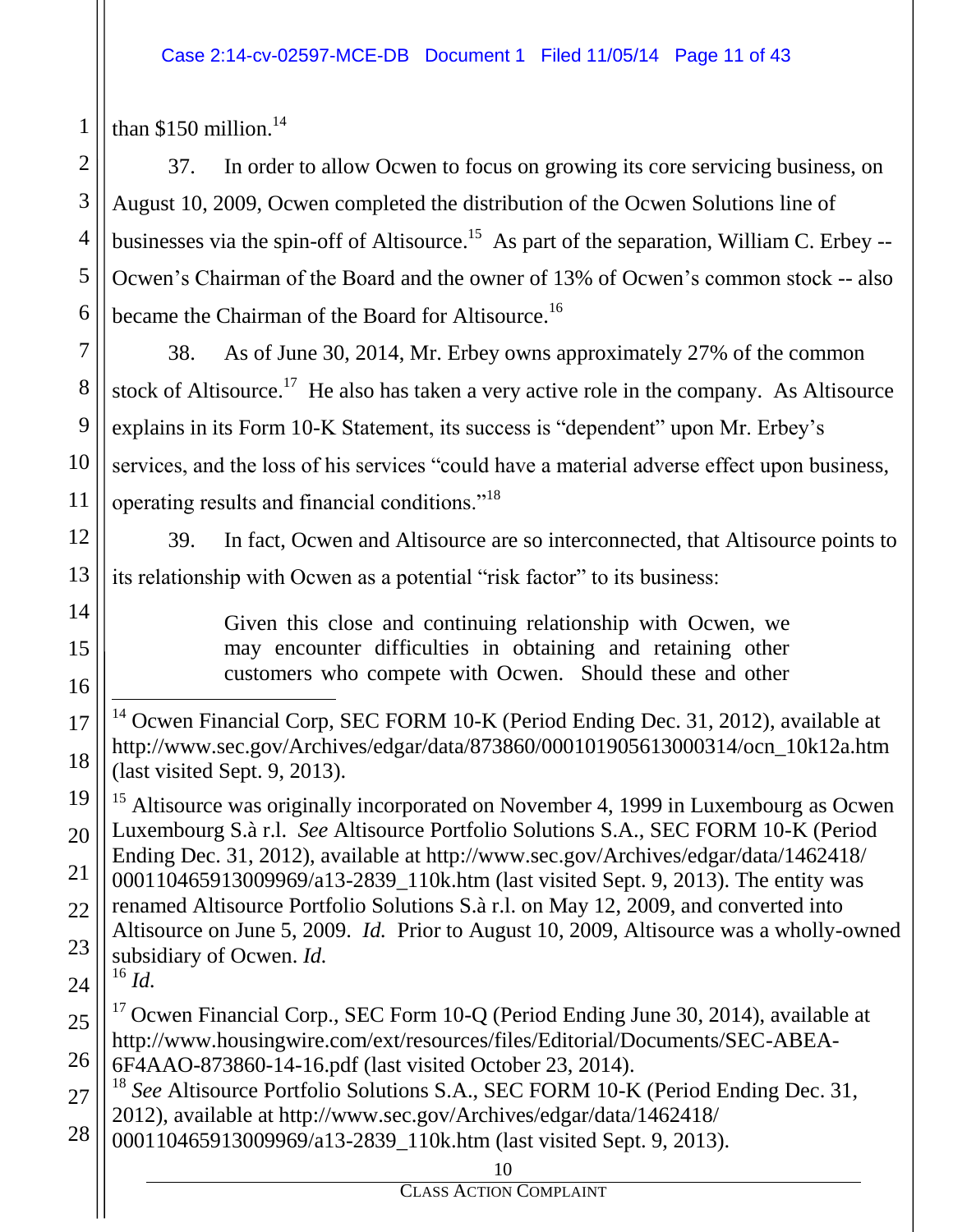#### Case 2:14-cv-02597-MCE-DB Document 1 Filed 11/05/14 Page 12 of 43

potential customers continue to view Altisource as part of Ocwen or as too closely related to or dependent upon Ocwen, they may be unwilling to utilize [Altisource's] services, and [Altisource's] growth could be inhibited as a result.<sup>19</sup>

40. This "close and continuing relationship" between Ocwen and Altisource was the subject of a letter Benjamin Lawsky, New York's top bank regulator, sent to Ocwen on February 26, 2014. In the letter, Lawsky addressed potential conflicts of interest between Ocwen and Altisource:

> The Department's ongoing review of Ocwen's mortgage servicing practices has uncovered a number of potential conflicts of interest between Ocwen and other public companies with which Ocwen is closely affiliated. Indeed, the facts our review has uncovered to date cast serious doubts on recent public statements made by the company that Ocwen has a "strictly arms-length business relationship" with those companies. We are also concerned that this tangled web of conflicts could create incentives that harm borrowers and push homeowners unduly into foreclosure.

Pursuant to the December 4, 2012 Consent Order between Ocwen and the Department, we have engaged an independent on-site compliance monitor at Ocwen to conduct a comprehensive review of Ocwen's servicing operations. It is in the course of the monitorship that we uncovered these potential conflicts between and among Ocwen, Altisource Portfolio Solutions, S.A. ("Altisource Portfolio"), Altisource Residential Corporation, Altisource Asset Management Corporation, and Home Loan Servicing Solutions Ltd. (together, the "affiliated companies"), all of which are chaired by William C. Erbey, who is also the largest shareholder of each and the Executive Chairman of Ocwen. $20$ 

. . .

 $\overline{a}$ <sup>19</sup> *Id.*

<sup>&</sup>lt;sup>20</sup> Letter from Benjamin M. Lawsky, Superintendent of Financial Services, New York State Department of Financial Services, to Timothy Hayes, General Counsel, Ocwen Financial Corporation (Feb. 26, 2014), available at

http://www.dfs.ny.gov/about/press2014/pr140226-letter.pdf (last visited, Nov. 5, 2014).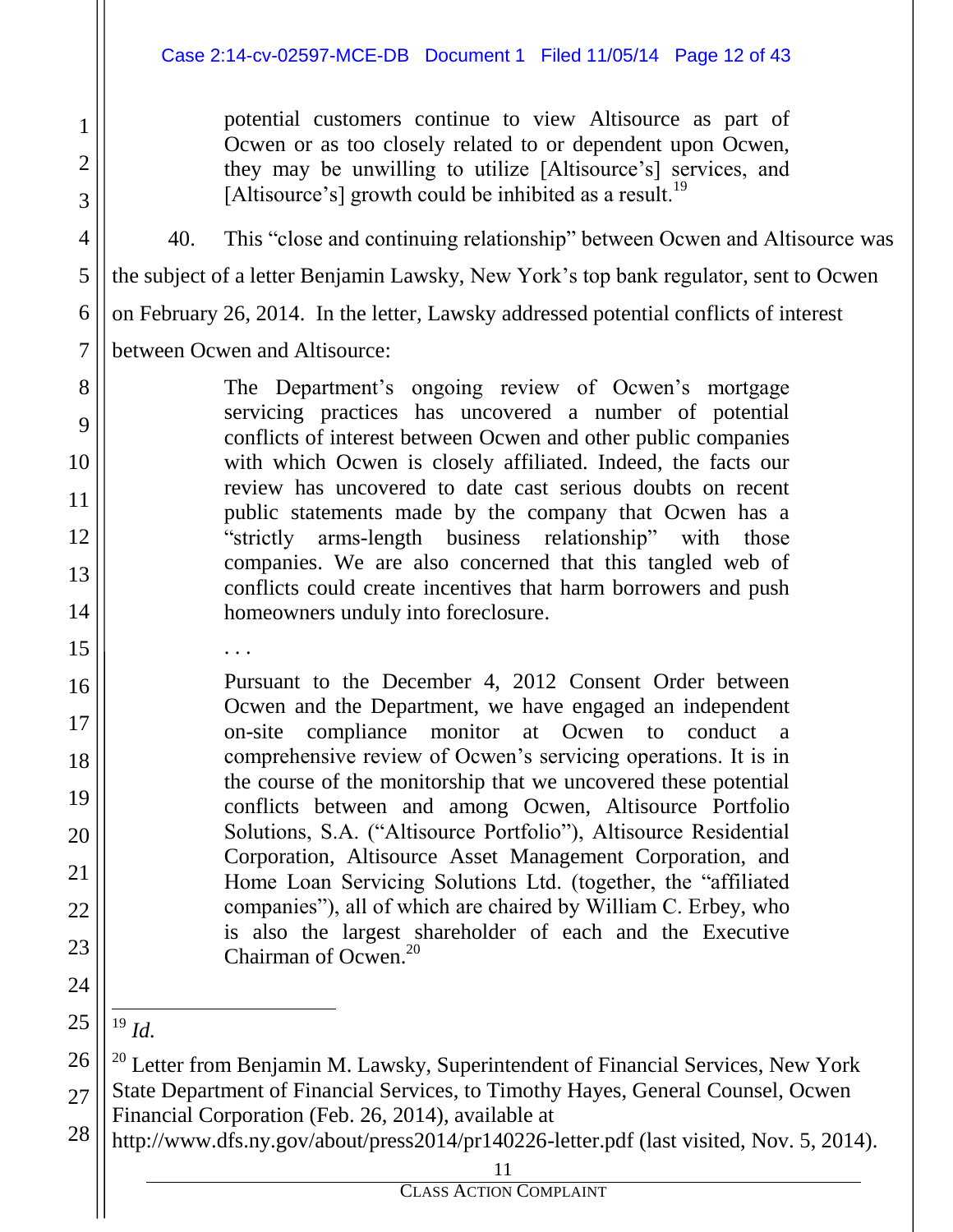41. Lawsky's letter noted that "Ocwen's management owns stock or stock options in the affiliated companies," which "raises the possibility that management has the opportunity and incentive to make decisions concerning Ocwen that are intended to benefit the share price of the affiliated companies, resulting in harm to borrowers, mortgage investors, or Ocwen shareholders as a result."<sup>21</sup>

42. Lawsky's review of Ocwen's operations revealed that the company's Chief Risk Officer served in the same role for Altisource, and "reported directly to Mr. Erbey in both capacities."<sup>22</sup> As Lawsky explained, Ocwen and Altisource's joint Chief Risk Officer "seemed not to appreciate the potential conflicts of interest posed by this dual role, which was particularly alarming given his role as Chief Risk Officer."<sup>23</sup> Lawsky's letter further explains that the Chief Risk Officer told the on-site compliance monitor that Ocwen "paid his entire salary, but he did not know and apparently never asked which company paid his risk management staff."<sup>24</sup> Lawsky concluded that, while the Chief Risk Officer has since been removed from his role at Altisource, "his and Ocwen's failure to affirmatively recognize this conflict demonstrates that the relationship between Ocwen and the affiliated companies warrants further examination."<sup>25</sup>

43. According to Lawsky, the Department's "review of Ocwen's mortgage servicing practices . . . also found that Ocwen relies extensively on affiliated companies for its information management system (from the programming of comment codes to functioning as Ocwen's IT help desk), as well as procurement of third party services," which "further demonstrates the interconnected nature of Ocwen's relationship with the affiliated companies."26

- $\overline{a}$ <sup>21</sup> *Id.* <sup>22</sup> *Id.* <sup>23</sup> *Id.*
- 26 <sup>24</sup> *Id.*
- 27 <sup>25</sup> *Id.*
- 28 <sup>26</sup> *Id.*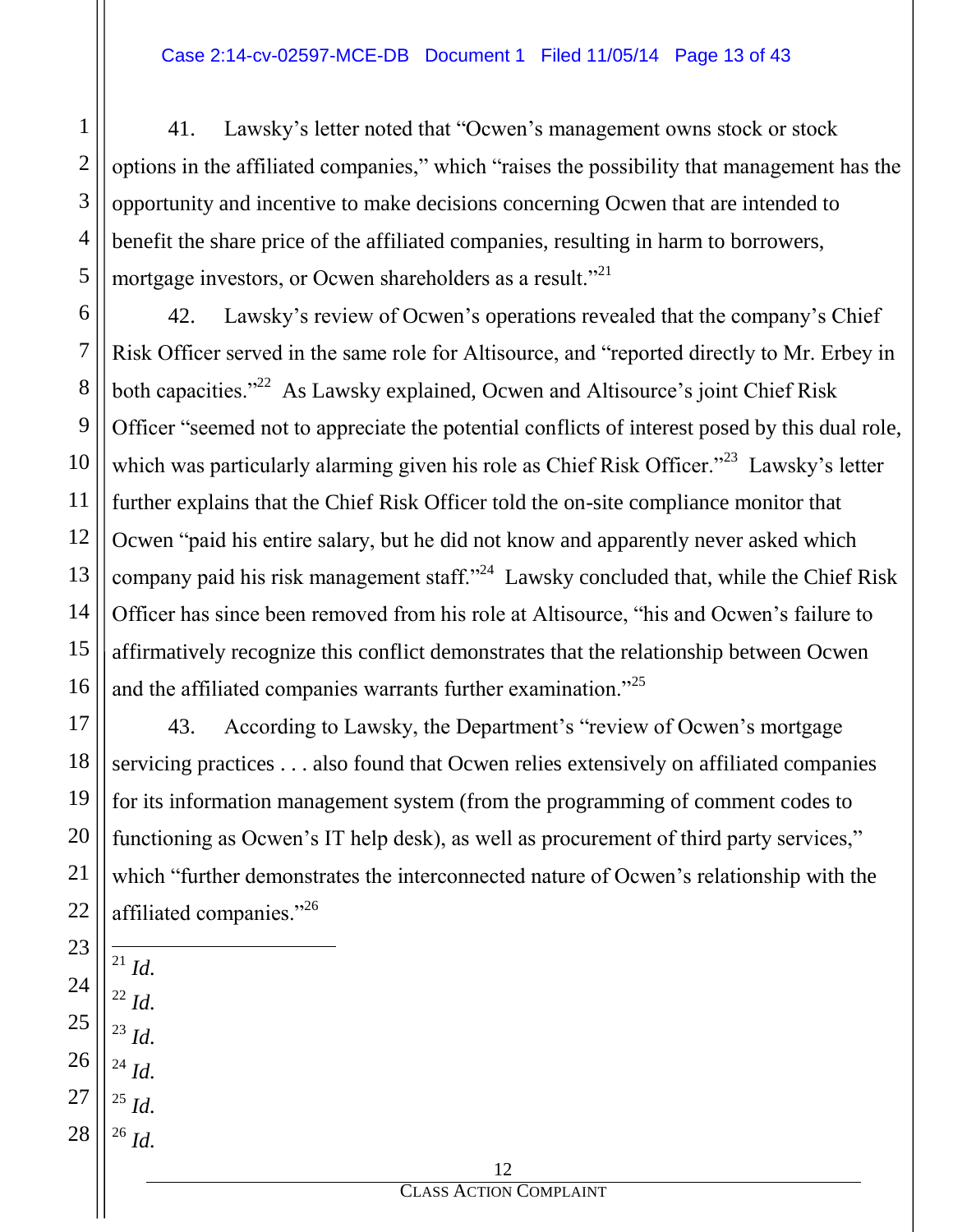#### Case 2:14-cv-02597-MCE-DB Document 1 Filed 11/05/14 Page 14 of 43

44. Indeed, following the separation in 2009, Ocwen is contractually obligated to purchase mortgage and technology services from Altisource under service agreements that extend through 2020.<sup>27</sup> Ocwen is now Altisource's largest customer, accounting for 60% of Altisource's total revenue in 2012.<sup>28</sup>

45. As part of the Department's ongoing examination of Ocwen's mortgage servicing practices, in April 2014 Lawsky sent Ocwen another letter addressing "conflicted business relationships" and "self-dealing" between Ocwen and Altisource.<sup>29</sup> More specifically, Lawsky stated that:

> One particularly troubling issue is the relationship between Ocwen and Altisource Portfolio's subsidiary, Hubzu, which Ocwen uses as its principal online auction site for the sale of its borrowers' homes facing foreclosure, as well as investor-owned properties following foreclosure. Hubzu appears to be charging auction fees on Ocwen-serviced properties that are up to three time times the fees charged to non-Ocwen customers

The relationship between Ocwen, Altisource Portfolio, and Hubzu raises signficiant concerns regarding self-dealing. In particular, it creates questions about whether those companies are charging inflated fees through conflicted business relationships, and thereby negatively impacting homeowners and mortgage investors. Alternatively, if the lower fees are necessary to attract non-Ocwen business on the open market, it raises concerns about whether Ocwen-serviced properties are

 $\overline{a}$ <sup>27</sup> Altisource Portfolio Solutions S.A., SEC FORM 10-K (Period Ending Dec. 31, 2012), available at http://www.sec.gov/Archives/edgar/data/1462418/ 000110465913009969/a13-2839\_110k.htm (last visited Sept. 9 2012).

<sup>28</sup> *Id.*

1

2

3

4

5

6

7

8

9

10

11

12

13

14

. . .

15

16

17

18

19

20

21

22

23

24

25

26

<sup>29</sup> Letter from Benjamin M. Lawsky, Superintendent of Financial Services, New York State Department of Financial Services, to Timothy Hayes, General Counsel, Ocwen Financial Corporation (April 21, 2014), available at

27 28 http://www.housingwire.com/ext/resources/files/Editorial/Lawsky-Letter-to-Ocwen-RE-Altisource-Hubzu.pdf (last visited, Nov. 5, 2014).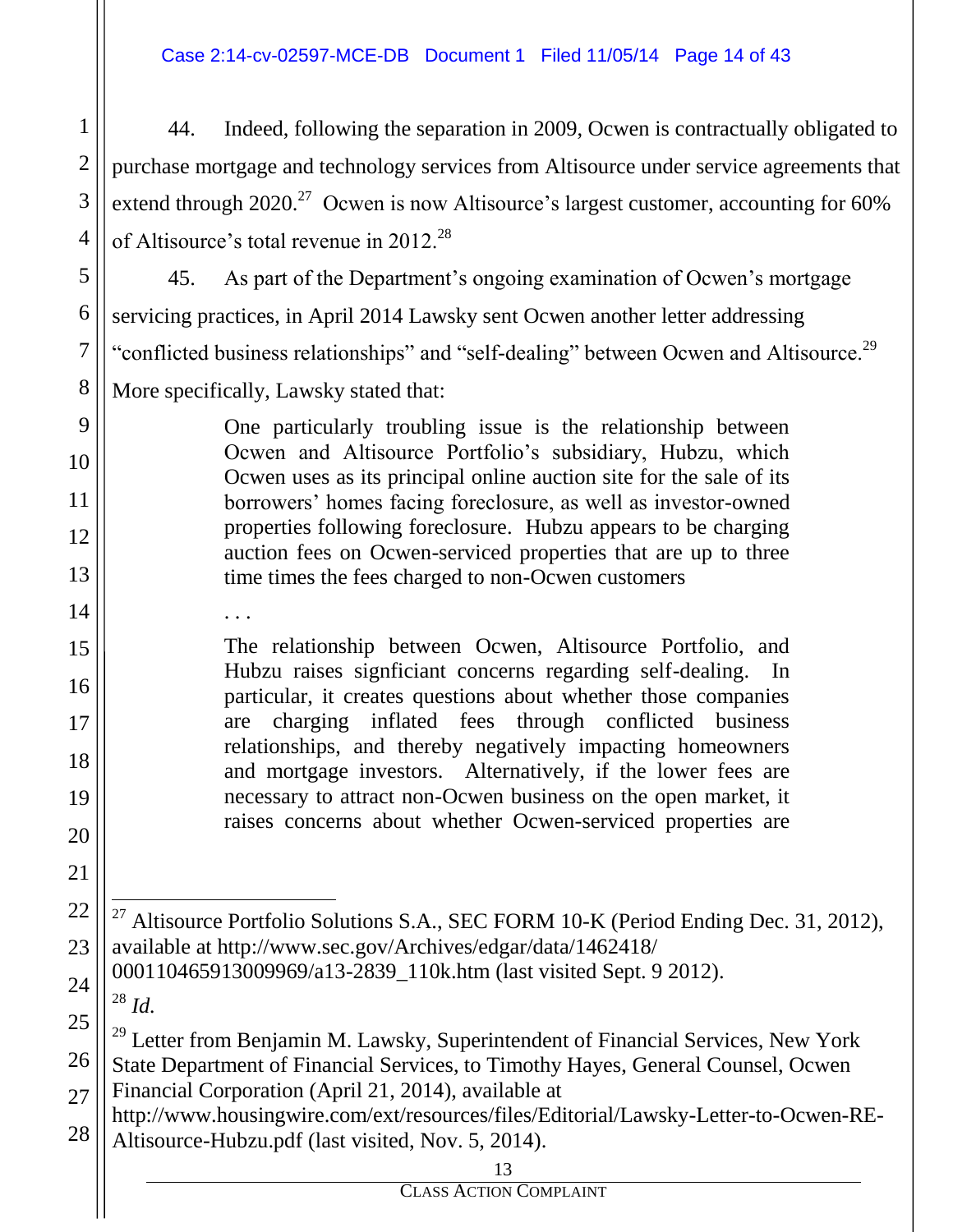#### Case 2:14-cv-02597-MCE-DB Document 1 Filed 11/05/14 Page 15 of 43

being funneled into an uncompetitive platform at inflated  $\cos(s)$ <sup>30</sup>

46. On August 4, 2014, Lawsky sent yet another letter raising concerns about Ocwen's use of related companies to provide fee based services.<sup>31</sup> As Lawsky explained, "[b]ecause mortgage servicing presents the extraordinary circumstance where there is effectively no customer to select a vendor for ancillary services, Ocwen's use of related companies to provide such services raises concerns about whether such transactions are priced fairly and conducted at arms-length."<sup>32</sup>

47. Once again, Lawsky's August 2014 letter was particularly concerned with transactions between Ocwen and "related" company Altisource:

> [T]he Department has serious concerns about the apparently conflicted role played by Ocwen Executive Chairman William Erbey and potentially other Ocwen officers and directors in directing profits to Altisource, which is "related" to Ocwen but is formally a separate, publicly traded company. As you know, Mr. Erbey is Ocwen's largest shareholder and is also the Chairman of and largest shareholder in Altisource. In fact, Mr. Erbey's stake in Altisource is nearly double his stake in Ocwen: 29 percent versus 15 percent. Thus, for every dollar Ocwen makes, Mr. Erbey's share is 15 cents, but for every dollar Altisource makes, his share is 29 cents.

The Department and its Monitor have uncovered a growing body of evidence that Mr. Erbey has approved a number of transactions with related companies, despite Ocwen's and Altisource's public claims -- including in SEC filings -- that he recuses himself from decisions involving related companies.

 $\overline{a}$ <sup>30</sup> *Id.* …

1

2

3

4

5

6

7

8

9

10

11

12

13

14

15

16

17

18

19

20

21

22

23

24

25

26

27

 $31$  Letter from Benjamin M. Lawsky, Superintendent of Financial Services, New York State Department of Financial Services, to Timothy Hayes, General Counsel, Ocwen Financial Corporation (Aug. 4, 2014), available at

http://www.dfs.ny.gov/about/press2014/pr140804-ocwen-letter.pdf (last visited, Nov. 5, 2014).

28 <sup>32</sup> *Id.*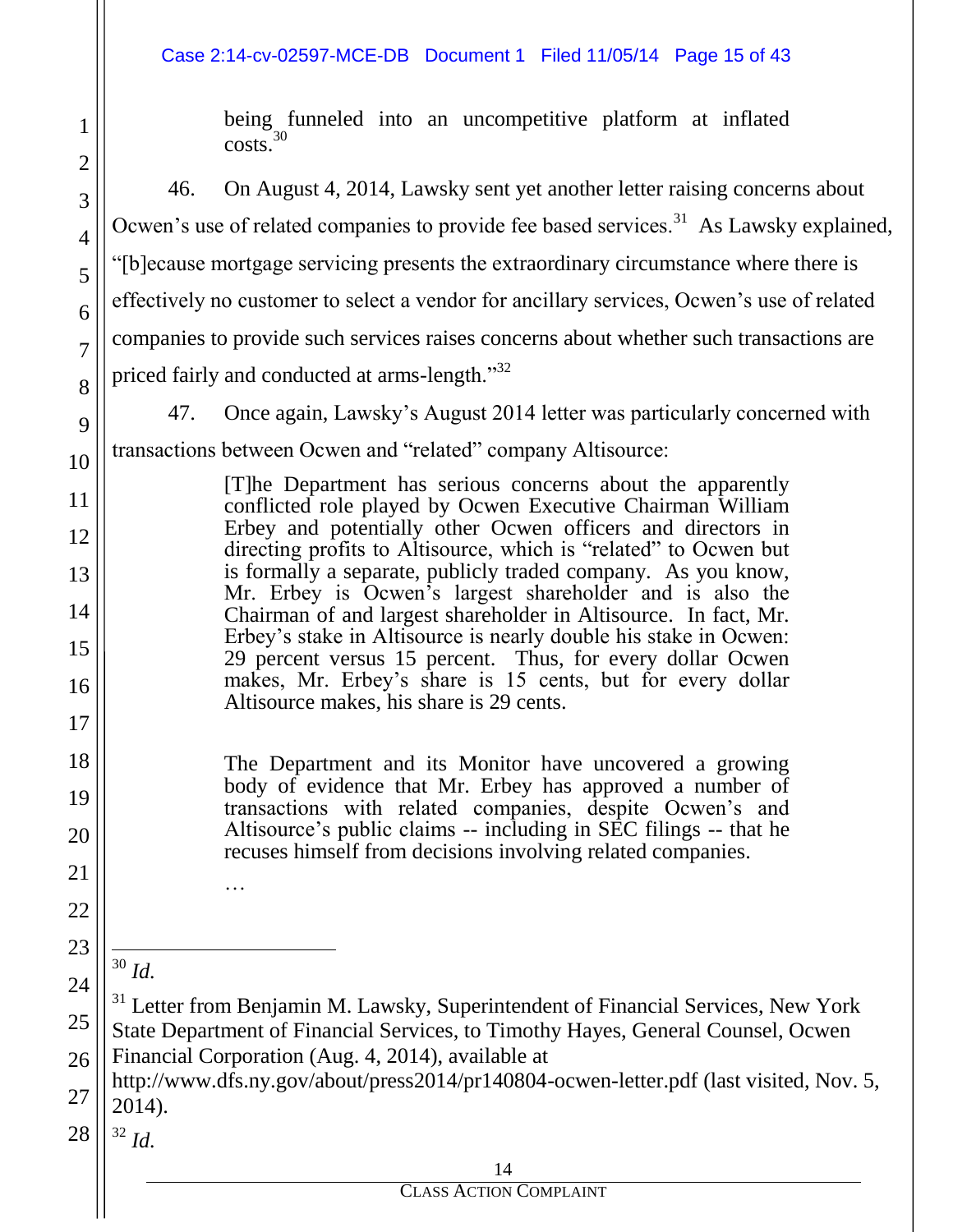Finally, Ocwen and Altisource state in their public filings that rates charged under agreements with related companies are market rate, but Ocwen has not been able to provide the Monitor with any analysis to support this assertion.<sup>3</sup>

48. Lawsky is not the only regulator raising questions about Ocwen's business dealings. According to OFC's most recent filing with the Securities and Exchange Commission ("SEC"), on June 12, 2014 it received an SEC subpoena, in which the SEC requested "production of various documents relating to [OFC's] business dealings with Altisource, HLSS, [Altisource Asset Management Corp], and Altisource Residential and the interests of [OFC's] directors and executive officers in these companies.<sup>34</sup>

49. Despite the fact that Lawsky, the SEC, and other financial regulators have raised significant concerns about the "tangled web of conflicts" between the entities, Ocwen continuously, and systematically, engages in "self-dealing" transactions with Altisource.

50. Accordingly, although Ocwen and Altisource technically are separate entities, they are effectively joined together, as affiliated companies, operating as a continuing unit with a common purpose.

# **Ocwen's Scheme to Mark Up Fees for Default-Related Services**

51. In its loan servicing operations, Ocwen follows a strategy to generate fraudulently concealed default-related fee income. Rather than simply obtain defaultrelated services directly from independent third-party vendors, and charge homeowners for the actual cost of these services, Ocwen has a policy, practice, and procedure of marking up fees for default-related services on homeowners' loan accounts. As a result, even though the mortgage market has collapsed, and more and more borrowers are falling into delinquency, Ocwen continues to earn substantial profits.

 $\overline{a}$ <sup>33</sup> *Id.* (internal citations omitted).

<sup>34</sup> Ocwen Financial Corp., SEC Form 10-Q (Period Ending June 30, 2014), available at http://www.housingwire.com/ext/resources/files/Editorial/Documents/SEC-ABEA-6F4AAO-873860-14-16.pdf (last visited October 23, 2014).

CLASS ACTION COMPLAINT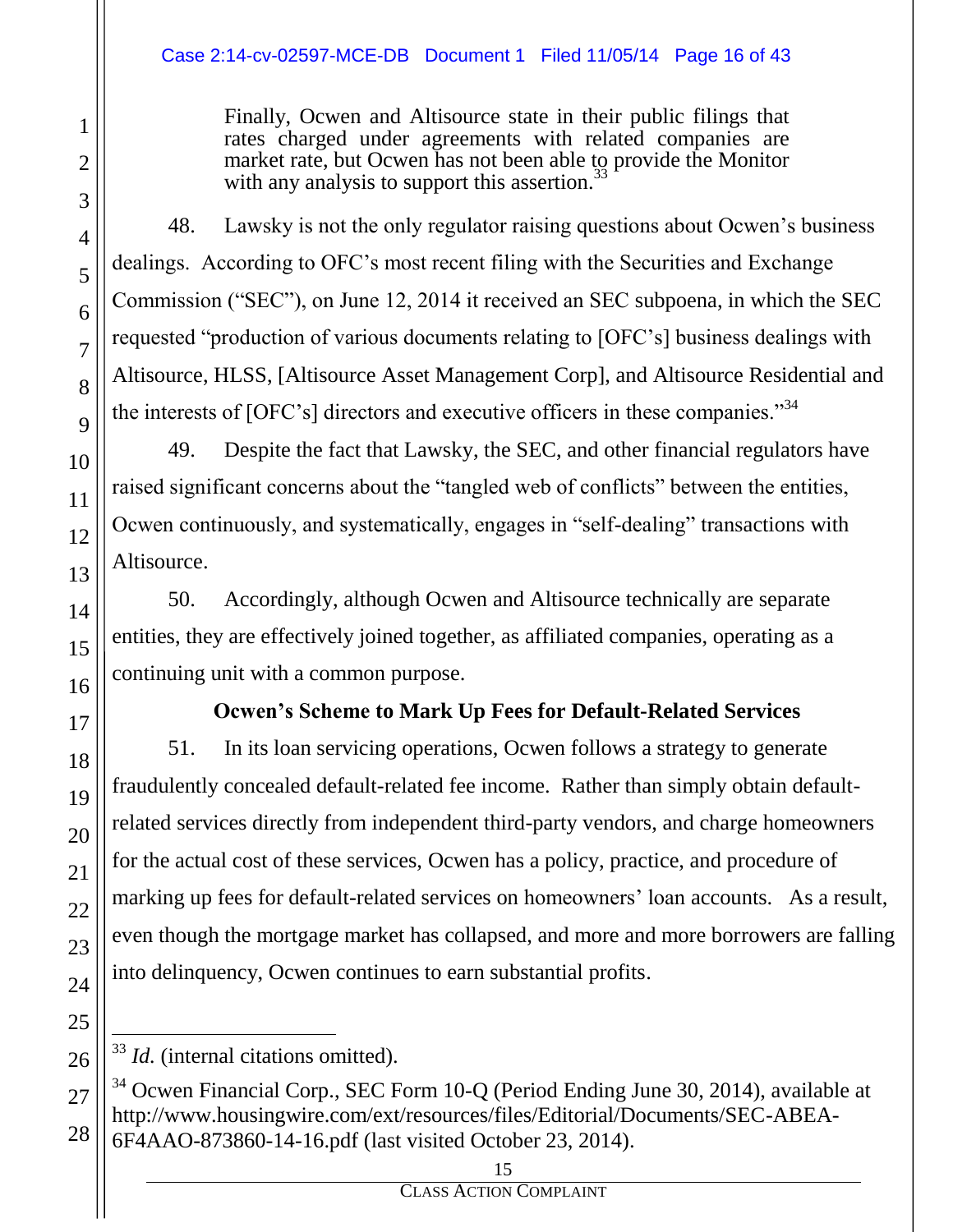52. Ocwen's scheme works as follows: Ocwen directs Altisource to order and coordinate default-related services, and, in turn, Altisource places orders for such services with third-party vendors. The third-party vendors charge Altisource for the performance of the default-related services, Altisource then marks up the price of the vendors' services, in numerous instances by 100% or more, before "charging" the services to Ocwen. In turn, Ocwen bills the marked-up fees to homeowners.

53. Through this complex arrangement with Altisource, which is intended to disguise the marked-up fees for default-related services, Ocwen effectively side-steps the borrower protections in the mortgage contract.

54. The mortgage contract between a lender and a homeowner generally consists of two documents: (i) the promissory note (the "Note"); and (ii) the mortgage/security instrument/deed of trust (the "Deed of Trust"). The mortgage contacts serviced by Ocwen are substantially similar because they conform to the standard Fannie Mae form contract. The contract contains certain disclosures describing what is supposed to happen if borrowers default on their loans.

55. The Deed of Trust discloses to homeowners that, in the event of default, the loan servicer will:

> pay for whatever is reasonable or appropriate to protect the note holder's interest in the property and rights under the security instrument, including protecting and/or assessing the value of the property, and securing and/or repairing the property.

(emphasis added.)

56. The Deed of Trust further discloses that any such "amounts disbursed" by the servicer to a third party shall become additional debt of the homeowner secured by the Deed of Trust and shall bear interest at the Note rate from the date of "disbursement." (emphasis added.)

57. Additionally, the Note discloses to homeowners that with respect to "Payment of the Note Holder's Costs and Expenses," if there is a default, the homeowner will have to "pay back" costs and expenses incurred in enforcing the Note to the extent

1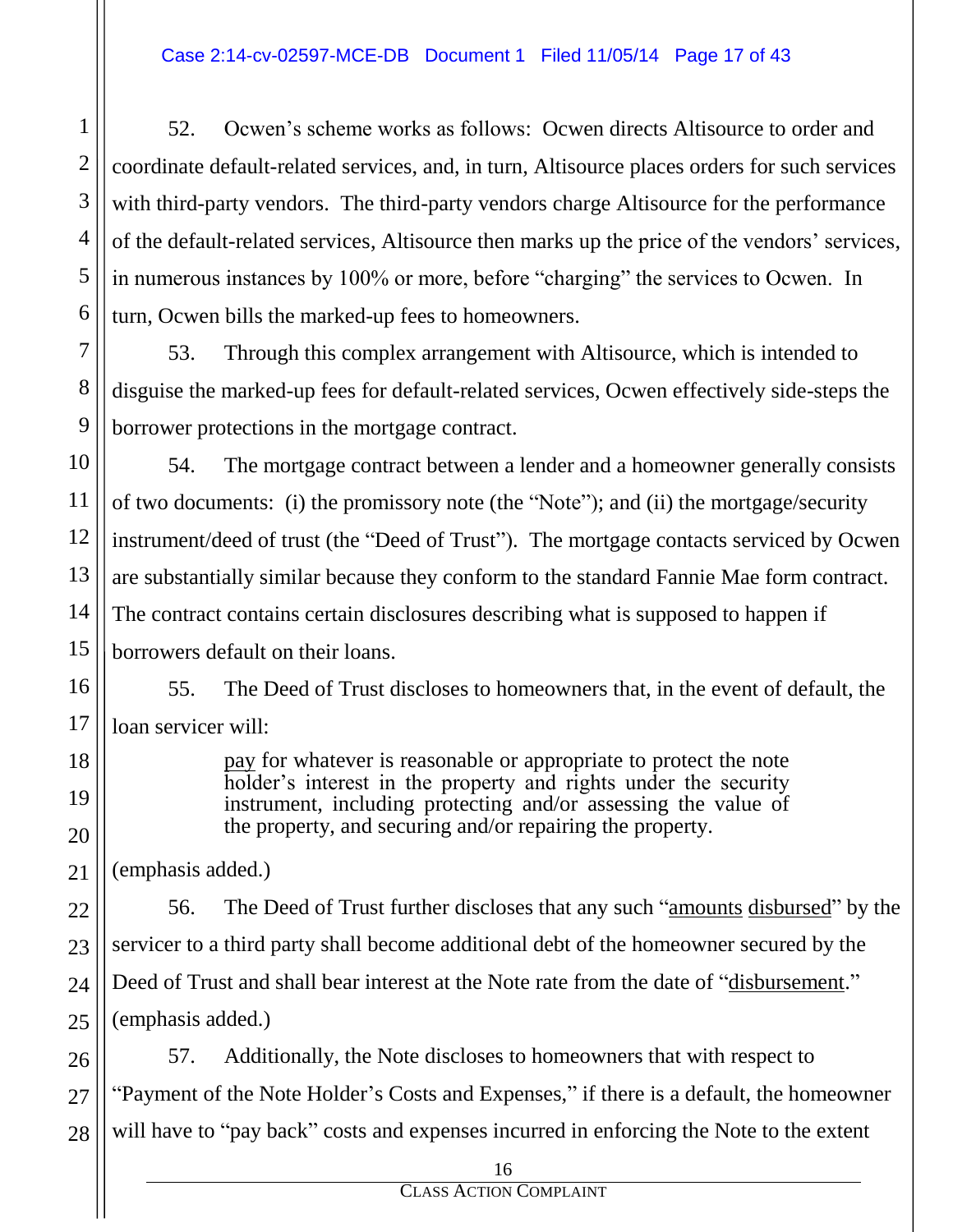not prohibited by applicable law.

58. Thus, the mortgage contract discloses to homeowners that the servicer will pay for default-related services when reasonably necessary, and will be reimbursed or "paid back" by the homeowner for amounts "disbursed." Nowhere is it disclosed to borrowers that the servicer may engage in self-dealing to mark up the actual cost of those services to make a profit. Nevertheless, that is exactly what Ocwen does.

59. BPOs are a significant category of third party default-related services for which, in furtherance of Ocwen's unlawful enterprise, fees are assessed on homeowners' loan accounts with substantial, undisclosed mark-ups, fraudulently generating revenue in the loan servicing business.

60. As discussed above, by charging marked-up fees for BPOs, Ocwen violates the disclosures made to borrowers. Furthermore, the wrongful nature of the marked-up fees is demonstrated by the fact that Ocwen conceals the marked-up profits assessed on homeowners' loan accounts.

61. Although Ocwen assesses fees for BPOs on borrowers' accounts in the range of \$100 to \$109, as of December 2010, under Fannie Mae guidelines, the maximum reimbursable rate for an exterior BPO was  $$80<sup>35</sup>$  and in practice, the actual cost was much less. According to the National Association of BPO Professionals, the actual cost of a BPO may be as little as \$30.<sup>36</sup>

62. Ocwen indisputably is aware that the actual cost of a BPO is significantly less than the marked-up fee it assesses to borrowers.

63. In fact, Ocwen has a significant amount of experience in the BPO marketplace. Beginning in mid-2000, Ocwen Federal Bank FSB ("Ocwen Bank"), a

 $\overline{a}$ <sup>35</sup> *See* Fannie Mae, *Broker Price Opinion Providers and Pricing Structure*, available at https://efanniemae.com/sf/guides/ssg/annltrs/pdf/2010/ntce121710a.pdf (last visited Feb. 1, 2012).

<sup>36</sup> *See* National Association of BPO Professionals (NABPOP), *Broker Price Opinion – BPO Brief*, available at http://www.nabpop.org/Advocacy-BPOBrief-2.php (last visited Feb. 2, 2012).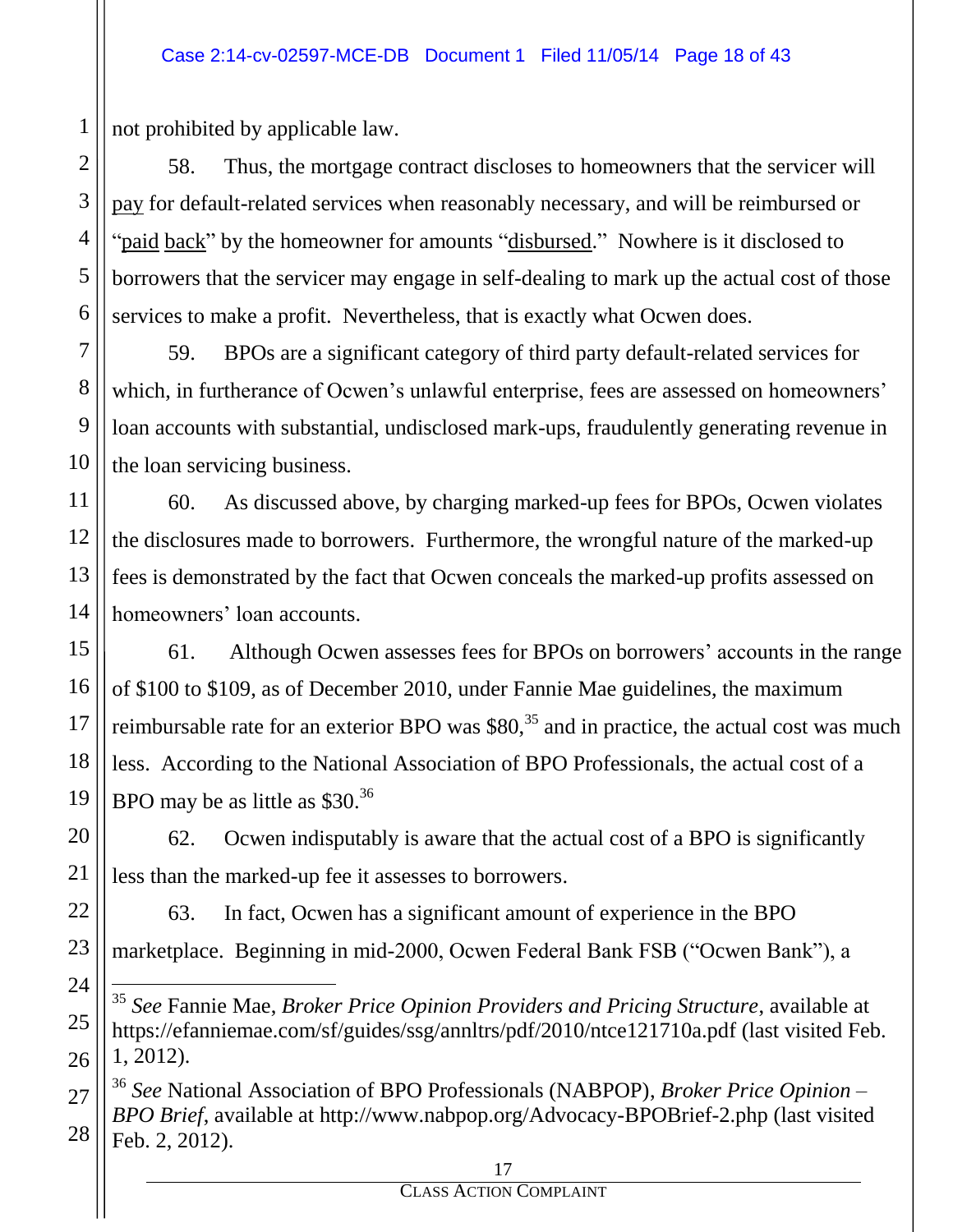former wholly-owned subsidiary of OFC, began "selling" marked-up BPOs to Wall Street firms acquiring large pools of underperforming loans.

64. Ocwen Bank's in-house BPO shop was the subject of the litigation styled *Cartel Asset Management v. Ocwen Financial Corp.*, Case No. 1:01-cv-01644-REB-CBS (D. Colo.) ("*Cartel*"). In *Cartel*, Cartel Asset Management, Inc. ("CAM"), a large national BPO vendor, sued OFC, Ocwen Technology XChange, Inc., and Ocwen Bank for theft of CAM's trade secret -- a confidential list of experienced, responsive and competent realtors who produced high-quality  $BPOS$ <sup>37</sup> Ocwen Bank facilitated this theft by secretly copying the names and contact information of realtors identified on BPOs that it purchased from CAM, and then embedding the stolen information into its own incomplete database of BPO providers.<sup>38</sup>

65. In 2004, a jury awarded CAM compensatory and punitive damages.<sup>39</sup> While the judgment was on appeal, OFC dissolved Ocwen Bank and transferred the database containing the stolen names and contact information to OLS, who continued to use and profit from CAM's trade secret. OLS was added as a defendant in *Cartel* after the Tenth Circuit remanded for a new trial on damages. In September 2010, a jury returned a verdict in CAM's favor for more than \$13.7 million in compensatory and punitive damages based on the theft of the trade secret.<sup>40</sup> This jury verdict covered the period up through August 10, 2009, the date when OFC transferred the BPO product line and the database to its affiliated company Altisource. As with OLS before it, Altisource has continued to use and generate profits from CAM's trade secret.

66. Notably, in *Cartel*, William C. Erbey, OFC's Executive Chairman, offered the following testimony, under penalty of perjury, concerning Ocwen Bank's BPO

 $\overline{a}$ <sup>37</sup> *See Cartel*, Case No. 1:01-cv-01644-REB-CBS, Dkt. 438 at 1-4 (D. Colo. Sept. 18, 2007).

<sup>38</sup> *Id.* at 13-17.

- <sup>39</sup> *Id.* at 17-18.
- <sup>40</sup> *Id.*, Dkt. 825.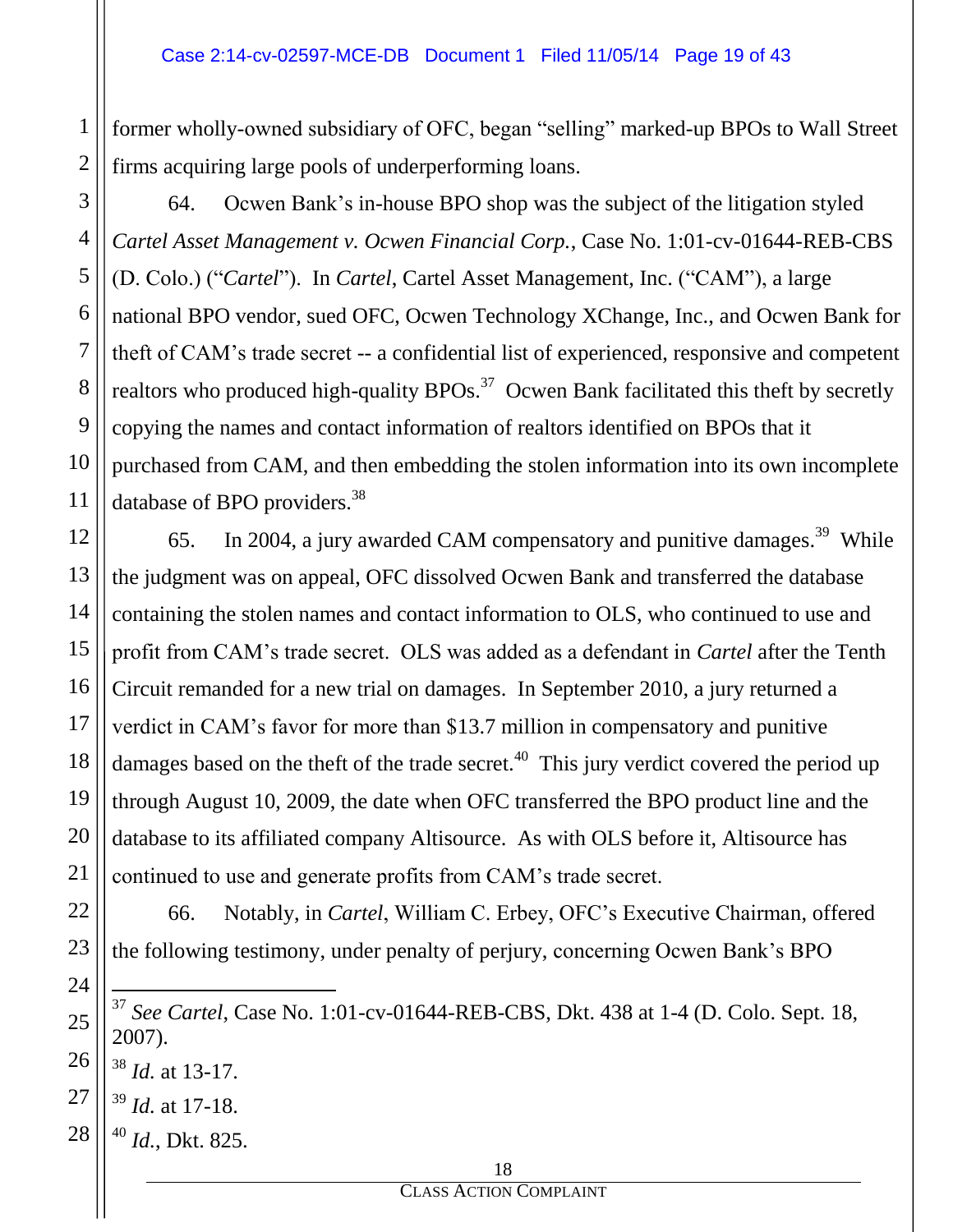#### Case 2:14-cv-02597-MCE-DB Document 1 Filed 11/05/14 Page 20 of 43

business:

[A]s of 2004, *[Ocwen] Bank would pay an agent or broker approximately \$45 to \$50 to provide a BPO and then sell the BPO for a profit*. A reviewed BPO would be sold for approximately \$150 and an unreviewed BPO for approximately  $$70.<sup>41</sup>$ 

67. Despite knowing the actual cost of a BPO is approximately \$50, Ocwen routinely and repeatedly assesses borrowers BPO fees of \$100 or more, representing a 100% mark-up, in clear violation of the mortgage contract.

68. Ocwen also assesses fees for services related to the examination of the title to the property securing the loan, all of which are ordered through Altisource. These fees typically appear as a "Title Search" fee, a "Title Report Fee," or fees for "FC Thru Title Searches" on homeowners' monthly statements.

69. Upon information and belief, the title examination fees assessed by Ocwen are significantly marked-up. For example, a title search fee typically ranges between \$150 and \$450. Nevertheless, Ocwen routinely charges homeowners \$829 for a "Title Search."

70. Using its enterprise -- comprised of affiliated companies, like Altisource, and third party "property preservation" vendors -- and its automated mortgage loan management system, Ocwen engaged in a scheme to fraudulently conceal and assess unlawfully marked-up fees for default-related services on homeowners' loan accounts, cheating hundreds of thousands of borrowers out of hundreds of millions dollars. Furthermore, to conceal its activities and mislead homeowners about the true nature of its actions, Ocwen employed a corporate practice that omits the true nature of the fees that are being assessed on homeowners' loan accounts. These practices are common to all of Ocwen's files.

71. As a result of the practices of Ocwen's unlawful enterprise, hundreds of thousands of unsuspecting borrowers are cheated out of millions of dollars.

 $\overline{a}$  $41$  *Id.*, Dkt. 438 at 25 (emphasis added).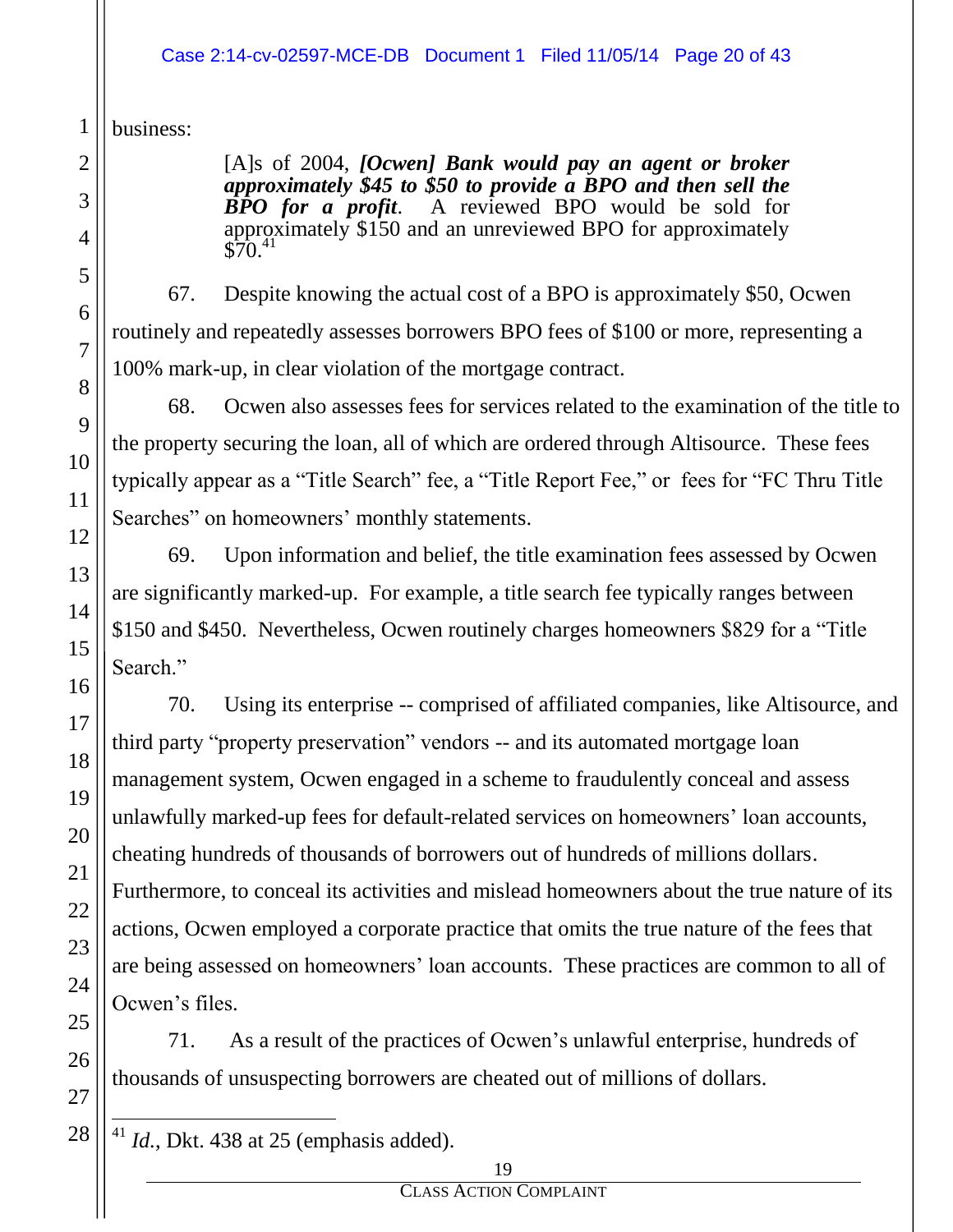### **Ocwen Misapplies Borrowers' Payments**

72. For subprime servicers such as Ocwen, late fees alone constitute a significant fraction of its total income and profit. As a result, Ocwen has an incentive to push homeowners into default and keep them there.

73. Ocwen accomplishes this objective by, *inter alia*, misapplying homeowners' payments, and then cascading their loan accounts with illicit late fees.

74. These unlawful late fees have forced many homeowners into default, opening the flood gates for additional late fees and significant charges for defaulted-related services. Over time, these egregious late fees and fees for default-related services can total up to thousands of dollars, making it nearly impossible for homeowners to become current on their loan.

75. Ocwen's method of misapplying payments in order to charge innocent borrowers thousands of dollars in fees and charges is a widespread practice.

76. Under the terms of Paragraph 2, "Application of Payments or Proceeds," of the Deed of Trust in the Fannie Mae a standard form mortgage contract, there is a hierarchy in which funds from customer payments are to be applied. Specifically, funds are to be applied in the following order: (1) interest due under the promissory note; (2) principal due under the promissory note; (3) amounts due for any "escrow items"; (4) late charges; and (5) fees for default-related services and other amounts. Escrow items are generally defined as taxes or assessments which may take priority over the lender's interest in the property and premiums for insurance a homeowner is required to have under the terms of the mortgage contract.

77. One way Ocwen misapplies payments is to divert a portion of the interest and principal payments made by homeowners who pay their own property taxes and maintain proper insurance to "escrow accounts."

78. An escrow account is an account set up and controlled by a lender on behalf of a homeowner to pay these "escrow items." As mentioned above, a homeowners' monthly payment cannot be diverted to an escrow account until that payment covers, in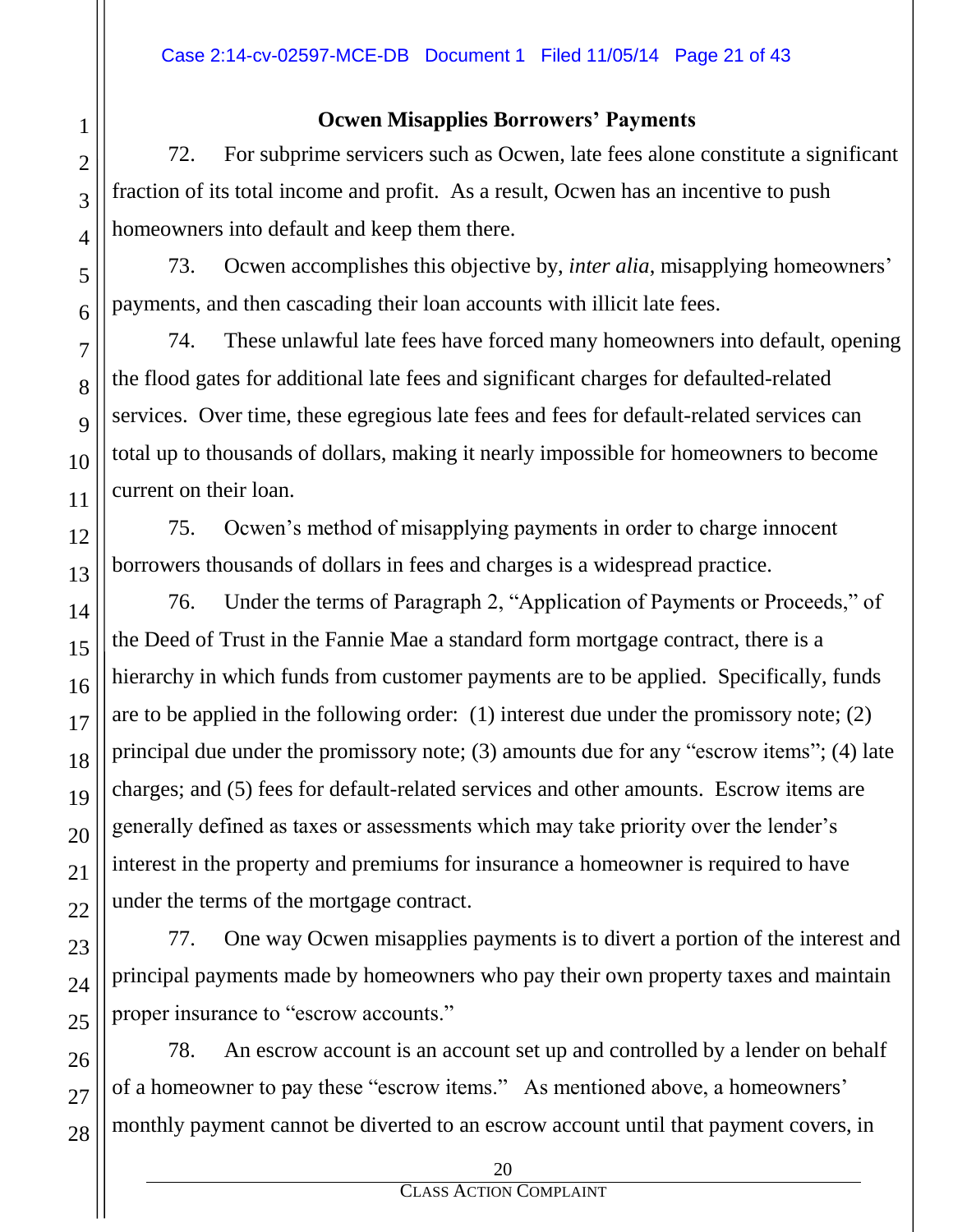full, the borrowers interest and principal payment due in that given month.

79. Ocwen routinely violates the payment hierarchy contained in homeowners' mortgage contracts and diverts customer payments away from principal and interest on the loan.

80. As a result of this violation, homeowners who timely pay their own real estate taxes and insurance premiums are denied the proper interest and principal credits under the loan agreement. Ocwen instead diverts a portion of the funds (which end up not being needed to pay escrow items) to an escrow account or flat out rejects the payment.

81. Ocwen's failure to accept or properly credit homeowners' payments to cover, in full, their monthly interest and principal obligations forces homeowners into default. Once in default, Ocwen then makes demands that these homeowners make significant payments, which are riddled with unjust late and default-related service fees.

82. Additionally, when Ocwen forces homeowners who pay their own property taxes and maintain their own insurance into default by misapplying their payments to an escrow account, these homeowners are denied the ability to access the surplus in their escrow account.

83. Under the terms of the loan agreement, Ocwen will refund homeowners their surplus escrow funds only when their loan is paid in full.

84. Ocwen, in essence, is using the escrow account as one way to justify the late and default-related fees it charges homeowners.

## **Homeowners Suffer Harm as a Result of Ocwen's Practices**

85. In addition to the direct monetary damages caused to homeowners, in the form of the difference between the actual cost of the services provided and the marked-up fees assessed on homeowners' loan accounts, homeowners suffer other, less obvious injuries as a result of the practices described herein.

86. The assessment of these marked-up fees can make it impossible for homeowners to become current on their loan. Charges for such default-related services can add hundreds or thousands of dollars to homeowners' loans over time, driving them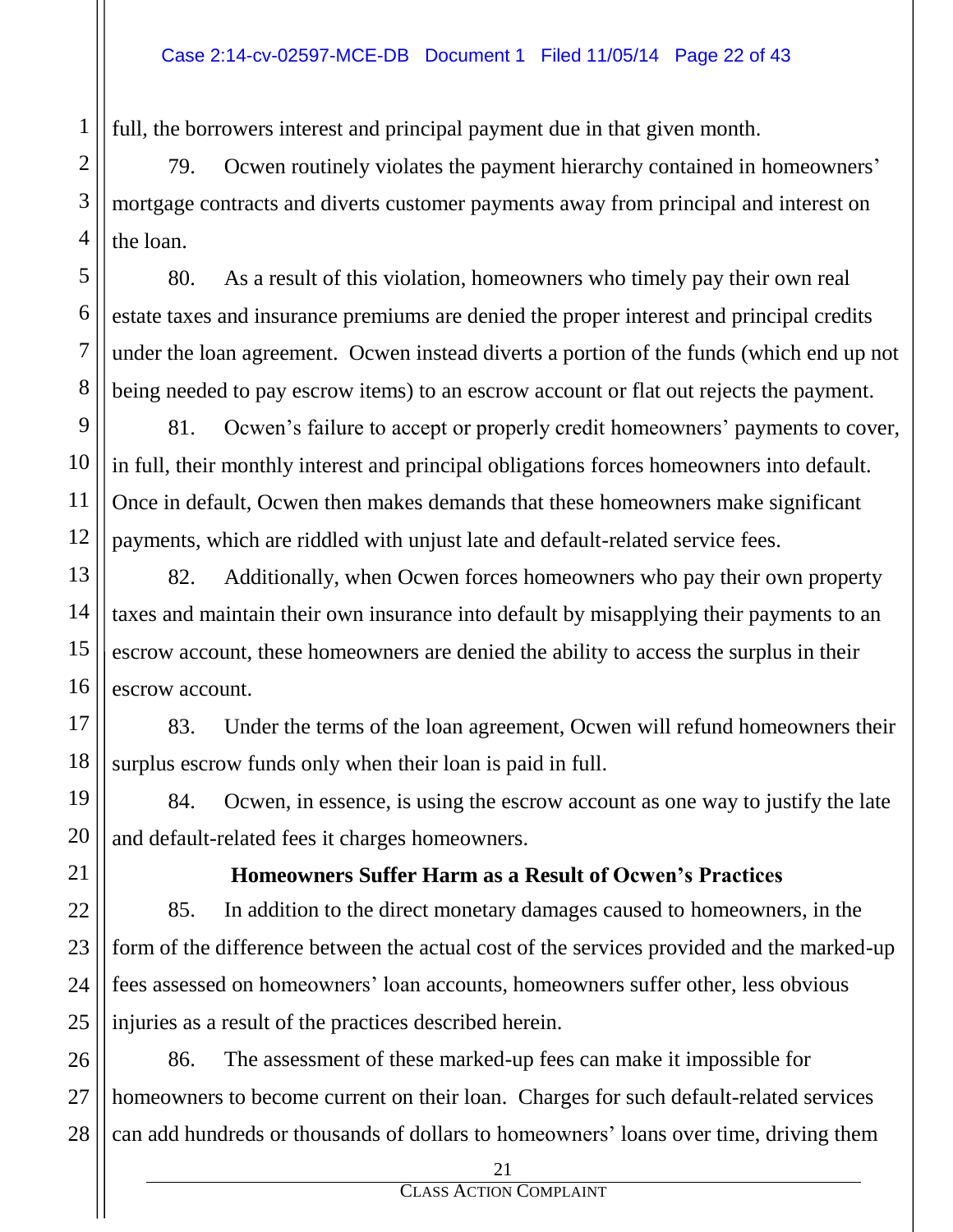further into default.

1

2

3

4

87. When homeowners get behind on their mortgage, and fees for these defaultrelated services are stacked on to the past-due principal and interest payments, Ocwen's practices make it increasingly difficult for homeowners to ever bring their loan current. Even if homeowners pay the delinquent principal and interest payments, the late and default-related service fees ensure that homeowners stay in default. Although the next payment comes in on time, often through automatic payment deductions from homeowners' bank accounts, part of the payment is applied to the fees first, so there is not enough to cover the entire monthly payment. This makes that payment late, creating a cascade of more fees, and more arrears, that keeps homeowners in delinquency. By the time homeowners are aware, Ocwen is threatening to foreclose unless a huge payment is made, and the weight of these marked-up fees drops homeowners into a financial abyss.

88. Additionally, as a result of Ocwen's practices, which force homeowners to move deeper into default, homeowners are driven into foreclosure.

## **Plaintiff's Claims Against Ocwen**

89. Plaintiff Weiner is a resident of Amador County, California.

90. Plaintiff Weiner originated his loan with Mylor Financial on December 10, 2003, for \$322,700 at 6.5000%. His monthly interest and principal payment was \$2,039.68.

91. Prior to late 2012 or early 2013, GMAC serviced Plaintiff Weiner's mortgage. However, on or around late 2012 or early 2013, Ocwen took over the servicing of Plaintiff Weiner's mortgage.

92. Ocwen misapplied Plaintiff Weiner's principal and interest payment to an escrow account established after GMAC paid Plaintiff Weiner's property taxes in 2010.

93. Plaintiff Weiner fully reimbursed GMAC in early 2011 for the property taxes it paid. He also paid a \$400 escrow fee. Following this incident, Plaintiff Weiner had telephone conversations with GMAC staff where he arranged that he would pay his own property taxes going forward. Plaintiff Weiner promised to provide timely proof of said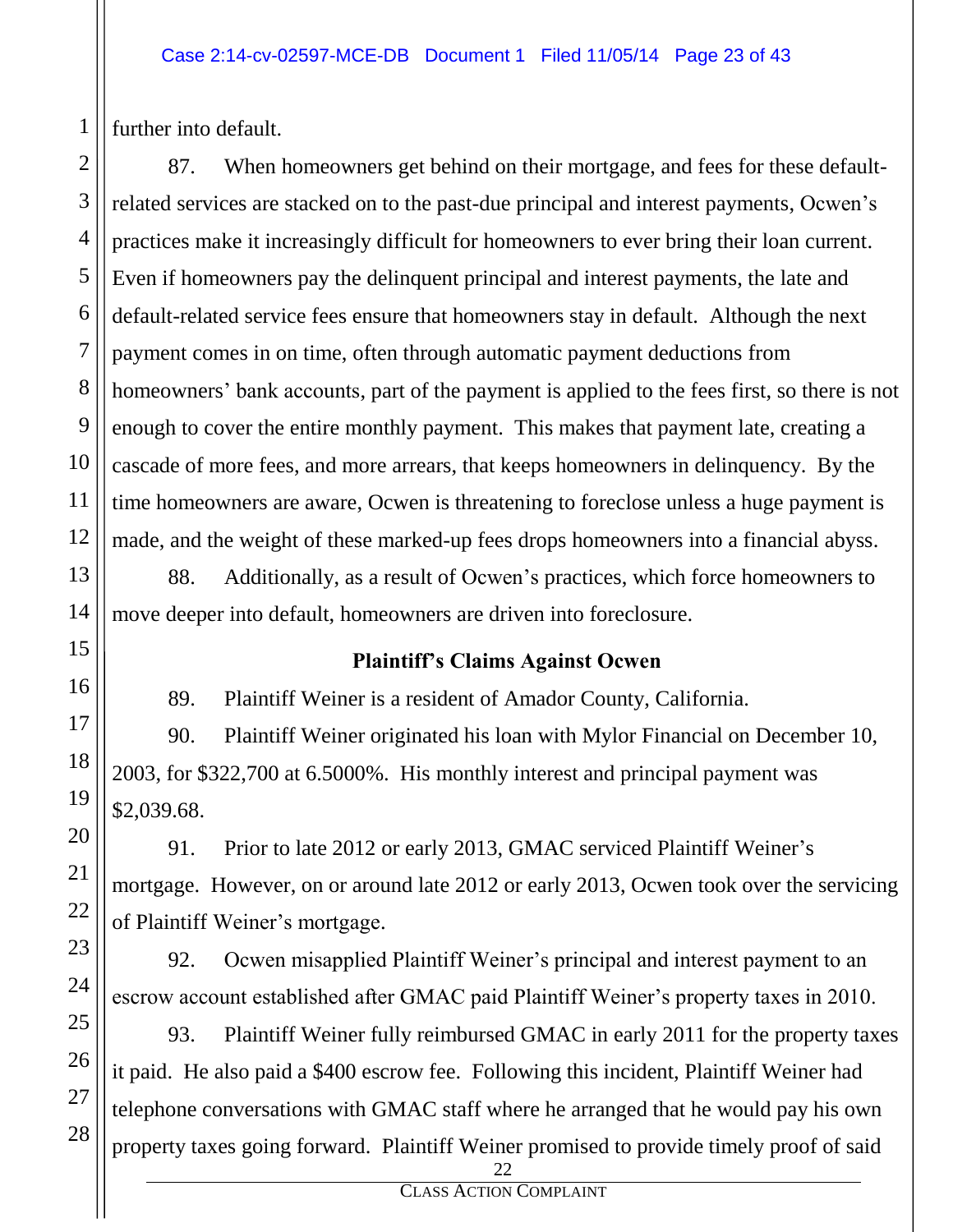payments.

1

2

94. Since making this arrangement, Plaintiff Weiner has paid in full all property taxes associated with his property and has maintained the proper insurance required by his mortgage contract. Plaintiff Weiner also has always provided Ocwen with timely notice of his property tax payments.

95. Notwithstanding Plaintiff Weiner's timely property tax and insurance premium payments, Ocwen charges Plaintiff Weiner a fee of \$600 per year for maintaining an escrow account, and it has failed to properly apply his interest and principal payments to his loan. Instead, Ocwen has diverted funds to his escrow account. Although Ocwen has never once used it to pay property taxes or insurance, and Plaintiff Weiner's escrow account has a positive balance of more than \$10,000. More recently, Ocwen has flat out rejected Plaintiff Weiner's interest and principal payments on the basis that they are not sufficient to satisfy the defaulted amount on the loan, *i.e.*, interest and principal *plus* escrow fees.

96. By diverting a portion of Plaintiff Weiner's interest and principal payments to an escrow account, Ocwen has failed to properly credit Plaintiff Weiner's account.

97. Ocwen's failure to properly credit Plaintiff Weiner's interest and principal payments has burdened his account with unscrupulous fees and has forced his loan into default.

98. Plaintiff Weiner not only has been denied the right to have his payments applied correctly to his loan account, but he has also been unable to claim interest deductions on his federal and state tax returns, refinance his loan, has been subjected to harassing telephone calls, and has been under the constant fear of imminent foreclosure.

99. Because Ocwen has forced his loan into default, Plaintiff Weiner has been denied access to the surplus in his escrow account.

100. Ocwen also continually assessed marked-up fees for default-related services on the mortgage account of Plaintiff Weiner, thereby subjecting him to an invalid debt.

101. Ocwen assessed BPO fees of \$109 and \$100 on the mortgage account of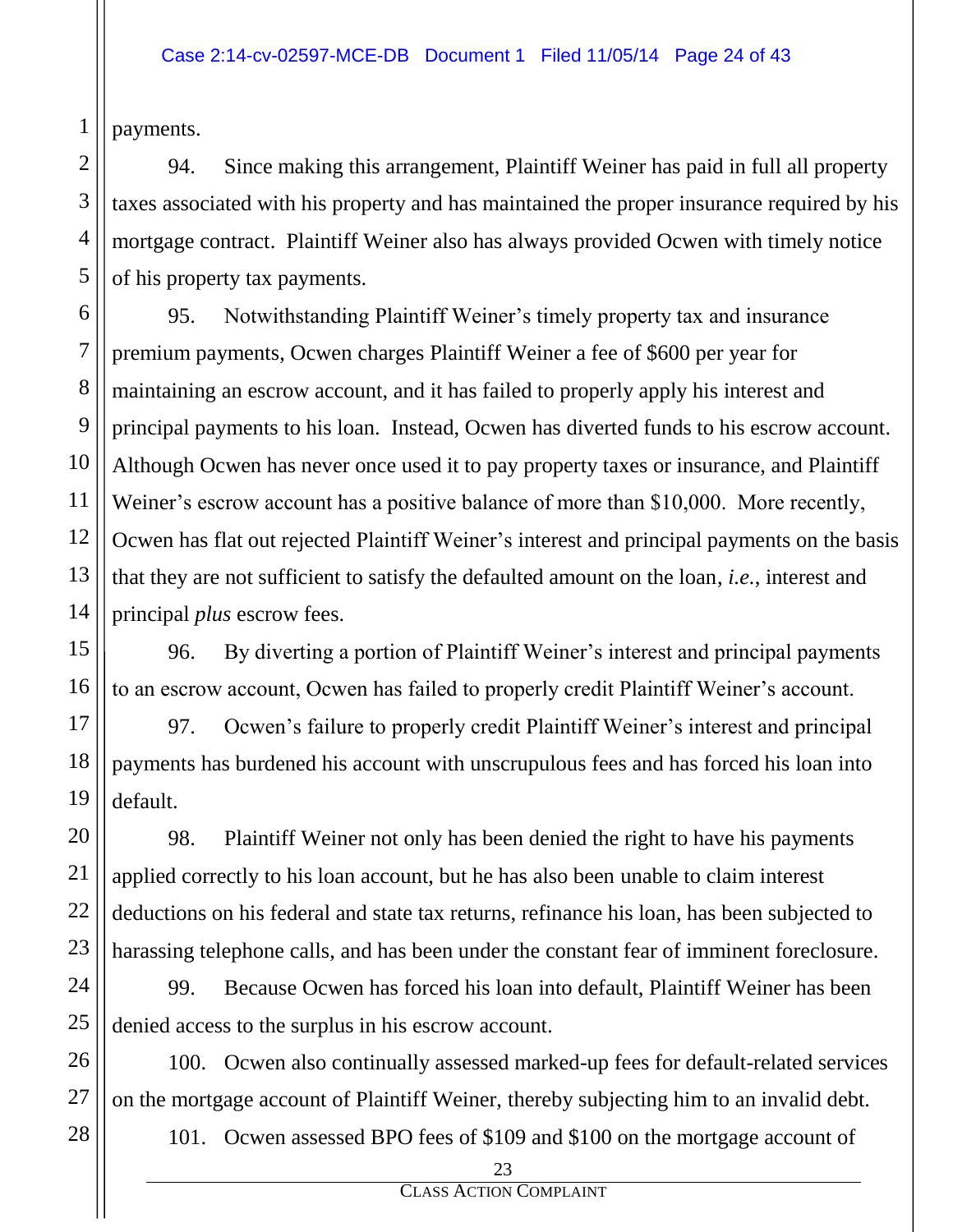Plaintiff Weiner on September 4, 2013 and February 27, 2014, respectively.

102. Ocwen also charged Plaintiff Weiner a series of title report, title search, and other default-related service fees that are either not legally due under the mortgage contract and applicable law, or that are in excess of amounts legally due.

103. Ocwen assessed a "Title Search" fee in the amount of \$829 on the mortgage account of Plaintiff Weiner on June 9, 2014.

104. Ocwen alone maintains a complete accounting of all fees assessed and paid, and the details of each and every fee assessed and paid cannot be alleged with complete precision without access to Ocwen's records. Nevertheless, Plaintiff Weiner is informed and believes, and on that basis alleges, that he paid some or all of the unlawful fees assessed on his account.

#### **STATUTE OF LIMITATIONS**

105. Any applicable statutes of limitations have been tolled by Ocwen's knowing and active concealment, denial, and misleading actions, as alleged herein. Plaintiff and members of the Class, as defined below, were kept ignorant of critical information required for the prosecution of their claims, without any fault or lack of diligence on their part. Plaintiff and members of the Class could not reasonably have discovered the true nature of the Ocwen's scheme.

106. Ocwen is under a continuous duty to disclose to Plaintiff and members of the classes the true character, quality, and nature of the default-related service fees they assess on borrowers' accounts. Ocwen knowingly, affirmatively, and actively concealed, and continues to conceal, the true character, quality, and nature of its assessment of marked-up fees on homeowners' loan accounts. Plaintiff and members of the Class reasonably relied upon Ocwen's knowing, affirmative, and active concealment. Based on the foregoing, Ocwen is estopped from relying on any statutes of limitation as a defense in this action.

107. The causes of action alleged herein did or will only accrue upon discovery of the true nature of the charges assessed against borrowers' accounts, as a result of Ocwen's continuing fraudulent concealment of material facts. Plaintiff and members of the Class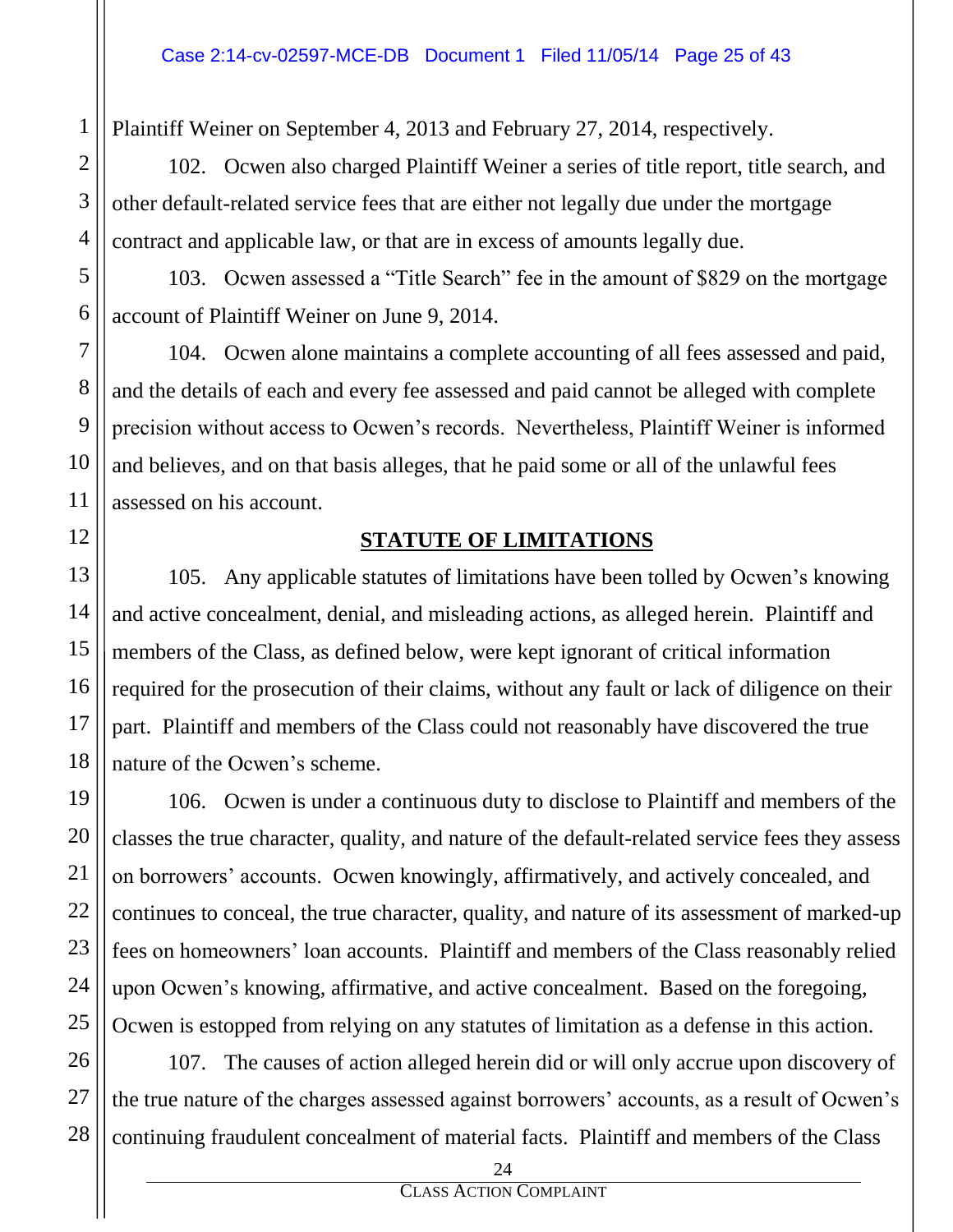did not discover, and could not have discovered, through the exercise of reasonable diligence, the true nature of the unlawful fees assessed against their accounts.

108. Legal scholars have explained that, as a result of these deceptive practices, it is impossible for borrowers to determine that they are victims of these violations, because "without a true itemization that identifies the nature of each fee, parties cannot verify that a mortgage claim is correctly calculated . . . the servicer could be overreaching and charging fees that are not permitted by law or by the terms of the contract. . . . By obscuring the information needed to determine the alleged basis for the charges, servicers thwart effective review of mortgage claims. The system can only function as intended if complete and appropriate disclosures are made."<sup>42</sup>

109. Additionally, judges examining similar conduct have found that, "[a]t the heart of the problem is [the loan servicer's] failure to disclose to its borrowers/debtors, the trustee, or the Court, the nature or amount of fees and charges assessed . . . [l]ack of disclosure facilitates the injury. Naive borrowers/debtors, trustees and creditors rightly assume that [the loan servicer] is complying with the plain meaning of its notes, mortgages, court orders and confirmed plans. Why would anyone assume otherwise? . . . How are they to challenge a practice or demand correction of an error they do not know exists."<sup>43</sup>

## **CLASS ACTION ALLEGATIONS**

110. Plaintiff brings this action, on behalf of himself and all others similarly situated, as a class action under Rule 23 of the Federal Rules of Civil Procedure.

111. The classes Plaintiff seeks to represent (collectively, the "Class") are defined as follows:

<sup>42</sup> *See* Katherine Porter, *Misbehavior and Mistake in Bankruptcy Mortgage Claims*, 87 Tex. L. Rev. 121, 155 (2008).

<sup>43</sup> *See In re: Jones*, 418 B.R. 687, 699 (E.D. La. 2009).

#### $25$

CLASS ACTION COMPLAINT

 $\overline{a}$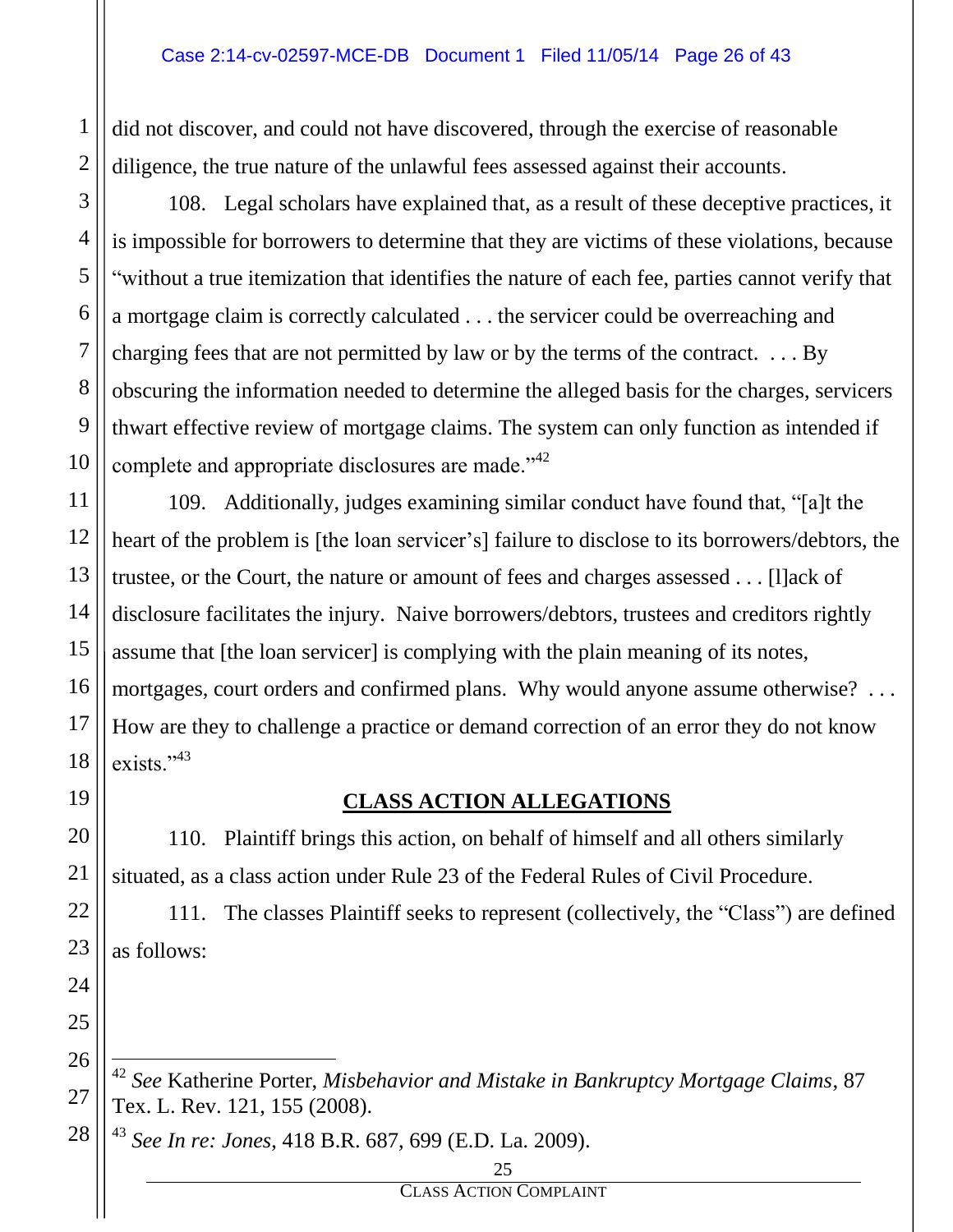All residents of the United States of America who had a loan serviced by Ocwen, continuing through the date of final disposition of this action (the "Class").

All residents of the State of California who had a loan serviced by Ocwen, continuing through the date of final disposition of this action (the "California Subclass").

112. Plaintiff reserves the right to amend the Class definitions if discovery and further investigation reveals that the Class should be expanded or otherwise modified.

113. Plaintiff reserves the right to establish sub-classes as appropriate.

114. This action is brought and properly may be maintained as a class action under the provisions of Federal Rules of Civil Procedure  $23(a)(1)-(4)$  and  $23(b)(1)$ ,  $(b)(2)$ or (b)(3), and satisfies the requirements thereof. As used herein, the term "Class Members" shall mean and refer to the members of the Class.

115. Numerosity: While the exact number of members of the Class is unknown to Plaintiff at this time and can only be determined by appropriate discovery, membership in the Class is ascertainable based upon the records maintained by Ocwen. At this time, Plaintiff is informed and believe that the Class includes hundreds of thousands of members. Therefore, the Class is sufficiently numerous that joinder of all members of the Class in a single action is impracticable under Federal Rule of Civil Procedure Rule  $23(a)(1)$ , and the resolution of their claims through the procedure of a class action will be of benefit to the parties and the Court.

116. Ascertainablity: Names and addresses of members of the Class are available from Ocwen. Notice can be provided to the members of the Class through direct mailing, publication, or otherwise using techniques and a form of notice similar to those customarily used in consumer class actions arising under California state law and federal law.

117. Typicality: Plaintiff's claims are typical of the claims of the other members of the Class which they seek to represent under Federal Rule of Civil Procedure 23(a)(3) because each Plaintiff and each member of the Class has been subjected to the same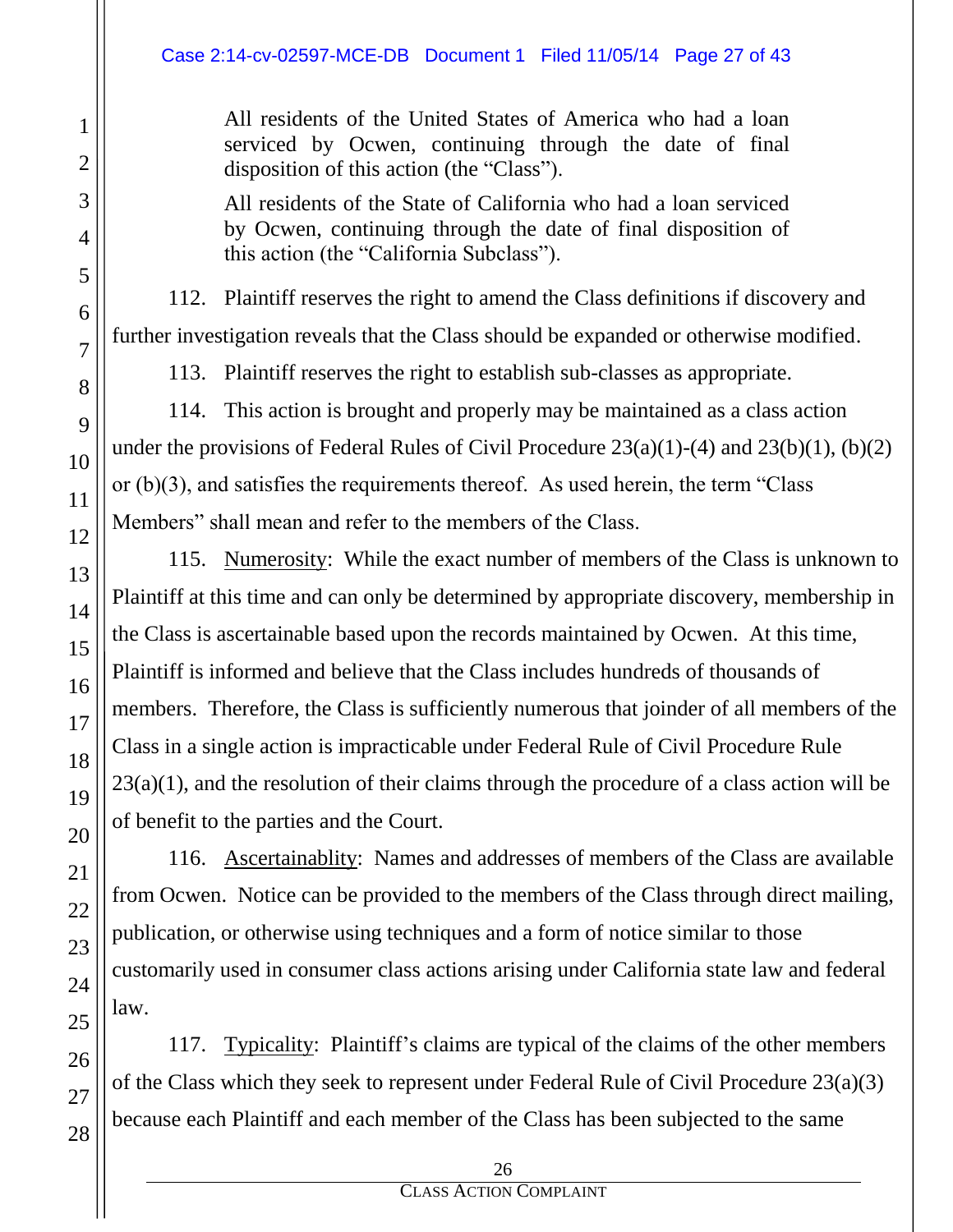#### Case 2:14-cv-02597-MCE-DB Document 1 Filed 11/05/14 Page 28 of 43

1 2 3 4 5 6 7 8 9 10 11 12 13 14 15 16 17 18 19 20 21 22 23 24 25 26 27 28  $27$ CLASS ACTION COMPLAINT deceptive and improper practices and has been damaged in the same manner thereby. 118. Adequacy: Plaintiff will fairly and adequately represent and protect the interests of the Class as required by Federal Rule of Civil Procedure Rule 23(a)(4). Plaintiff is an adequate representative of the Class, because he has no interests which are adverse to the interests of the members of the Class. Plaintiff is committed to the vigorous prosecution of this action and, to that end, Plaintiff has retained counsel who are competent and experienced in handling class action litigation on behalf of consumers. 119. Superiority: A class action is superior to all other available methods of the fair and efficient adjudication of the claims asserted in this action under Federal Rule of Civil Procedure 23(b)(3) because: (a) the expense and burden of individual litigation make it economically unfeasible for members of the Class to seek to redress their claims other than through the procedure of a class action; (b) if separate actions were brought by individual members of the Class, the resulting duplicity of lawsuits would cause members to seek to redress their claims other than through the procedure of a class action; and (c) absent a class action, Ocwen likely would retain the benefits of their wrongdoing, and there would be a failure of justice. 120. Common questions of law and fact exist as to the members of the Class, as required by Federal Rule of Civil Procedure 23(a)(2), and predominate over any questions which affect individual members of the Class within the meaning of Federal Rule of Civil Procedure 23(b)(3). 121. The common questions of fact include, but are not limited to, the following: (a) Whether Ocwen engaged in unlawful, unfair, misleading, or deceptive business acts or practices in violation of California Business & Professions Code sections 17200 *et seq*.;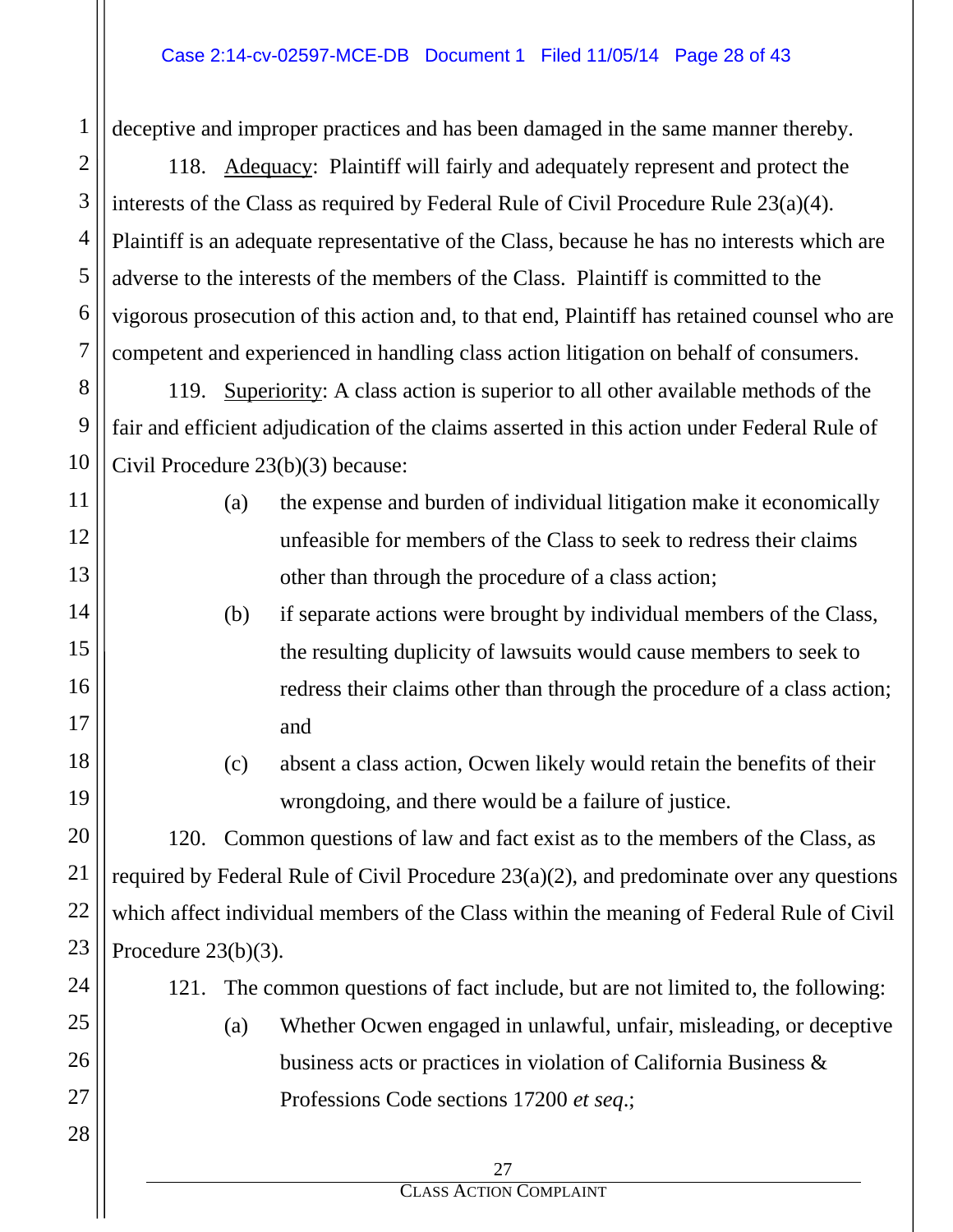# Case 2:14-cv-02597-MCE-DB Document 1 Filed 11/05/14 Page 29 of 43

| $\mathbf{1}$ | (b)                                                                       | Whether Ocwen's practice of charging marked-up fees to borrowers,              |  |  |  |  |
|--------------|---------------------------------------------------------------------------|--------------------------------------------------------------------------------|--|--|--|--|
| 2            |                                                                           | as alleged herein, is illegal;                                                 |  |  |  |  |
| 3            | (c)                                                                       | Whether Ocwen's practice of misapplying borrowers' payments, as                |  |  |  |  |
| 4            | alleged herein, is illegal;                                               |                                                                                |  |  |  |  |
| 5            | (d)                                                                       | Whether Ocwen was a member of, or participant in, the conspiracy               |  |  |  |  |
| 6            |                                                                           | alleged herein;                                                                |  |  |  |  |
| 7            | (e)                                                                       | Whether Ocwen engaged in a pattern or practice of racketeering, as             |  |  |  |  |
| 8            | alleged herein;                                                           |                                                                                |  |  |  |  |
| 9            | (f)<br>Whether documents and statements provided to Plaintiff and members |                                                                                |  |  |  |  |
| 10           |                                                                           | of the Class concealed material facts;                                         |  |  |  |  |
| 11           | (g)                                                                       | Whether Plaintiff and members of the class sustained damages, and if           |  |  |  |  |
| 12           |                                                                           | so, the appropriate measure of damages; and                                    |  |  |  |  |
| 13           | (h)                                                                       | Whether Plaintiff and members of the Class are entitled to an award of         |  |  |  |  |
| 14           |                                                                           | reasonable attorneys' fees, pre-judgment interest, and costs of this suit.     |  |  |  |  |
| 15           | 122.                                                                      | In the alternative, this action is certifiable under the provisions of Federal |  |  |  |  |
| 16           |                                                                           | Rule of Civil Procedure $23(b)(1)$ and/or $23(b)(2)$ because:                  |  |  |  |  |
| 17           | (a)                                                                       | The prosecution of separate actions by individual members of the               |  |  |  |  |
| 18           |                                                                           | Class would create a risk of inconsistent or varying adjudications with        |  |  |  |  |
| 19           | respect to individual members of the Class which would establish          |                                                                                |  |  |  |  |
| 20           |                                                                           | incompatible standards of conduct for Ocwen;                                   |  |  |  |  |
| 21           | The prosecution of separate actions by individual members of the<br>(b)   |                                                                                |  |  |  |  |
| 22           |                                                                           | Class would create a risk of adjudications as to them which would, as a        |  |  |  |  |
| 23           |                                                                           | practical matter, be dispositive of the interests of the other members of      |  |  |  |  |
| 24           |                                                                           | the Class not parties to the adjudications, or substantially impair or         |  |  |  |  |
| 25           |                                                                           | impede their ability to protect their interests; and                           |  |  |  |  |
| 26           | (c)                                                                       | Ocwen has acted or refused to act on grounds generally applicable to           |  |  |  |  |
| 27           |                                                                           | the Class, thereby making appropriate final injunctive relief or               |  |  |  |  |
| 28           |                                                                           | corresponding declaratory relief with respect to the Class as a whole          |  |  |  |  |
|              |                                                                           | 28<br><b>CLASS ACTION COMPLAINT</b>                                            |  |  |  |  |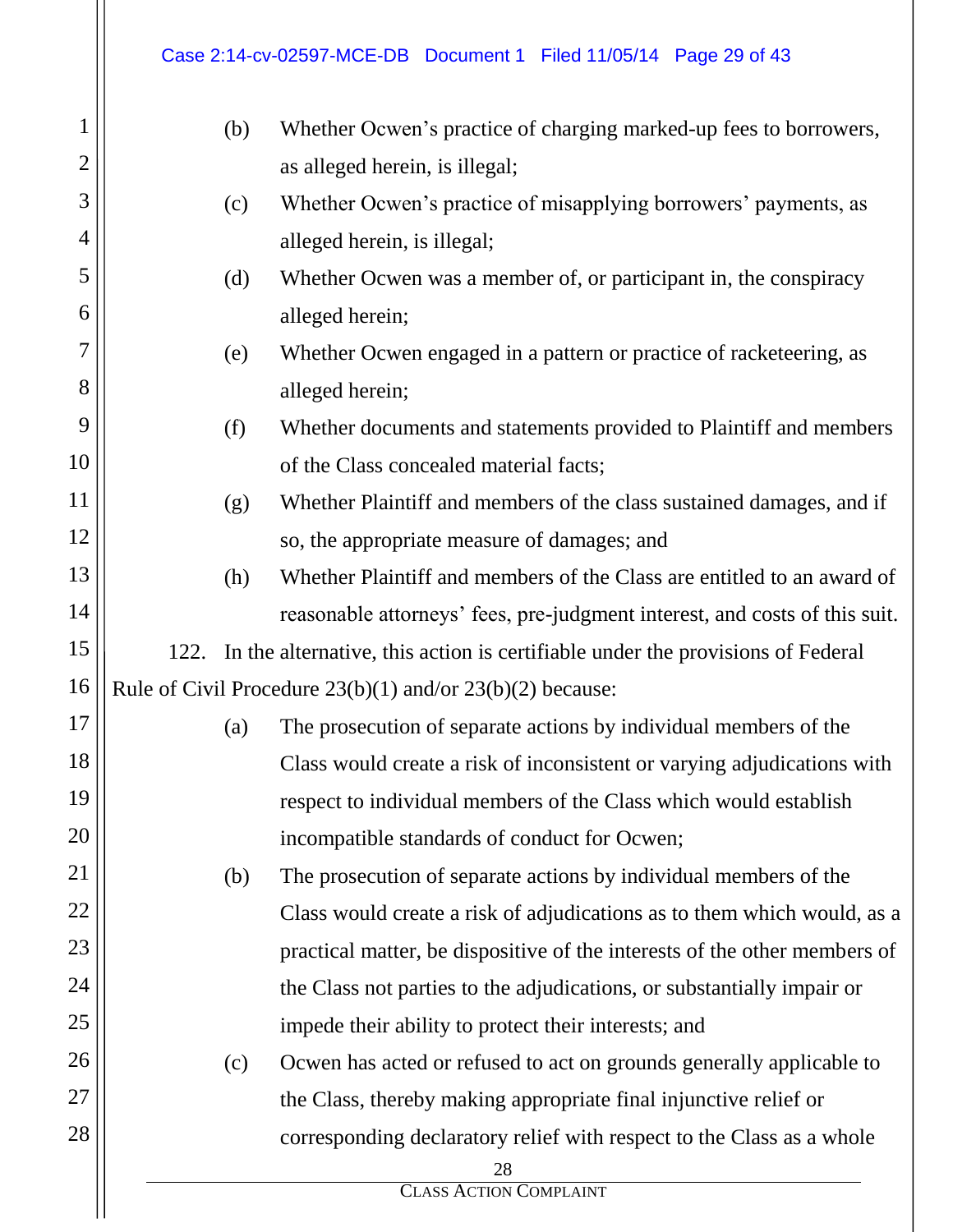and necessitating that any such relief be extended to members of the Class on a mandatory, class-wide basis.

123. Plaintiff is not aware of any difficulty which will be encountered in the management of this litigation which should preclude its maintenance as a class action

### **FIRST CAUSE OF ACTION**

#### **BROUGHT ON BEHALF OF THE CALIFORNIA SUBCLASS Violation of California's Unfair Competition Law (California Business & Professions Code §§ 17200** *et seq***.)**

124. Plaintiff incorporates by reference in this cause of action each and every allegation of the preceding paragraphs, with the same force and effect as though fully set forth herein.

125. Plaintiff Weiner brings this cause of action on behalf of himself and the members of the California Subclass.

126. California Business and Professions Code section 17200 prohibits "any unlawful, unfair or fraudulent business act or practice." For the reasons described above, Ocwen has engaged in unfair, or fraudulent business acts or practices in violation of California Business and Professions Code sections 17200 *et seq*.

127. In the course and conduct of their loan servicing and collection, Ocwen knowingly, affirmatively, and actively concealed the true character, quality, and nature of their assessment of marked-up default-related service fees against borrowers' accounts. Relying on Ocwen, Plaintiff Weiner, and members of the California Subclass believe they are obligated to pay the amounts specified in Ocwen's communications.

128. In truth and in fact, borrowers are not obligated to pay the amounts that have been specified in Ocwen's communications concerning default-related services, including BPOs and title searches. Ocwen disguises the fact that the amounts they represent as being owed have been marked-up beyond the actual cost of the services, violating the disclosures in the mortgage contract. Contrary to Ocwen's communications, they are not legally authorized to assess and collect these marked-up fees.

129. Ocwen's knowing, affirmative, and active concealment, as set forth herein,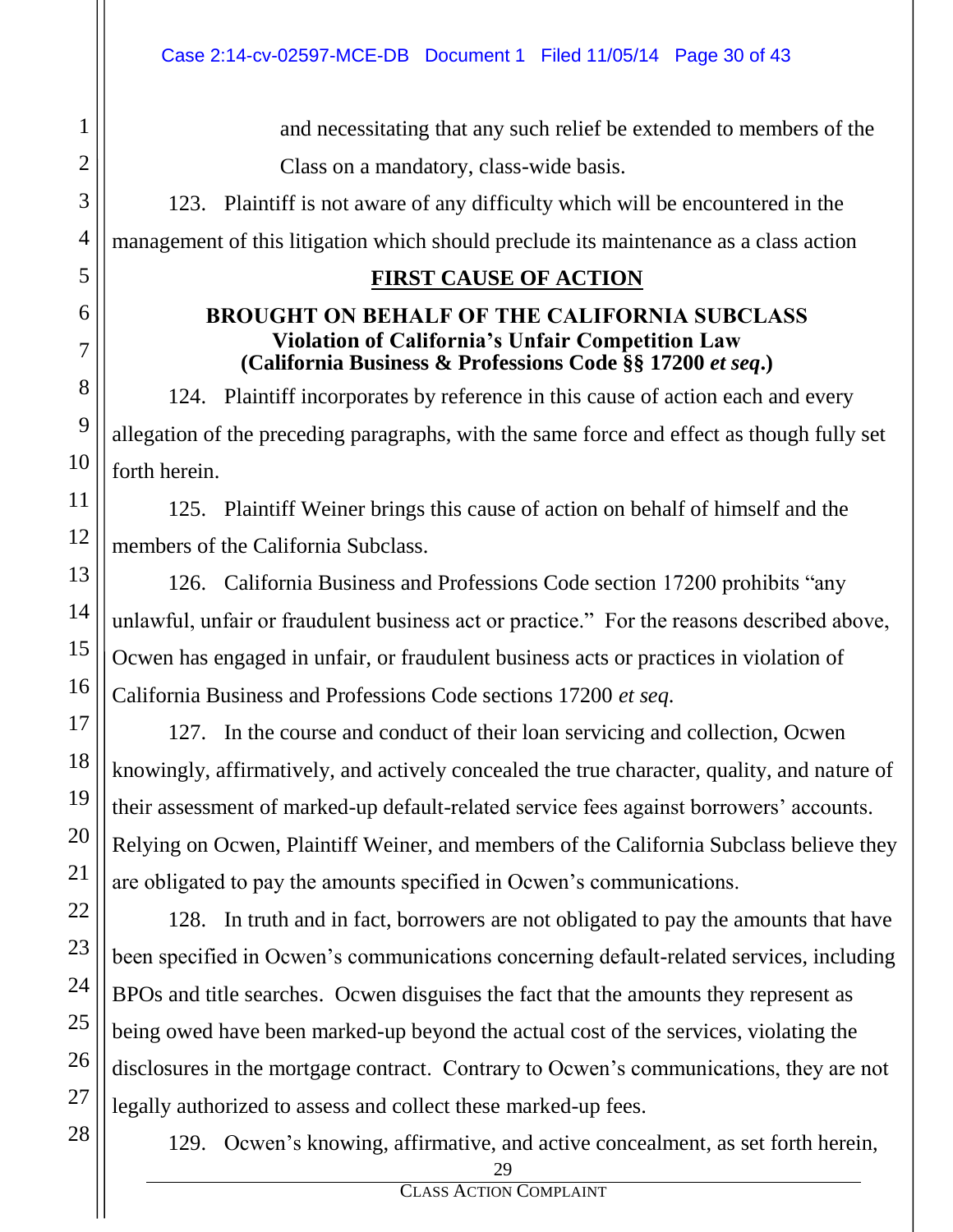constitutes an "unlawful" practice because it violates Title 18 United States Code sections 1341, 1343, and 1962, as well as California Civil Code sections 1572, 1573, 1709, 1710, and 1711, California's Rosenthal Fair Debt Collection Practices Act, and the common law.

130. Ocwen's practice of misapplying borrowers payment, thereby breaching borrowers' mortgage contracts, also constitutes an "unlawful" practice in violation of California Business and Professions Code sections 17200 *et seq*.

131. Ocwen's knowing, affirmative, and active concealment, as set forth herein, also constitute "unfair" business acts and practices within the meaning of California Business and Professions Code sections 17200 *et seq*., in that Ocwen's conduct was injurious to consumers, offended public policy, and was unethical and unscrupulous. Plaintiff Weiner also asserts a violation of public policy by concealing material facts from consumers. Ocwen's violation of California's consumer protection and unfair competition laws in California resulted in harm to consumers.

132. There were reasonable alternatives available to Ocwen to further their legitimate business interests, other than the conduct described herein.

133. California Business and Professions Code section 17200 also prohibits any "fraudulent business act or practice." Ocwen's concealment of material facts, as set forth above, was false, misleading, or likely to deceive the public within the meaning of California Business and Professions Code section 17200. Ocwen's concealment was made with knowledge of its effect, and was done to induce Plaintiff Weiner and members of the California Subclass to pay the marked-up default related service fees.

134. Plaintiff Weiner and members of the California Subclass relied on their reasonable expectation that Ocwen would comply with the disclosures set forth in the mortgage agreement, Notes, and Deeds of Trust, and as a result, Plaintiff Weiner and members of the California Subclass relied on Ocwen's disclosures about the fees on their statements, reasonably believing the default-related service fees to be valid charges that were not marked-up. Indeed, to lull borrowers into a sense of trust and dissuade them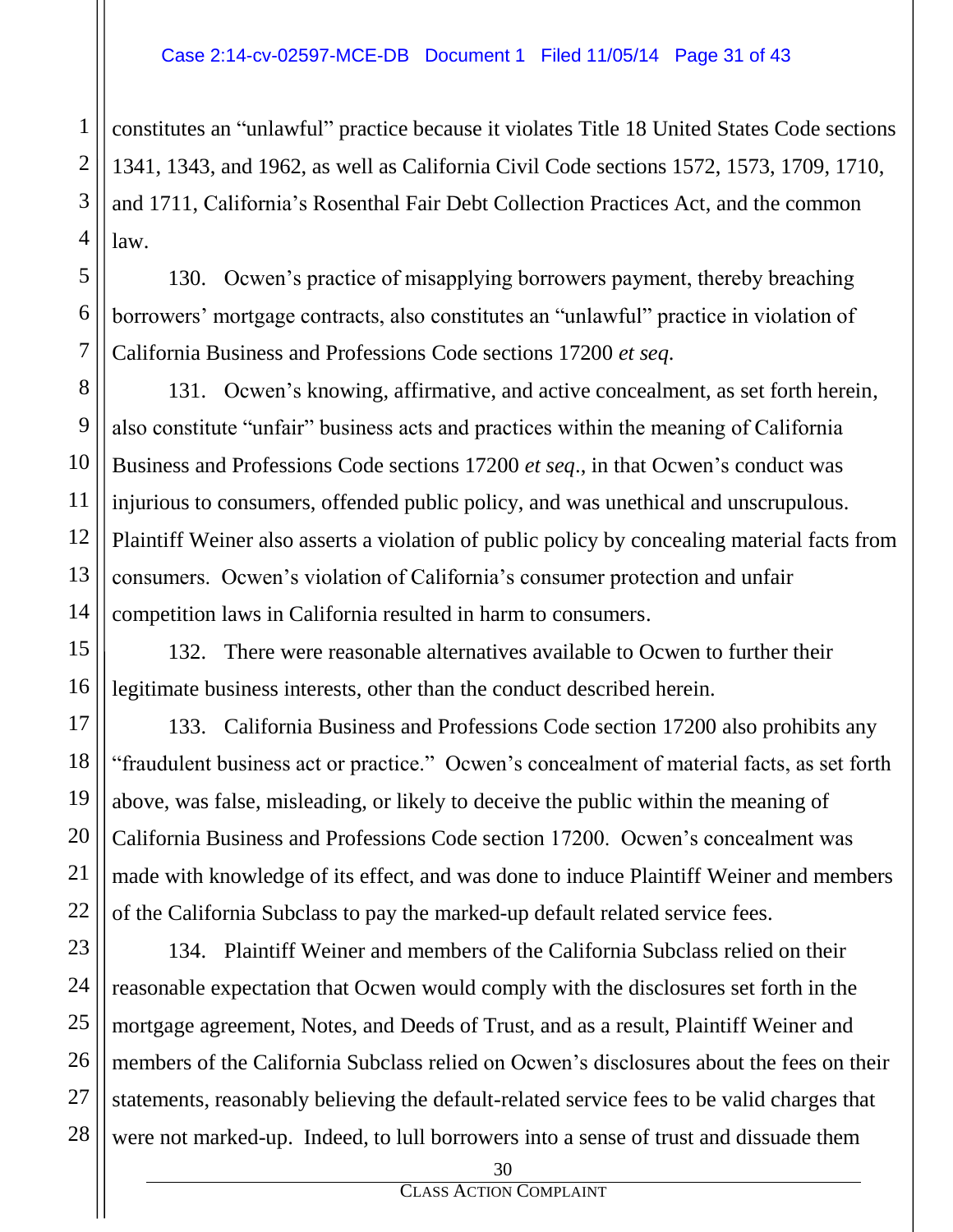from challenging Ocwen's unlawful fee assessment, Ocwen concealed their scheme from borrowers by telling them, in statements and other documents, that such fees are in accordance with the terms of their mortgage. Had the true nature of the fees been disclosed to Plaintiff Weiner and the members of the California Subclass, they would have been aware of the mark-ups and Plaintiff Weiner and the members of the California Subclass would have disputed the charges and not paid them.

135. Plaintiff Weiner and the members of the California Subclass have been injured in fact and suffered a loss of money or property as a result of Ocwen's fraudulent, unlawful, and unfair business practices. Plaintiff Weiner and the members of the California Subclass would not have paid Ocwen's unlawful fees or they would have challenged the assessment of such fees on their accounts had it not been for Ocwen's concealment of material facts.

136. Ocwen has thus engaged in unlawful, unfair, and fraudulent business acts entitling Plaintiff Weiner and the members of the California Subclass to judgment and equitable relief against Ocwen, as set forth in the Prayer for Relief.

137. Additionally, under Business and Professions Code section 17203, Plaintiff Weiner and members of the California Subclass seek an order requiring Ocwen to immediately cease such acts of unlawful, unfair, and fraudulent business practices, and requiring Ocwen to correct its actions.

# **SECOND CAUSE OF ACTION**

#### **Violations of the Racketeer Influenced and Corrupt Organizations Act (18 U.S.C. § 1962(c))**

138. Plaintiff incorporates by reference in this cause of action each and every allegation of the preceding paragraphs, with the same force and effect as though fully set forth herein.

139. Plaintiff brings this cause of action on behalf of himself and the members of the Class.

1

2

3

4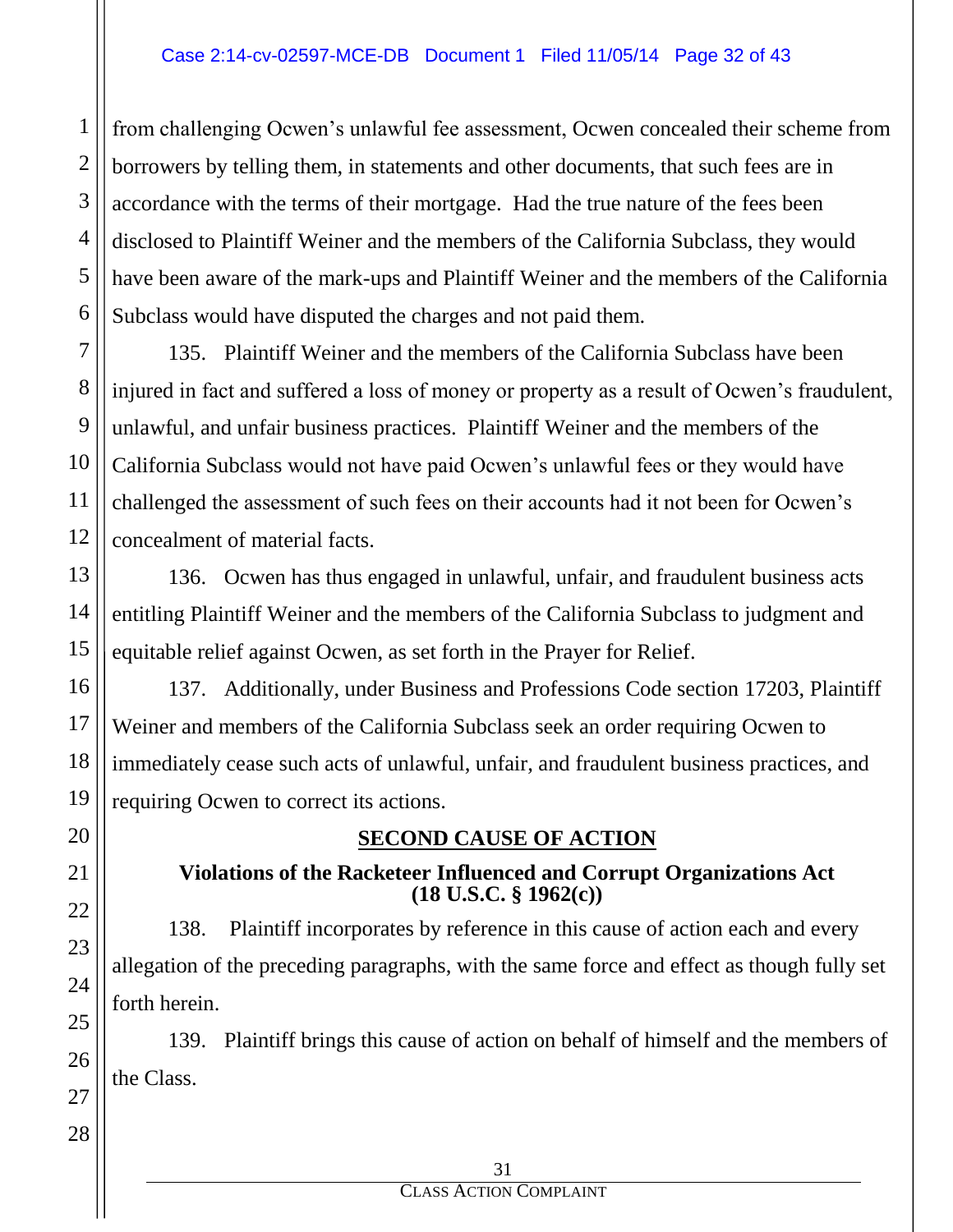#### **THE ENTERPRISE**

140. Defendants OFC and OLS are "persons" within the meaning of Title 18 United States Code section 1961(3).

141. At all relevant times, in violation of Title 18 United States Code section 1962(c), Ocwen, including their directors, employees, and agents, along with Altisource and Ocwen's property preservation vendors conducted the affairs of an associated-in-fact enterprise, as that term is defined in Title 18 United States Code section 1961(4) (the "Ocwen Enterprise"). The affairs of the Ocwen Enterprise affected interstate commerce through a pattern of racketeering activity.

142. The Ocwen Enterprise is an ongoing, continuing group or unit of persons and entities associated together for the common purpose of limiting costs and maximizing profits by fraudulently concealing assessments for unlawfully marked-up fees for defaultrelated services on homeowners' loan accounts.

143. While the members of the Ocwen Enterprise participate in and are part of the enterprise, they also have an existence separate and distinct from the enterprise. The Ocwen Enterprise has a systematic linkage because there are contractual relationships, agreements, financial ties, and coordination of activities between Ocwen, Altisource, and the vendors that perform the default-related services.

144. Operating the Ocwen Enterprise according to policies and procedures developed and established by its executives, Ocwen controls and directs the affairs of the Ocwen Enterprise and uses the other members of the Ocwen Enterprise as instrumentalities to carry out Ocwen's fraudulent scheme.

145. These policies and procedures established by Ocwen's executives include: funneling default-related services through its affiliated company, Altisource, to disguise unlawful mark-ups of services provided by third parties; providing statements that conceal the true nature of the marked-up default related service fees; using mortgage loan management software designed to assess undisclosed marked-up fees on borrowers accounts; and failing to provide borrowers with accurate documentation to support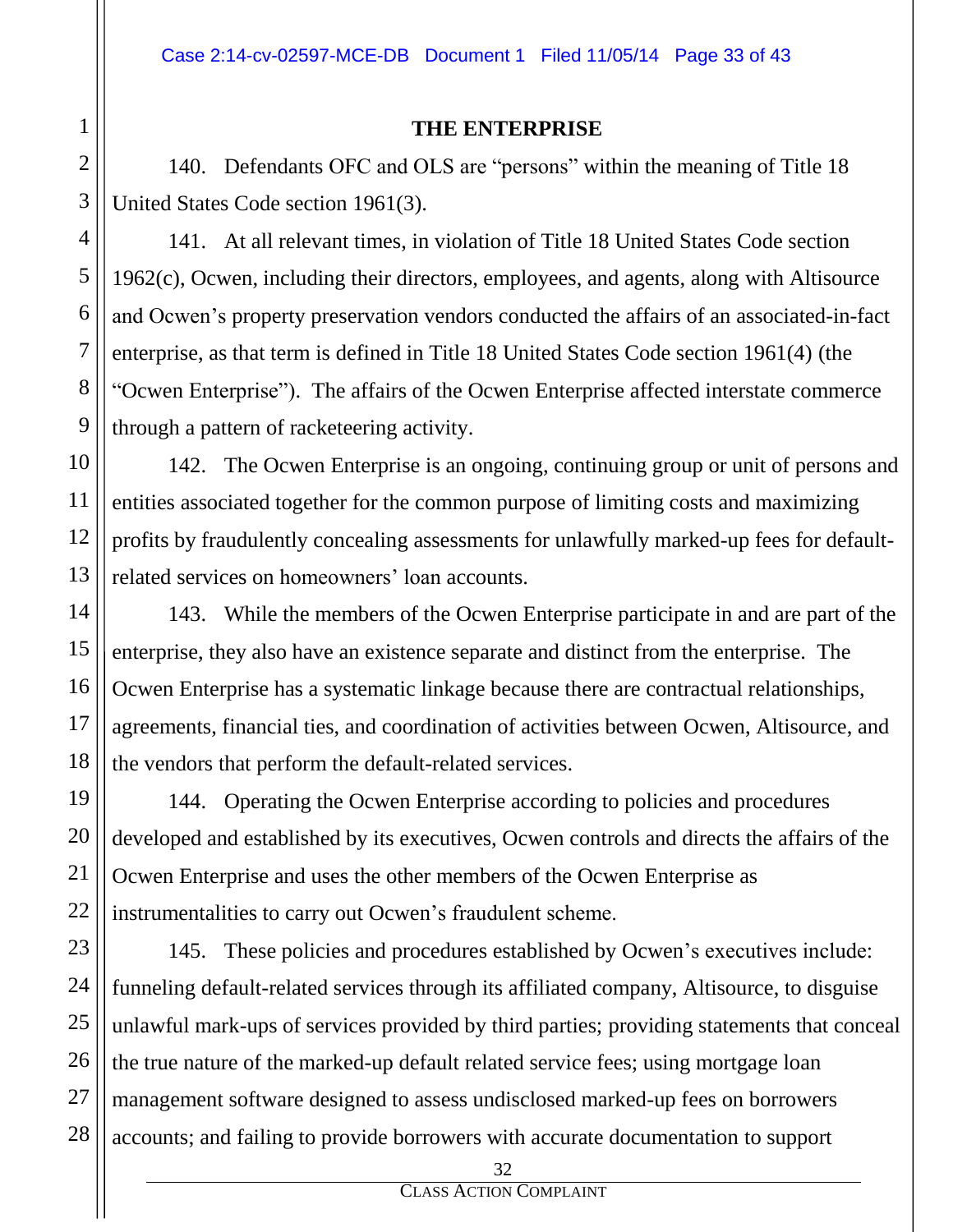assessments of fees for BPOs.

146. By developing and implementing policies and procedures leading to the repeated, and unlawful, assessment of marked-up fees for default-related services, Ocwen engaged in the conduct of the Ocwen Enterprise distinct from Ocwen's own affairs as a loan servicer.

#### **THE PREDICATE ACTS**

147. The Ocwen Enterprise's systematic scheme to fraudulently conceal unlawfully marked-up third party fees on the mortgage accounts of homeowners who have mortgage loans administered by Ocwen, as described above, was facilitated by the use of the United States Mail and wire. The Ocwen Enterprise's scheme constitutes "racketeering activity" within the meaning of Title 18 United States Code section 1961(1), as acts of mail and wire fraud, under Title 18 United States Code sections 1341 and 1343.

148. In violation of Title 18 United States Code sections 1341 and 1343, the Ocwen Enterprise utilized the mail and wire in furtherance of their scheme to defraud borrowers whose loans are serviced by Ocwen by obtaining money from borrowers using false or fraudulent pretenses.

149. Through the mail and wire, the Ocwen Enterprise provided mortgage invoices, loan statements, payoff demands, or proofs of claims to homeowners, affirmatively demanding that homeowners pay marked-up fees for default-related services. Defendants also accepted payments and engaged in other correspondence in furtherance of their scheme through the mail and wire.

150. The Ocwen Enterprise fraudulently and unlawfully assessed marked-up default-related service fees in violation of the disclosures made in homeowners' mortgage agreements.

151. Furthermore, to lull homeowners into a sense of trust and dissuade them from challenging Ocwen's unlawful fee assessment, Ocwen concealed their scheme from borrowers by telling them, in statements and other documents, that such fees are in accordance with the terms of their mortgage.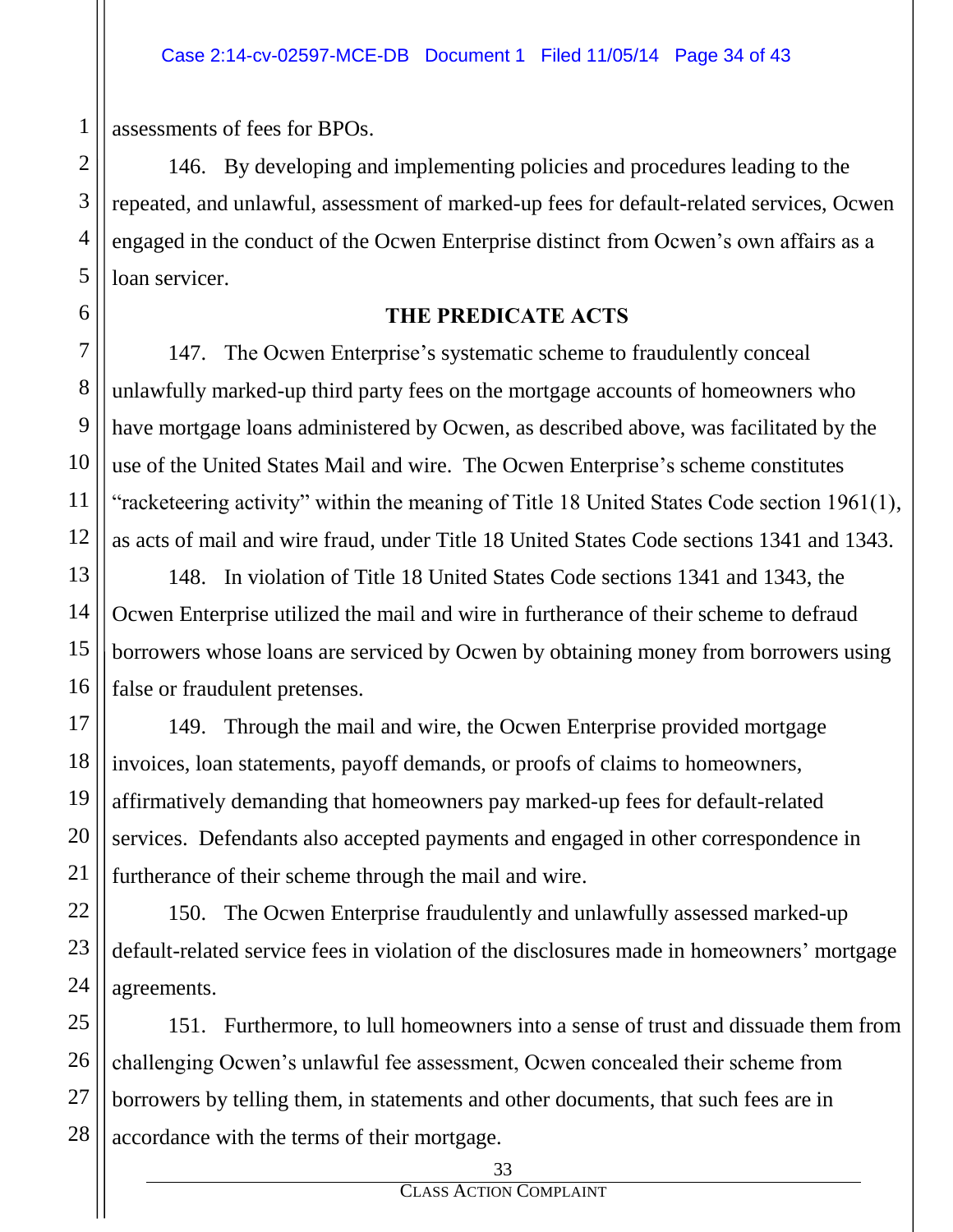152. The mortgage invoices, loan statements, or proofs of claims provided to borrowers disguised the fact that the default-related service fees assessed on homeowners' accounts were marked-up. By disguising the true nature of amounts purportedly owed in communications to borrowers, the Ocwen Enterprise made false statements using the Internet, telephone, facsimile, United States mail, and other interstate commercial carriers.

153. This fraudulent concealment was material to Plaintiff and the members of the Class. Had the Ocwen Enterprise disclosed the true nature of the fees for default-related services, Plaintiff would have been aware of the mark-up, and would have challenged Ocwen's unlawful fee assessments or would not have paid them.

154. Each of these acts constituted an act of mail fraud for purposes of Title 18 United States Code section 1341.

155. Additionally, using the Internet, telephone, and facsimile transmissions to fraudulently communicate false information about these fees to borrowers, to pursue and achieve their fraudulent scheme, the Ocwen Enterprise engaged in repeated acts of wire fraud in violation of Title 18 United States Code section 1343.

156. The Ocwen Enterprise's knowledge that its activities were fraudulent and unlawful is evidenced by, among other things, the fact that they concealed the marked-up nature of the default-related service fees in their communications to borrowers.

157. The predicate acts specified above constitute a "pattern of racketeering activity" within the meaning of Title 18 United States Code section 1961(5) in which the Ocwen Enterprise have engaged under Title 18 United States Code section 1962(c).

158. All of the predicate acts of racketeering activity described herein are part of the nexus of the affairs and functions of the Ocwen Enterprise racketeering enterprise. The racketeering acts committed by the Ocwen Enterprise employed a similar method, were related, with a similar purpose, and they involved similar participants, with a similar impact on the members of the Class. Because this case is brought on behalf of a class of similarly situated borrowers and there are numerous acts of mail and wire fraud that were used to carry out the scheme, it would be impracticable for Plaintiff to plead all of the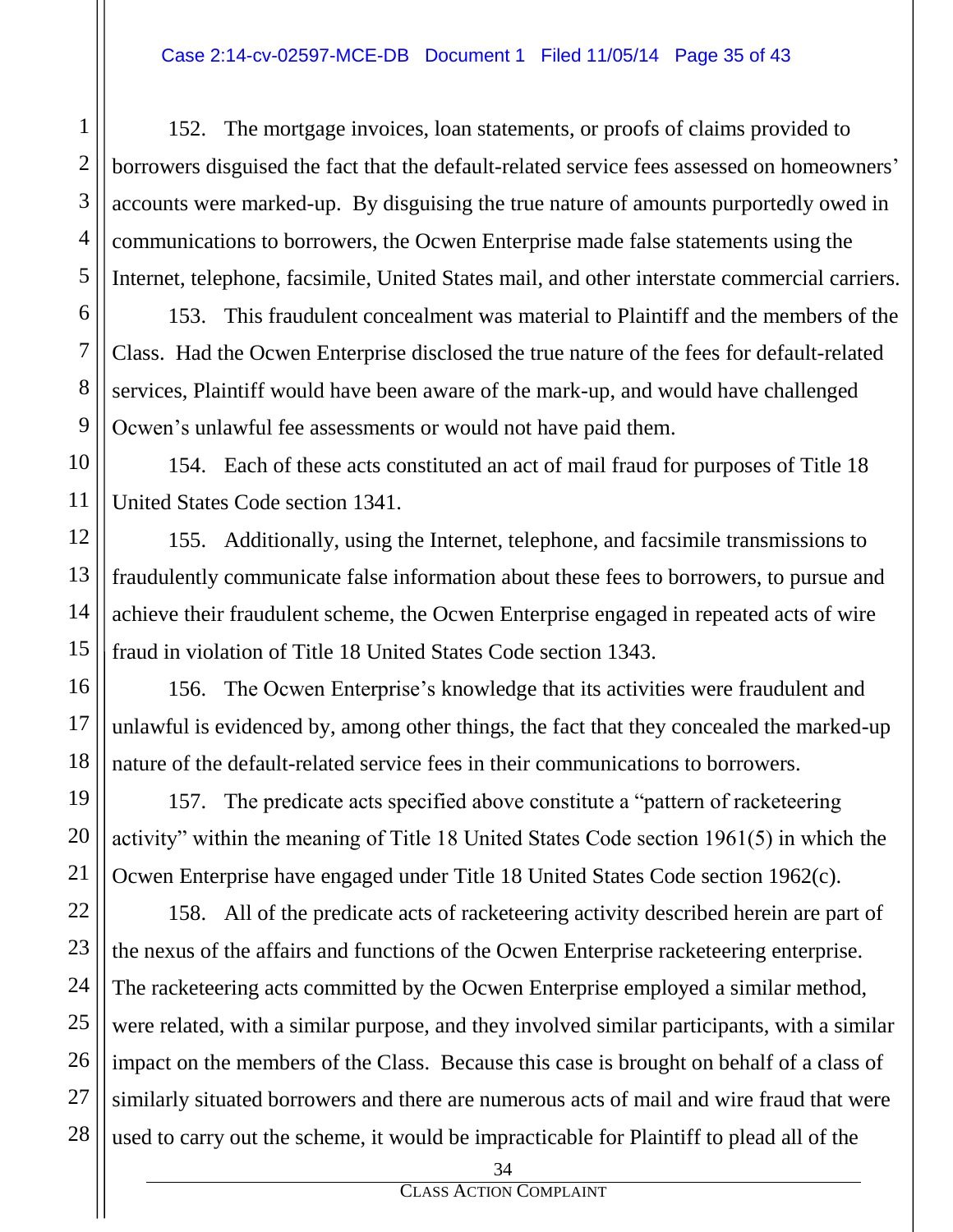details of the scheme with particularity. Plaintiff cannot plead the precise dates of all of the Ocwen Enterprise's uses of the mail and wire because this information cannot be alleged without access to the Ocwen Enterprise's records.

159. The pattern of racketeering activity is currently ongoing and open-ended, and threatens to continue indefinitely unless this Court enjoins the racketeering activity.

160. Numerous schemes have been completed involving repeated unlawful conduct that by its nature, projects into the future with a threat of repetition.

161. As a direct and proximate result of these violations of Title 18 United States Code sections 1962(c) and (d), Plaintiff and members of the class have suffered substantial damages. Members of the Ocwen Enterprise are liable to Plaintiff and members of the Class for treble damages, together with all costs of this action, plus reasonable attorney's fees, as provided under Title 18 United States Code section 1964(c).

# **THIRD CAUSE OF ACTION**

#### **Violation of the Racketeer Influenced and Corrupt Organizations Act, Conspiracy to Violate Title 18 United States Code section 1962(c) (18 U.S.C. § 1962(d))**

162. Plaintiff incorporates by reference in this cause of action each and every allegation of the preceding paragraphs, with the same force and effect as though fully set forth herein.

163. Plaintiff brings this cause of action on behalf of himself and the members of the Nationwide Class.

164. As set forth above, in violation of Title 18 United States Code section 1962(d), Defendants conspired to violate the provisions of Title 18 United States Code section  $1962(c)$ .

165. As set forth above, Ocwen, having directed and controlled the affairs of the the Ocwen Enterprise, was aware of the nature and scope of the enterprise's unlawful scheme, and they agreed to participate in it.

166. As a direct and proximate result, Plaintiff and the members of the Class have been injured in their business or property by the predicate acts which make up the Ocwen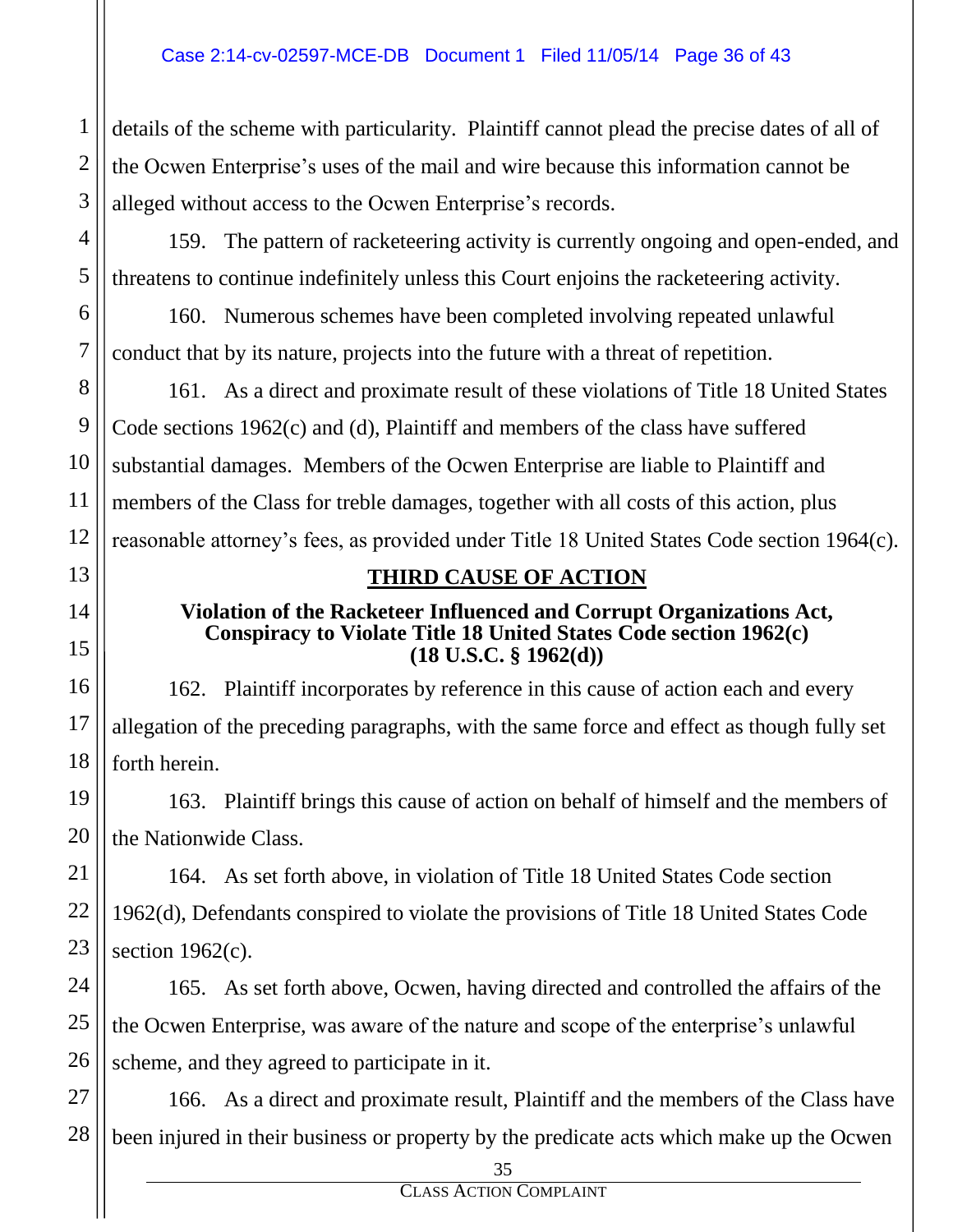Enterprise's patterns of racketeering activity in that marked-up fees for default-related services were assessed on their mortgage accounts.

# **FOURTH CAUSE OF ACTION**

## **BROUGHT ON BEHALF OF THE CALIFORNIA SUBCLASS Violations of the Rosenthal Fair Debt Collection Practices Act (California Civil Code §§ 1788,** *et seq.***)**

167. Plaintiff incorporates by reference in this cause of action each and every allegation of the preceding paragraphs, with the same force and effect as though fully set forth herein.

168. Defendants are "debt collectors" within the meaning of California Civil Code section 1788.2(c), because Defendants sent mortgage bills to Plaintiff and members of the California Subclass, Plaintiff and members of the California Subclass made their mortgage payments to Defendants, Defendants accepted those payments, and Defendants made demands for payment, including the payment of marked-up fees for default-related services, by sending letters, making telephone calls, and other attempts to collect mortgage payments and fees.

169. The marked-up fees for default-related services purportedly owed by Plaintiff and members of the California Subclass are a "debt" within the meaning of California Civil Code section 1788.2(d), because they are "money, property or their equivalent which [are] due or owing or alleged to be due or owing from a natural person to another person."

170. As alleged herein, and as set forth in detail above, Defendants have committed violations of the Rosenthal Fair Debt Collection Practices Act, California Civil Code section 1788, *et seq.* ("RFDCPA"), which incorporates by reference, and requires compliance with, the provisions of the federal Fair Debt Collection Practices Act ("FDCPA), 15 U.S.C. § 1692

171. The FDCPA and, therefore, the RFDCPA, prohibits a debt collector from using "any false, deceptive, or misleading representation or means in connection with the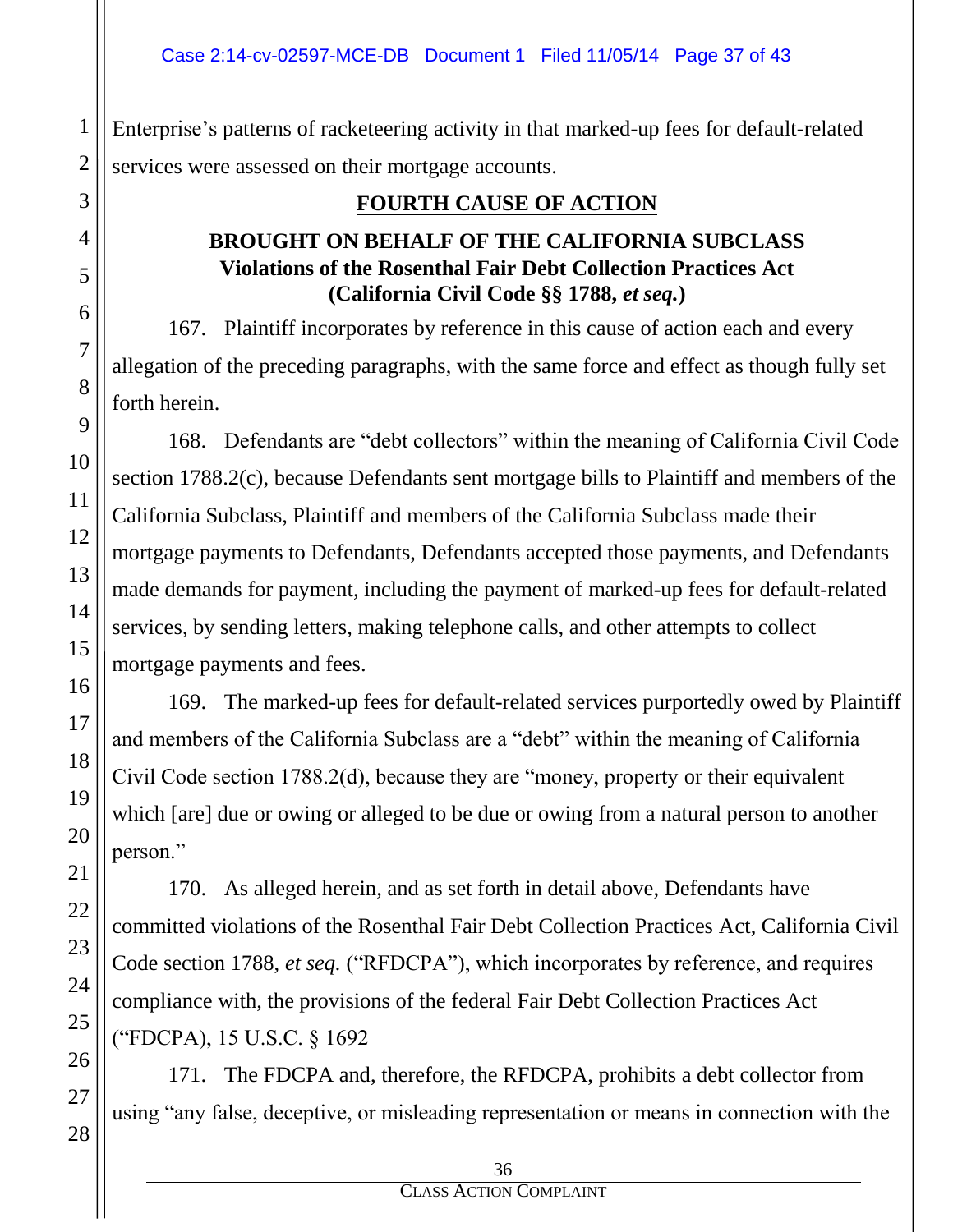collection of any debt." 15 U.S.C. § 1692e

172. Defendants knowingly, affirmatively, and actively concealed and suppressed material facts, namely the fact that Defendants assessed borrowers' accounts for markedup default-related services. Contrary to Ocwen's communications, they are not legally authorized to assess and collect these marked-up fees.

173. Pursuant to California Civil Code sections 1788.17 and 1788.30, Plaintiff and members of the California Subclass are entitled to recover actual damages sustained as a result of Defendants' violations of the RFDCPA. Such damages include, without limitation, monetary losses and damages. Additionally, because Defendants' violations of the RFDCPA were committed willingly and knowingly, Plaintiff and members of the California Subclass are entitled to recover penalties of up to \$1,000 per violation as provided for in the RFDCPA.

174. Pursuant to California Civil Code sections 1788.17 and 1788.30, Plaintiff and the California Subclass are entitled to recover all attorneys' fees, costs, and expenses incurred in the bringing of this action.

## **FIFTH CAUSE OF ACTION**

# **Unjust Enrichment**

175. Plaintiff incorporates by reference in this cause of action each and every allegation of the preceding paragraphs, with the same force and effect as though fully set forth herein.

176. Plaintiff brings this cause of action on behalf of himself and the members of the Class.

177. By their wrongful acts and omissions of material facts, Ocwen was unjustly enriched at the expense of Plaintiff and members of the Class.

178. The mortgage contract with borrowers like Plaintiff and the members of the Class discloses that Ocwen will pay for default-related services when necessary, and they will be reimbursed by the homeowner. Nowhere in the mortgage contract is it disclosed that Ocwen may mark-up the actual cost of those services to make a profit.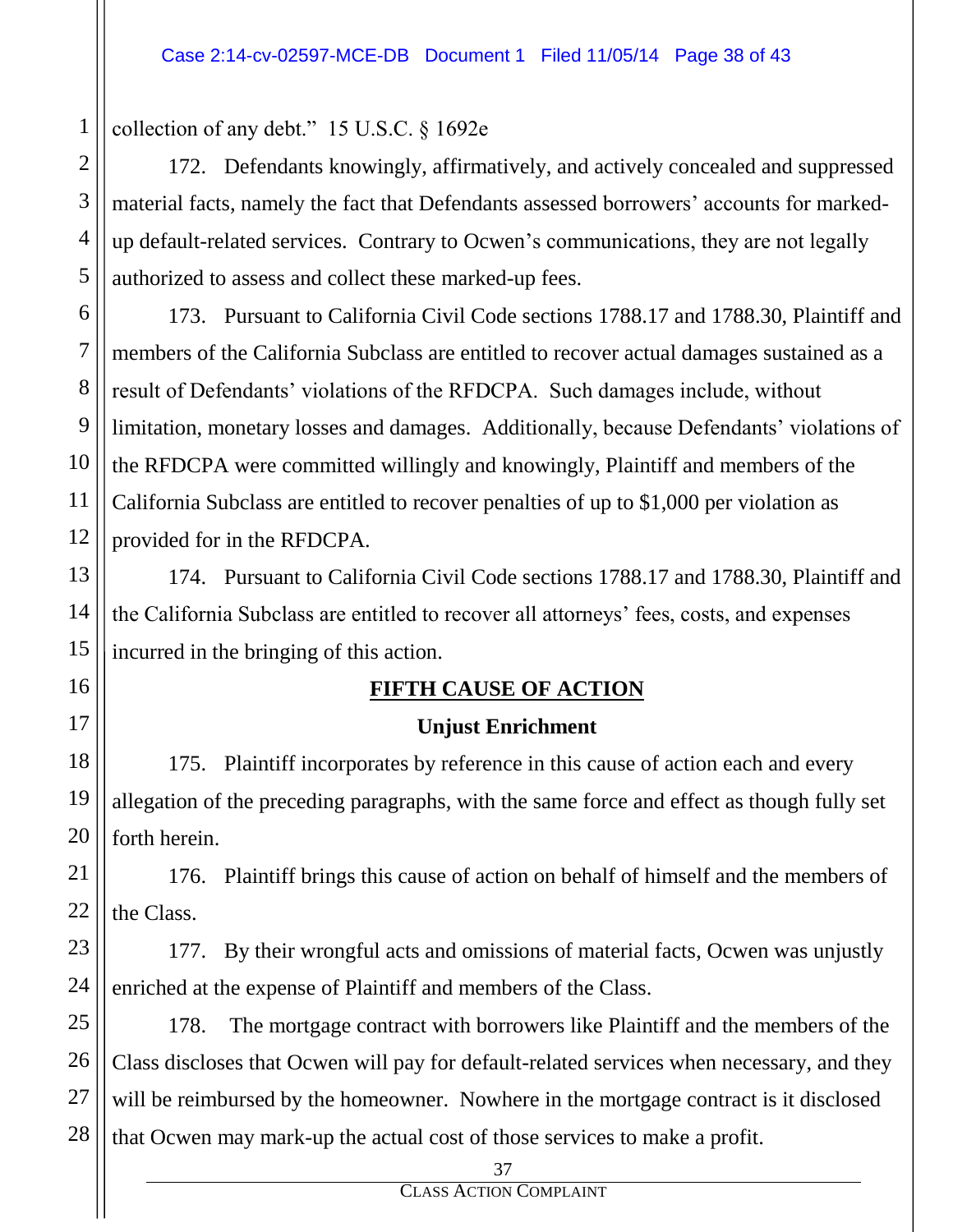179. Nevertheless, Ocwen marks-up the prices charged by vendors, often by 100% or more, and then, assesses borrowers' accounts for the higher, marked-up fee so that Ocwen can earn a profit.

180. Furthermore, to lull homeowners into a sense of trust and dissuade them from challenging Ocwen's unlawful fee assessment, Ocwen further conceals their scheme from borrowers by telling them, in statements and other documents, that such fees are in accordance with the terms of their mortgage.

181. Thus, Plaintiff and members of the Class were unjustly deprived.

182. It would be inequitable and unconscionable for Ocwen to retain the profit, benefit and other compensation they obtained from their fraudulent, deceptive, and misleading conduct alleged herein.

183. Plaintiff and members of the Class seek restitution from Ocwen, and seek an order of this Court disgorging all profits, benefits, and other compensation obtained by Ocwen from their wrongful conduct.

# **SIXTH CAUSE OF ACTION**

# **Fraud**

184. Plaintiff incorporates by reference in this cause of action each and every allegation of the preceding paragraphs, with the same force and effect as though fully set forth herein.

185. Plaintiff brings this cause of action on behalf of himself and the members of the Nationwide Class.

186. Plaintiff reasonably expected that Ocwen would comply with the disclosures set forth in the mortgage agreement, Notes, Deeds of Trust, and as a result, Plaintiff relied on Ocwen's disclosures about the fees on their statements, reasonably believing the default-related service fees to be valid charges that were not marked-up.

187. To lull homeowners into a sense of trust and dissuade them from challenging Ocwen's unlawful fee assessment, Ocwen concealed their scheme from borrowers by telling them, in statements and other documents, that such fees are in accordance with the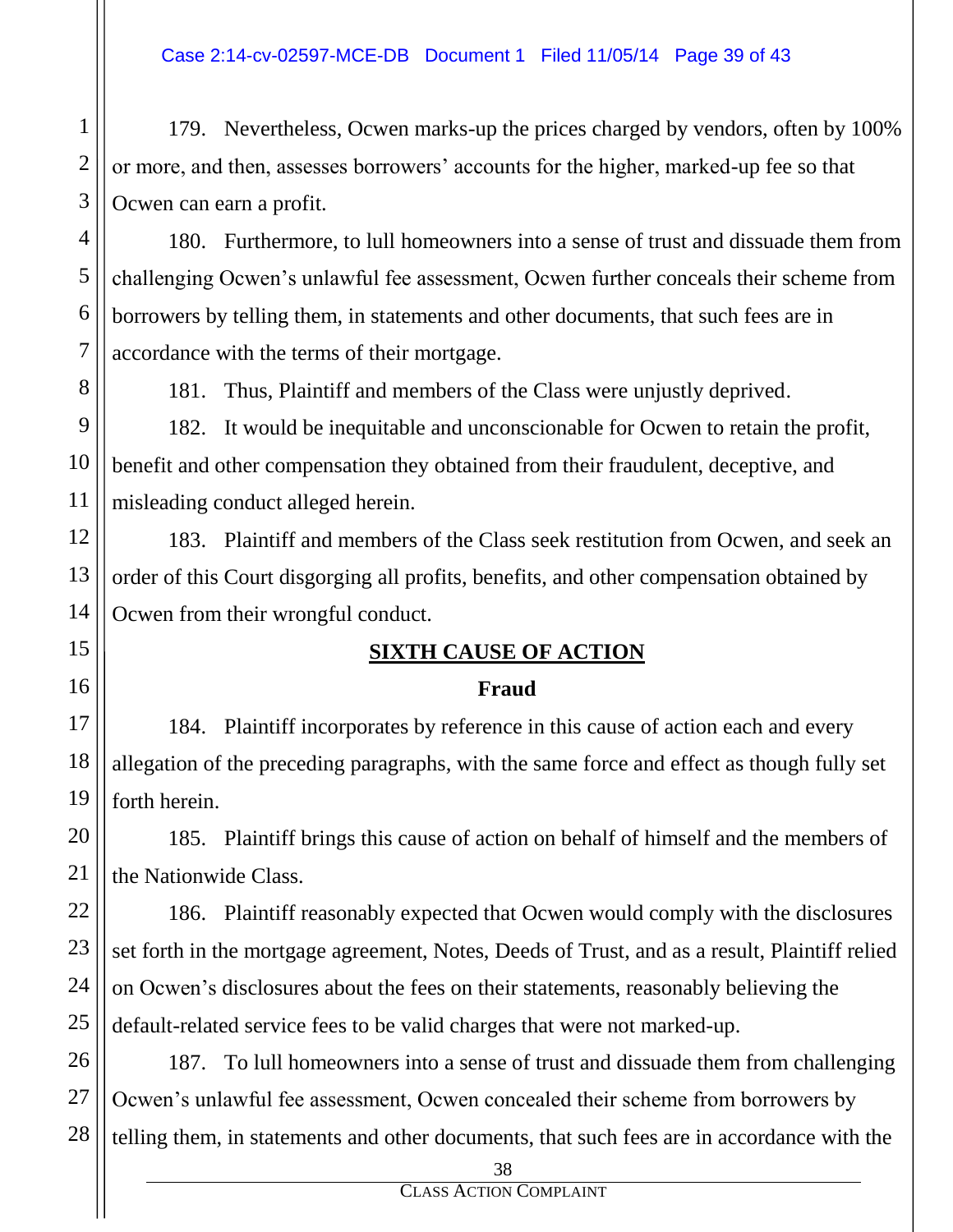terms of their mortgage.

188. Had the true nature of the fees been disclosed to Plaintiff and members of the Class, they would have been aware of the mark-up, and Plaintiff would have disputed the charges and not paid them.

189. As a result of Ocwen's fraudulent concealment, Plaintiff and members of the Class have been injured in fact and suffered a loss of money or property. Plaintiff and members of the Nationwide Class would have challenged the assessment of such fees on their accounts had it not been for Ocwen's concealment of material facts.

190. Ocwen concealed material facts, as discussed above, with knowledge of the effect of concealing of these material facts. Ocwen knew that by misleading consumers, they would generate higher profits.

191. Plaintiff and members of the Nationwide Class justifiably relied upon Ocwen's knowing, affirmative, and active concealment. By concealing material information about their scheme to assess marked-up default-related service fees on borrowers' accounts, Ocwen intended to induce Plaintiff and members of the Nationwide Class into believing that they owed Ocwen money that it was not actually entitled to.

192. Ocwen acted with malice, oppression, or fraud.

193. As a direct and proximate result of Ocwen's omissions and active concealment of material facts, Plaintiff and each member of the Nationwide Class has been damaged in an amount according to proof at trial.

# **SIXTH CAUSE OF ACTION**

## **Breach of Contract**

194. Plaintiff incorporates by reference in this cause of action each and every allegation of the preceding paragraphs, with the same force and effect as though fully set forth herein.

195. Plaintiff brings this cause of action on behalf of himself and the members of the Nationwide Class.

196. Ocwen assumed the obligations of Plaintiff's mortgage agreement, and the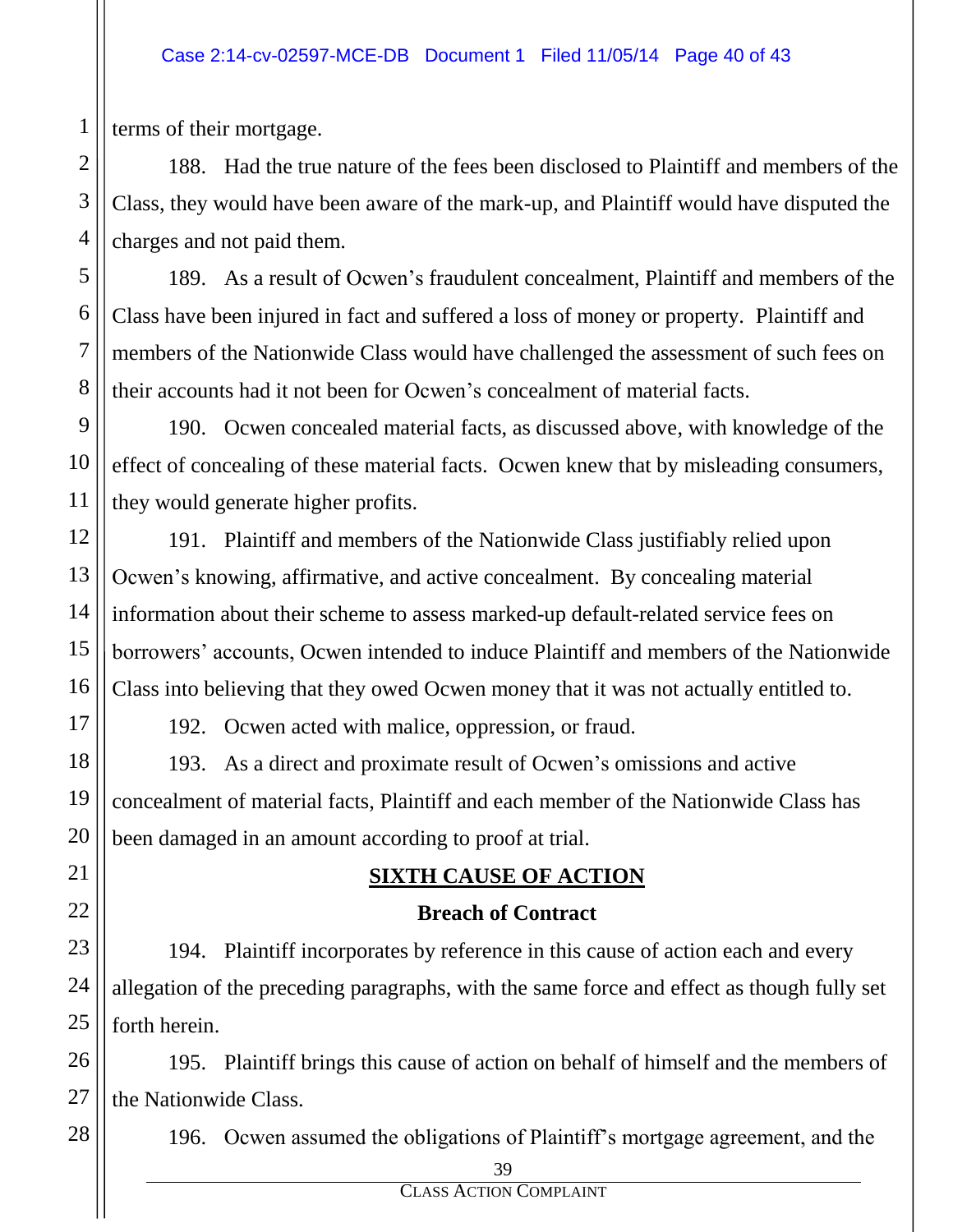mortgage agreement of all Class members, when it took over the servicing of their loans.

197. Plaintiff satisfied his obligations under the mortgage agreement by making timely payments of principal and interest.

198. Ocwen is in breach of contract by misapplying payments submitted by Plaintiff and members of the Class, placing such payments in suspense accounts without authorization by the mortgage agreements, and assessing late fees not authorized under the mortgage agreement.

199. Ocwen knew or should have known that misapplying timely payments was and continues to be a material breach of homeowners' mortgage agreements.

200. Ocwen is in further breach of contract by treating Plaintiff and members of the Class as if they were in default due to the misapplied payments, when, in fact, Plaintiff and members of the Class are not delinquent under the mortgage agreement.

201. As a proximate result of Ocwen's breaches, Plaintiff and members of the Class have suffered compensatory damages in an amount to be proven at trial.

# **PRAYER FOR RELIEF**

Plaintiff, and on behalf of himself and the Class of all others similarly situated, requests that the Court to enter judgment against Ocwen, as follows:

1. Certifying the Class, as requested herein, certifying Plaintiff as the representative of the Class, and appointing Plaintiff's counsel as counsel for the Class;

2. Ordering that Ocwen is financially responsible for notifying all members of the Class of the alleged fraudulent concealment discussed herein;

3. Awarding Plaintiff and the members of the Class compensatory damages in an amount according to proof at trial;

24 25 4. Awarding restitution and disgorgement of Ocwen's revenues or profits to Plaintiff and members of the Class;

5. Awarding Plaintiff and the members of the Class treble damages in an amount according to proof at trial;

28

26

27

1

2

3

4

5

6

7

8

9

10

11

12

13

14

15

16

17

18

19

20

21

22

23

6. Awarding declaratory and injunctive relief as permitted by law or equity,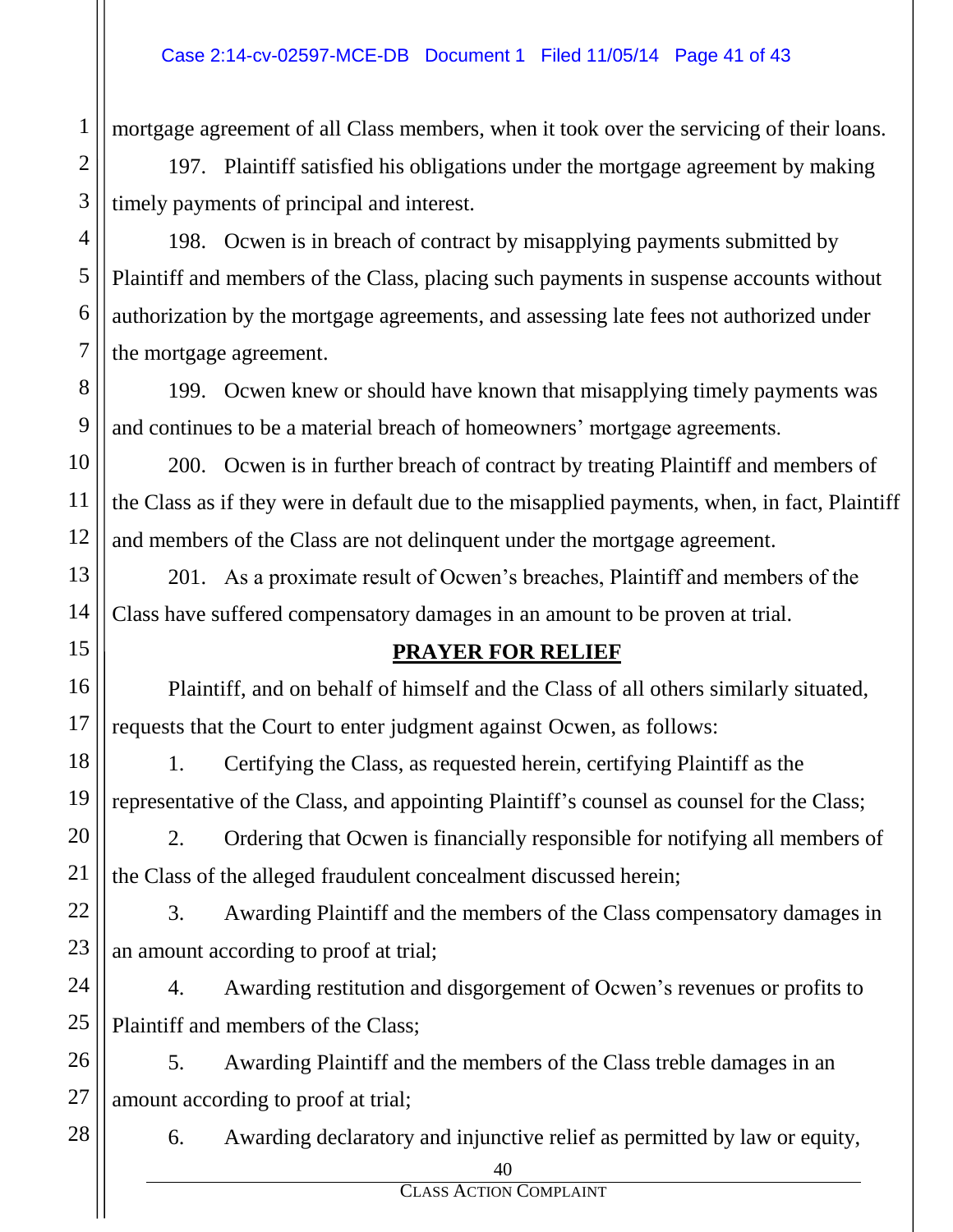#### Case 2:14-cv-02597-MCE-DB Document 1 Filed 11/05/14 Page 42 of 43

including: enjoining Ocwen from continuing the unlawful practices as set forth herein, and directing Ocwen to identify, with Court supervision, victims of its conduct and pay them restitution and disgorgement of all monies acquired by Ocwen by means of any act or practice declared by this Court to be wrongful;

6 7 7. Ordering Ocwen to engage in corrective advertising; 8. Awarding interest on the monies wrongfully obtained from the date of collection through the date of entry of judgment in this action;

9. Awarding attorneys' fees, expenses, and recoverable costs reasonably incurred in connection with the commencement and prosecution of this action; and

10. For such other and further relief as the Court deems just and proper.

Dated: November 5, 2014 BARON & BUDD, P.C.

1

2

3

4

5

8

9

10

11

12

13

By: /s/ Mark Pifko Mark Pifko

| 14 | Daniel Alberstone (SBN 105275)                                                                          |  |  |  |  |
|----|---------------------------------------------------------------------------------------------------------|--|--|--|--|
| 15 | Roland Tellis (SBN 186269)                                                                              |  |  |  |  |
|    | Mark Pifko (SBN 228412)                                                                                 |  |  |  |  |
| 16 | Michael Isaac Miller (SBN 266459)                                                                       |  |  |  |  |
| 17 | BARON & BUDD, P.C.                                                                                      |  |  |  |  |
|    | 15910 Ventura Boulevard, Suite 1600                                                                     |  |  |  |  |
| 18 | Encino, California 91436                                                                                |  |  |  |  |
| 19 | Telephone: (818) 839-2333                                                                               |  |  |  |  |
|    | Facsimile: (818) 986-9698                                                                               |  |  |  |  |
| 20 |                                                                                                         |  |  |  |  |
| 21 | Philip F. Cossich, Jr. (to be admitted pro hac vice)<br>David A. Parsiola (to be admitted pro hac vice) |  |  |  |  |
|    | COSSICH, SUMICH, PARSIOLA & TAYLOR, L.L.C.                                                              |  |  |  |  |
| 22 | 8397 Highway 23, Suite 100                                                                              |  |  |  |  |
| 23 | Belle Chasse, Louisiana 70037                                                                           |  |  |  |  |
| 24 | Telephone: (504) 394-9000                                                                               |  |  |  |  |
|    | Facsimile: (504) 394-9110                                                                               |  |  |  |  |
| 25 |                                                                                                         |  |  |  |  |
| 26 | <b>Attorneys for Plaintiff</b>                                                                          |  |  |  |  |
|    | DAVID WEINER, individually, and on                                                                      |  |  |  |  |
| 27 | behalf of other members of the public                                                                   |  |  |  |  |
| 28 | similarly situated                                                                                      |  |  |  |  |
|    |                                                                                                         |  |  |  |  |
| 41 |                                                                                                         |  |  |  |  |
|    | <b>CLASS ACTION COMPLAINT</b>                                                                           |  |  |  |  |
|    |                                                                                                         |  |  |  |  |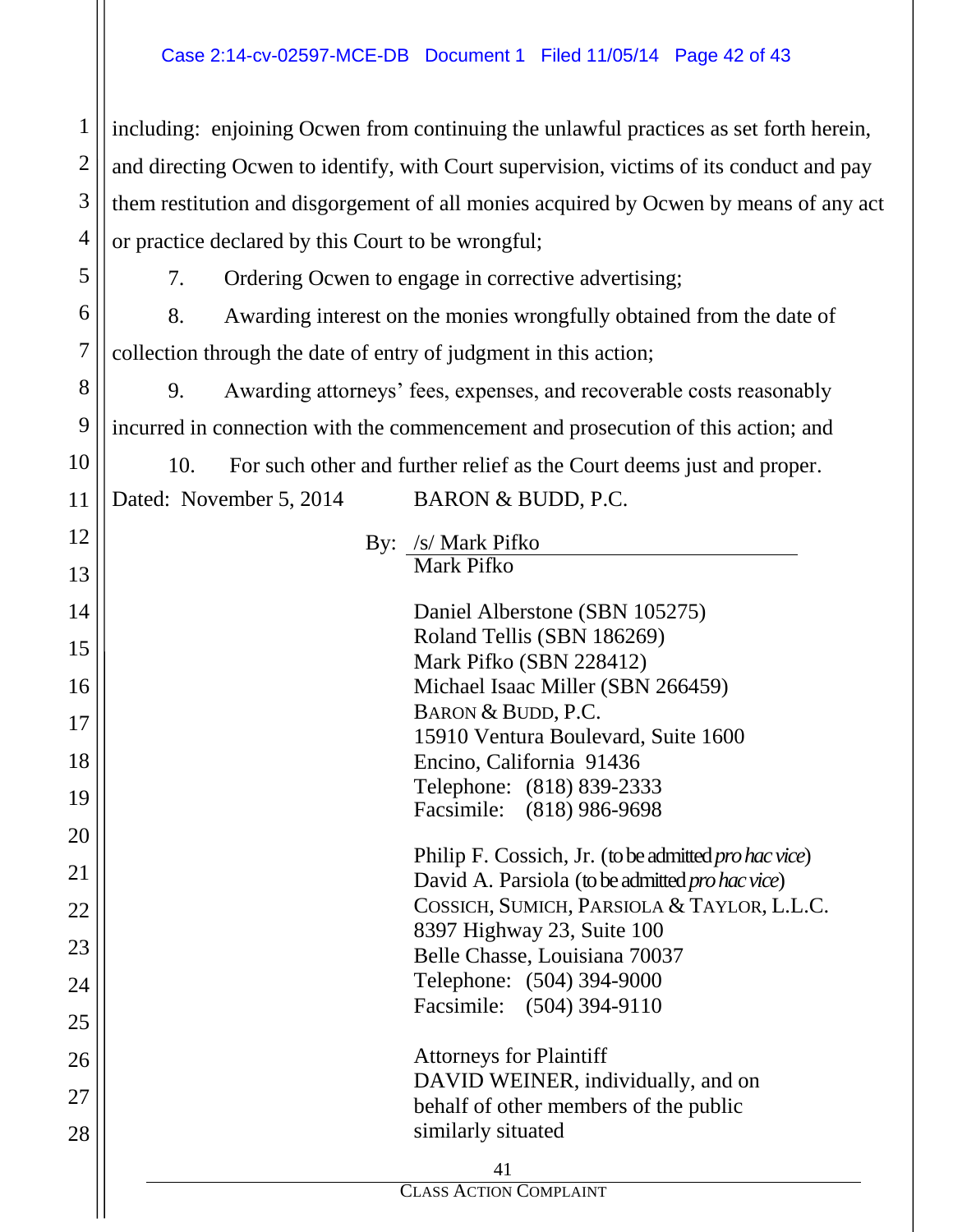|                |                              | Case 2:14-cv-02597-MCE-DB  Document 1  Filed 11/05/14  Page 43 of 43                          |  |  |  |  |  |  |
|----------------|------------------------------|-----------------------------------------------------------------------------------------------|--|--|--|--|--|--|
| 1              | <b>DEMAND FOR JURY TRIAL</b> |                                                                                               |  |  |  |  |  |  |
| $\overline{2}$ |                              | Plaintiff hereby demands a trial of his claims by jury to the extent authorized by            |  |  |  |  |  |  |
| 3              | law.                         |                                                                                               |  |  |  |  |  |  |
| 4              | Dated: November 5, 2014      | BARON & BUDD, P.C.                                                                            |  |  |  |  |  |  |
| 5              |                              | By: /s/ Mark Pifko                                                                            |  |  |  |  |  |  |
| 6              |                              | <b>Mark Pifko</b>                                                                             |  |  |  |  |  |  |
| 7              |                              | Daniel Alberstone (SBN 105275)                                                                |  |  |  |  |  |  |
| 8              |                              | Roland Tellis (SBN 186269)                                                                    |  |  |  |  |  |  |
| 9              |                              | Mark Pifko (SBN 228412)<br>Michael Isaac Miller (SBN 266459)                                  |  |  |  |  |  |  |
| 10             |                              | BARON & BUDD, P.C.                                                                            |  |  |  |  |  |  |
| 11             |                              | 15910 Ventura Boulevard, Suite 1600                                                           |  |  |  |  |  |  |
|                |                              | Encino, California 91436<br>Telephone: (818) 839-2333                                         |  |  |  |  |  |  |
| 12             |                              | Facsimile: (818) 986-9698                                                                     |  |  |  |  |  |  |
| 13<br>14       |                              | Philip F. Cossich, Jr. (to be admitted pro hac vice)                                          |  |  |  |  |  |  |
| 15             |                              | David A. Parsiola (to be admitted pro hac vice)<br>COSSICH, SUMICH, PARSIOLA & TAYLOR, L.L.C. |  |  |  |  |  |  |
| 16             |                              | 8397 Highway 23, Suite 100                                                                    |  |  |  |  |  |  |
|                |                              | Belle Chasse, Louisiana 70037<br>Telephone: (504) 394-9000                                    |  |  |  |  |  |  |
| 17             |                              | Facsimile: (504) 394-9110                                                                     |  |  |  |  |  |  |
| 18             |                              | <b>Attorneys for Plaintiff</b>                                                                |  |  |  |  |  |  |
| 19             |                              | DAVID WEINER, individually, and on                                                            |  |  |  |  |  |  |
| 20             |                              | behalf of other members of the public<br>similarly situated                                   |  |  |  |  |  |  |
| 21<br>22       |                              |                                                                                               |  |  |  |  |  |  |
| 23             |                              |                                                                                               |  |  |  |  |  |  |
| 24             |                              |                                                                                               |  |  |  |  |  |  |
| 25             |                              |                                                                                               |  |  |  |  |  |  |
| 26             |                              |                                                                                               |  |  |  |  |  |  |
| 27             |                              |                                                                                               |  |  |  |  |  |  |
| 28             |                              |                                                                                               |  |  |  |  |  |  |
|                |                              | 42                                                                                            |  |  |  |  |  |  |
|                |                              | <b>CLASS ACTION COMPLAINT</b>                                                                 |  |  |  |  |  |  |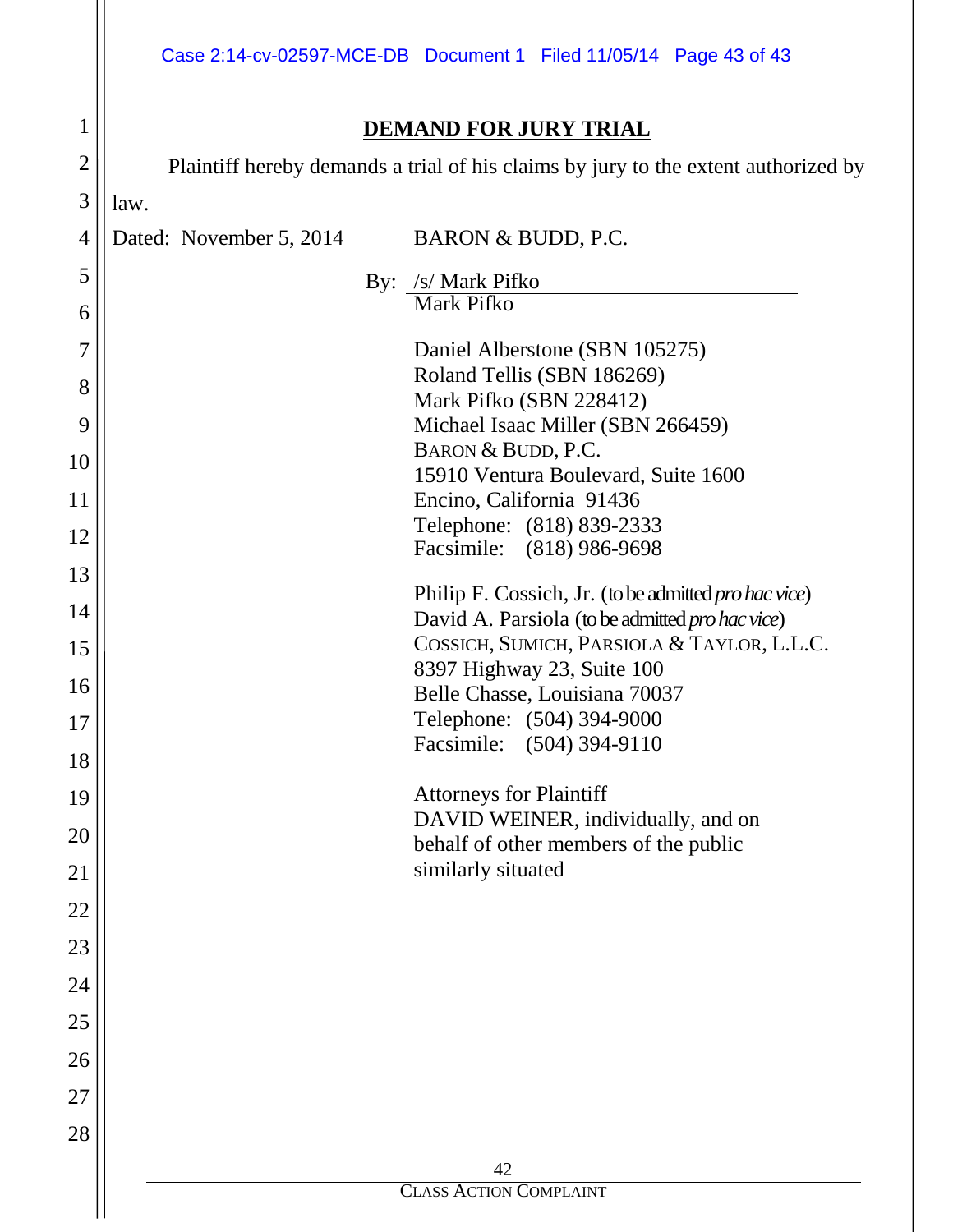### JS 44 (Rev. 12/12) **CIVIL COVER SHEET**

| provided by local rules of court. This form, approved by the Judicial Conference of the United States in September 1974, is required for the use of the Clerk of Court for the<br>purpose of initiating the civil docket sheet. (SEE INSTRUCTIONS ON NEXT PAGE OF THIS FORM.)                                                                                                                                                                                                                                                                                                                                                                                                  |                                                                                                                                                                                                                                                                                                                                                                                                                                                                                                                                                                                                                                                                                                 |                                                                                                                                                                                                                                                                                                                                                                                                                                                                                                                                                                                                                                                                                                            |          |                                                                                                                                                                                                                                                                                                                                                                                                                                                                                                   |                                                                                                                                                                                                                                                                                                                                                                                                                                                                                           | The JS 44 civil cover sheet and the information contained herein neither replace not supplement the filing and service of pleadings or other papers as required by law, except as                                                                                                                                                                                                                                                                                                                                                                                                                                                                                                                    |  |
|--------------------------------------------------------------------------------------------------------------------------------------------------------------------------------------------------------------------------------------------------------------------------------------------------------------------------------------------------------------------------------------------------------------------------------------------------------------------------------------------------------------------------------------------------------------------------------------------------------------------------------------------------------------------------------|-------------------------------------------------------------------------------------------------------------------------------------------------------------------------------------------------------------------------------------------------------------------------------------------------------------------------------------------------------------------------------------------------------------------------------------------------------------------------------------------------------------------------------------------------------------------------------------------------------------------------------------------------------------------------------------------------|------------------------------------------------------------------------------------------------------------------------------------------------------------------------------------------------------------------------------------------------------------------------------------------------------------------------------------------------------------------------------------------------------------------------------------------------------------------------------------------------------------------------------------------------------------------------------------------------------------------------------------------------------------------------------------------------------------|----------|---------------------------------------------------------------------------------------------------------------------------------------------------------------------------------------------------------------------------------------------------------------------------------------------------------------------------------------------------------------------------------------------------------------------------------------------------------------------------------------------------|-------------------------------------------------------------------------------------------------------------------------------------------------------------------------------------------------------------------------------------------------------------------------------------------------------------------------------------------------------------------------------------------------------------------------------------------------------------------------------------------|------------------------------------------------------------------------------------------------------------------------------------------------------------------------------------------------------------------------------------------------------------------------------------------------------------------------------------------------------------------------------------------------------------------------------------------------------------------------------------------------------------------------------------------------------------------------------------------------------------------------------------------------------------------------------------------------------|--|
| I. (a) PLAINTIFFS<br>similarly situated                                                                                                                                                                                                                                                                                                                                                                                                                                                                                                                                                                                                                                        | DAVID WEINER, individually, and on behalf of other members of the public                                                                                                                                                                                                                                                                                                                                                                                                                                                                                                                                                                                                                        |                                                                                                                                                                                                                                                                                                                                                                                                                                                                                                                                                                                                                                                                                                            |          | <b>DEFENDANTS</b><br>OCWEN FINANCIAL CORPORATION, a Florida corporation, and OCWEN<br>LOAN SERVICING, LLC., a Delaware limited liability company                                                                                                                                                                                                                                                                                                                                                  |                                                                                                                                                                                                                                                                                                                                                                                                                                                                                           |                                                                                                                                                                                                                                                                                                                                                                                                                                                                                                                                                                                                                                                                                                      |  |
| County of Residence of First Listed Plaintiff Amador<br>(b)<br>(EXCEPT IN U.S. PLAINTIFF CASES)                                                                                                                                                                                                                                                                                                                                                                                                                                                                                                                                                                                |                                                                                                                                                                                                                                                                                                                                                                                                                                                                                                                                                                                                                                                                                                 |                                                                                                                                                                                                                                                                                                                                                                                                                                                                                                                                                                                                                                                                                                            |          | NOTE:                                                                                                                                                                                                                                                                                                                                                                                                                                                                                             | County of Residence of First Listed Defendant<br>(IN U.S. PLAINTIFF CASES ONLY)<br>THE TRACT OF LAND INVOLVED.                                                                                                                                                                                                                                                                                                                                                                            | Palm Beach<br>IN LAND CONDEMNATION CASES, USE THE LOCATION OF                                                                                                                                                                                                                                                                                                                                                                                                                                                                                                                                                                                                                                        |  |
| (c)<br>Attorneys (Firm Name, Address, and Telephone Number)<br>BARON & BUDD, P.C.<br>15910 Ventura Boulevard, Suite 1600<br>Encino, California 91436<br>Ph.: (818)839-2333<br>Fax: (818)986-9698                                                                                                                                                                                                                                                                                                                                                                                                                                                                               |                                                                                                                                                                                                                                                                                                                                                                                                                                                                                                                                                                                                                                                                                                 |                                                                                                                                                                                                                                                                                                                                                                                                                                                                                                                                                                                                                                                                                                            |          | Attorneys (If Known)                                                                                                                                                                                                                                                                                                                                                                                                                                                                              |                                                                                                                                                                                                                                                                                                                                                                                                                                                                                           |                                                                                                                                                                                                                                                                                                                                                                                                                                                                                                                                                                                                                                                                                                      |  |
| <b>II. BASIS OF JURISDICTION</b> (Place an "X" in One Box Only)                                                                                                                                                                                                                                                                                                                                                                                                                                                                                                                                                                                                                |                                                                                                                                                                                                                                                                                                                                                                                                                                                                                                                                                                                                                                                                                                 |                                                                                                                                                                                                                                                                                                                                                                                                                                                                                                                                                                                                                                                                                                            |          |                                                                                                                                                                                                                                                                                                                                                                                                                                                                                                   |                                                                                                                                                                                                                                                                                                                                                                                                                                                                                           | <b>III. CITIZENSHIP OF PRINCIPAL PARTIES</b> (Place an "X" in One Box for Plaintiff                                                                                                                                                                                                                                                                                                                                                                                                                                                                                                                                                                                                                  |  |
| $\Box$ 1 U.S. Government<br>Plaintiff                                                                                                                                                                                                                                                                                                                                                                                                                                                                                                                                                                                                                                          | $\boxtimes$ 3 Federal Question<br>(U.S. Government Not a Party)                                                                                                                                                                                                                                                                                                                                                                                                                                                                                                                                                                                                                                 |                                                                                                                                                                                                                                                                                                                                                                                                                                                                                                                                                                                                                                                                                                            |          | (For Diversity Cases Only)<br>and One Box for Defendant)<br>PTF<br>DEF<br>PTF<br>DEF<br>$\Box$ 1<br>Citizen of This State<br>⊠ 1<br>Incorporated or Principal Place<br>$\Box$ 4<br>$\Box$<br>of Business In This State                                                                                                                                                                                                                                                                            |                                                                                                                                                                                                                                                                                                                                                                                                                                                                                           |                                                                                                                                                                                                                                                                                                                                                                                                                                                                                                                                                                                                                                                                                                      |  |
| $\Box$ 2 U.S. Government<br>Defendant                                                                                                                                                                                                                                                                                                                                                                                                                                                                                                                                                                                                                                          | $\Box$ 4 Diversity<br>(Indicate Citizenship of Parties in Item III)                                                                                                                                                                                                                                                                                                                                                                                                                                                                                                                                                                                                                             |                                                                                                                                                                                                                                                                                                                                                                                                                                                                                                                                                                                                                                                                                                            |          | Citizen of Another State<br>$\Box$ 2                                                                                                                                                                                                                                                                                                                                                                                                                                                              | ⊠<br>2                                                                                                                                                                                                                                                                                                                                                                                                                                                                                    | $\square$ 5<br>Incorporated and Principal Place<br>$\Box$ 5<br>of Business In Another State                                                                                                                                                                                                                                                                                                                                                                                                                                                                                                                                                                                                          |  |
|                                                                                                                                                                                                                                                                                                                                                                                                                                                                                                                                                                                                                                                                                |                                                                                                                                                                                                                                                                                                                                                                                                                                                                                                                                                                                                                                                                                                 |                                                                                                                                                                                                                                                                                                                                                                                                                                                                                                                                                                                                                                                                                                            |          | Citizen or Subject of a<br>$\Box$ 3<br>Foreign Country                                                                                                                                                                                                                                                                                                                                                                                                                                            | $\Box$ 3 Foreign Nation                                                                                                                                                                                                                                                                                                                                                                                                                                                                   | $\Box$ 6<br>$\Box$ 6                                                                                                                                                                                                                                                                                                                                                                                                                                                                                                                                                                                                                                                                                 |  |
| IV. NATURE OF SUIT (Place an "X" in One Box Only)                                                                                                                                                                                                                                                                                                                                                                                                                                                                                                                                                                                                                              |                                                                                                                                                                                                                                                                                                                                                                                                                                                                                                                                                                                                                                                                                                 |                                                                                                                                                                                                                                                                                                                                                                                                                                                                                                                                                                                                                                                                                                            |          |                                                                                                                                                                                                                                                                                                                                                                                                                                                                                                   |                                                                                                                                                                                                                                                                                                                                                                                                                                                                                           |                                                                                                                                                                                                                                                                                                                                                                                                                                                                                                                                                                                                                                                                                                      |  |
| <b>CONTRACT</b><br>110 Insurance<br>120 Marine<br>□ 130 Miller Act<br>$\Box$ 140 Negotiable Instrument<br>$\Box$ 150 Recovery of Overpayment<br>& Enforcement of Judgment<br>151 Medicare Act<br>$\Box$ 152 Recovery of Defaulted<br><b>Student Loans</b><br>(Excludes Veterans)<br>$\Box$ 153 Recovery of Overpayment<br>of Veteran's Benefits<br>$\Box$ 160 Stockholders' Suits<br>190 Other Contract<br>195 Contract Product Liability<br>$\Box$ 196 Franchise<br><b>REAL PROPERTY</b><br>$\Box$ 210 Land Condemnation<br>$\Box$ 220 Foreclosure<br>□ 230 Rent Lease & Ejectment<br>$\Box$ 240 Torts to Land<br>□ 245 Tort Product Liability<br>290 All Other Real Property | <b>TORTS</b><br>PERSONAL INJURY<br>$\Box$ 310 Airplane<br>$\Box$ 315 Airplane Product<br>Liability<br>$\Box$ 320 Assault, Libel &<br>Slander<br>$\Box$ 330 Federal Employers'<br>Liability<br>340 Marine<br>$\Box$ 345 Marine Product<br>Liability<br>350 Motor Vehicle<br>$\Box$ 355 Motor Vehicle<br>Product Liability<br>$\Box$ 360 Other Personal<br>Injury<br>362 Personal Injury -<br><b>Medical Malpractice</b><br><b>CIVIL RIGHTS</b><br>□<br>440 Other Civil Rights<br>□<br>441 Voting<br>442 Employment<br>□<br>443 Housing/<br>□<br>Accommodations<br>445 Amer. w/Disabilities   535 Death Penalty<br>Employment<br>$\Box$ 446 Amer. w/Disabilities<br>Other<br>$\Box$ 448 Education | PERSONAL INJURY<br>$\Box$ 365 Personal Injury -<br>Product Liability<br>$\Box$ 367 Health Care/<br>Pharmaceutical<br>Personal Injury<br><b>Product Liability</b><br>$\Box$ 368 Asbestos Personal<br><b>Injury Product</b><br>Liability<br>$\Box$ 370 Other Fraud<br>$\Box$ 371 Truth in Lending<br>$\Box$ 380 Other Personal<br>Property Damage<br>$\Box$ 385 Property Damage<br><b>Product Liability</b><br><b>PRISONER PETITIONS</b><br><b>Habeas Corpus:</b><br>$\Box$ 463 Alien Detainee<br>$\Box$ 510 Motions to Vacate<br>Sentence<br>$\Box$ 530 General<br>Other:<br>$\Box$ 540 Mandamus & Other<br>$\Box$ 550 Civil Rights<br>555 Prison Condition<br>$\Box$ 560 Civil Detainee -<br>Conditions of |          | <b>FORFEITURE/PENALTY</b><br>□ 625 Drug Related Seizure<br>of Property 21 USC 881<br>$\Box$ 690 Other<br><b>LABOR</b><br><b>PERSONAL PROPERTY</b> 710 Fair Labor Standards<br>Act<br>$\Box$ 720 Labor/Management<br>Relations<br>□ 740 Railway Labor Act<br>$\Box$ 751 Family and Medical<br>Leave Act<br>790 Other Labor Litigation<br>$\Box$ 791 Employee Retirement<br>Income Security Act<br><b>IMMIGRATION</b><br>1462 Naturalization Application<br>$\Box$ 465 Other Immigration<br>Actions | <b>BANKRUPTCY</b><br>$\Box$ 422 Appeal 28 USC 158<br>$\Box$ 423 Withdrawal<br>28 USC 157<br><b>PROPERTY RIGHTS</b><br>$\Box$ 820 Copyrights<br>$\Box$ 830 Patent<br>□ 840 Trademark<br><b>SOCIAL SECURITY</b><br>$\Box$ 861 HIA (1395ff)<br>$\Box$ 862 Black Lung (923)<br>$\Box$ 863 DIWC/DIWW (405(g))<br>$\Box$ 864 SSID Title XVI<br>$\Box$ 865 RSI (405(g))<br><b>FEDERAL TAX SUITS</b><br>$\Box$ 870 Taxes (U.S. Plaintiff<br>or Defendant)<br>□ 871 IRS-Third Party<br>26 USC 7609 | <b>OTHER STATUTES</b><br>375 False Claims Act<br>$\Box$ 400 State Reapportionment<br>$\Box$ 410 Antitrust<br>$\Box$ 430 Banks and Banking<br>$\Box$ 450 Commerce<br>$\Box$ 460 Deportation<br>$\boxtimes$ 470 Racketeer Influenced and<br><b>Corrupt Organizations</b><br>480 Consumer Credit<br>$\Box$ 490 Cable/Sat TV<br>$\Box$ 850 Securities/Commodities/<br>Exchange<br>890 Other Statutory Actions<br>$\Box$ 891 Agricultural Acts<br>893 Environmental Matters<br>□<br>$\Box$ 895 Freedom of Information<br>Act<br>$\Box$ 896 Arbitration<br>□ 899 Administrative Procedure<br>Act/Review or Appeal of<br><b>Agency Decision</b><br>$\Box$ 950 Constitutionality of<br><b>State Statutes</b> |  |
| V. ORIGIN (Place an "X" in One Box Only)<br>$\boxtimes$ 1 Original<br>Proceeding                                                                                                                                                                                                                                                                                                                                                                                                                                                                                                                                                                                               | 2 Removed from 3 Remanded from<br><b>State Court</b>                                                                                                                                                                                                                                                                                                                                                                                                                                                                                                                                                                                                                                            | Confinement<br>Appellate Court                                                                                                                                                                                                                                                                                                                                                                                                                                                                                                                                                                                                                                                                             | $\Box$ 4 | Reinstated or<br>115<br>Reopened<br>(specify)                                                                                                                                                                                                                                                                                                                                                                                                                                                     | Transferred from $\Box$ 6<br><b>Another District</b>                                                                                                                                                                                                                                                                                                                                                                                                                                      | Multidistrict<br>Litigation                                                                                                                                                                                                                                                                                                                                                                                                                                                                                                                                                                                                                                                                          |  |
| VI. CAUSE OF<br><b>ACTION</b>                                                                                                                                                                                                                                                                                                                                                                                                                                                                                                                                                                                                                                                  | Brief description of cause:                                                                                                                                                                                                                                                                                                                                                                                                                                                                                                                                                                                                                                                                     |                                                                                                                                                                                                                                                                                                                                                                                                                                                                                                                                                                                                                                                                                                            |          | Cite the U.S. Civil Statute under which you are filing (Do not cite jurisdictional statutes unless diversity):<br>Violations of the Racketeer Influenced and Corrupt Organizations Act (18 U.S.C. section 1962 (c)(d))<br>Class action challenging loan servicer's practice of misapplying borrowers' payments and charging unlawfully marked up fees.                                                                                                                                            |                                                                                                                                                                                                                                                                                                                                                                                                                                                                                           |                                                                                                                                                                                                                                                                                                                                                                                                                                                                                                                                                                                                                                                                                                      |  |
| VII. REQUESTED IN<br><b>COMPLAINT:</b>                                                                                                                                                                                                                                                                                                                                                                                                                                                                                                                                                                                                                                         | $\boxtimes$<br>CHECK IF THIS IS A CLASS ACTION<br>UNDER RULE 23, F.R.Cv.P.                                                                                                                                                                                                                                                                                                                                                                                                                                                                                                                                                                                                                      |                                                                                                                                                                                                                                                                                                                                                                                                                                                                                                                                                                                                                                                                                                            |          | <b>DEMAND \$5,000,000.00</b>                                                                                                                                                                                                                                                                                                                                                                                                                                                                      | <b>JURY DEMAND:</b>                                                                                                                                                                                                                                                                                                                                                                                                                                                                       | CHECK YES only if demanded in complaint:<br>$\boxtimes$ Yes<br>$\Box$ No                                                                                                                                                                                                                                                                                                                                                                                                                                                                                                                                                                                                                             |  |
| VIII. RELATED CASE(S)<br><b>IF ANY</b>                                                                                                                                                                                                                                                                                                                                                                                                                                                                                                                                                                                                                                         | (See instructions):                                                                                                                                                                                                                                                                                                                                                                                                                                                                                                                                                                                                                                                                             | JUDGE                                                                                                                                                                                                                                                                                                                                                                                                                                                                                                                                                                                                                                                                                                      |          |                                                                                                                                                                                                                                                                                                                                                                                                                                                                                                   | DOCKET NUMBER                                                                                                                                                                                                                                                                                                                                                                                                                                                                             |                                                                                                                                                                                                                                                                                                                                                                                                                                                                                                                                                                                                                                                                                                      |  |
| <b>DATE</b><br>11/05/2014                                                                                                                                                                                                                                                                                                                                                                                                                                                                                                                                                                                                                                                      |                                                                                                                                                                                                                                                                                                                                                                                                                                                                                                                                                                                                                                                                                                 | SIGNATURE OF ATTORNEY OF RECORD<br>/s/Mark Pifko                                                                                                                                                                                                                                                                                                                                                                                                                                                                                                                                                                                                                                                           |          |                                                                                                                                                                                                                                                                                                                                                                                                                                                                                                   |                                                                                                                                                                                                                                                                                                                                                                                                                                                                                           |                                                                                                                                                                                                                                                                                                                                                                                                                                                                                                                                                                                                                                                                                                      |  |
| FOR OFFICE USE ONLY                                                                                                                                                                                                                                                                                                                                                                                                                                                                                                                                                                                                                                                            |                                                                                                                                                                                                                                                                                                                                                                                                                                                                                                                                                                                                                                                                                                 |                                                                                                                                                                                                                                                                                                                                                                                                                                                                                                                                                                                                                                                                                                            |          |                                                                                                                                                                                                                                                                                                                                                                                                                                                                                                   |                                                                                                                                                                                                                                                                                                                                                                                                                                                                                           |                                                                                                                                                                                                                                                                                                                                                                                                                                                                                                                                                                                                                                                                                                      |  |
| <b>RECEIPT#</b>                                                                                                                                                                                                                                                                                                                                                                                                                                                                                                                                                                                                                                                                | <b>AMOUNT</b>                                                                                                                                                                                                                                                                                                                                                                                                                                                                                                                                                                                                                                                                                   | APPLYING IFP                                                                                                                                                                                                                                                                                                                                                                                                                                                                                                                                                                                                                                                                                               |          | <b>JUDGE</b>                                                                                                                                                                                                                                                                                                                                                                                                                                                                                      |                                                                                                                                                                                                                                                                                                                                                                                                                                                                                           | MAG. JUDGE                                                                                                                                                                                                                                                                                                                                                                                                                                                                                                                                                                                                                                                                                           |  |